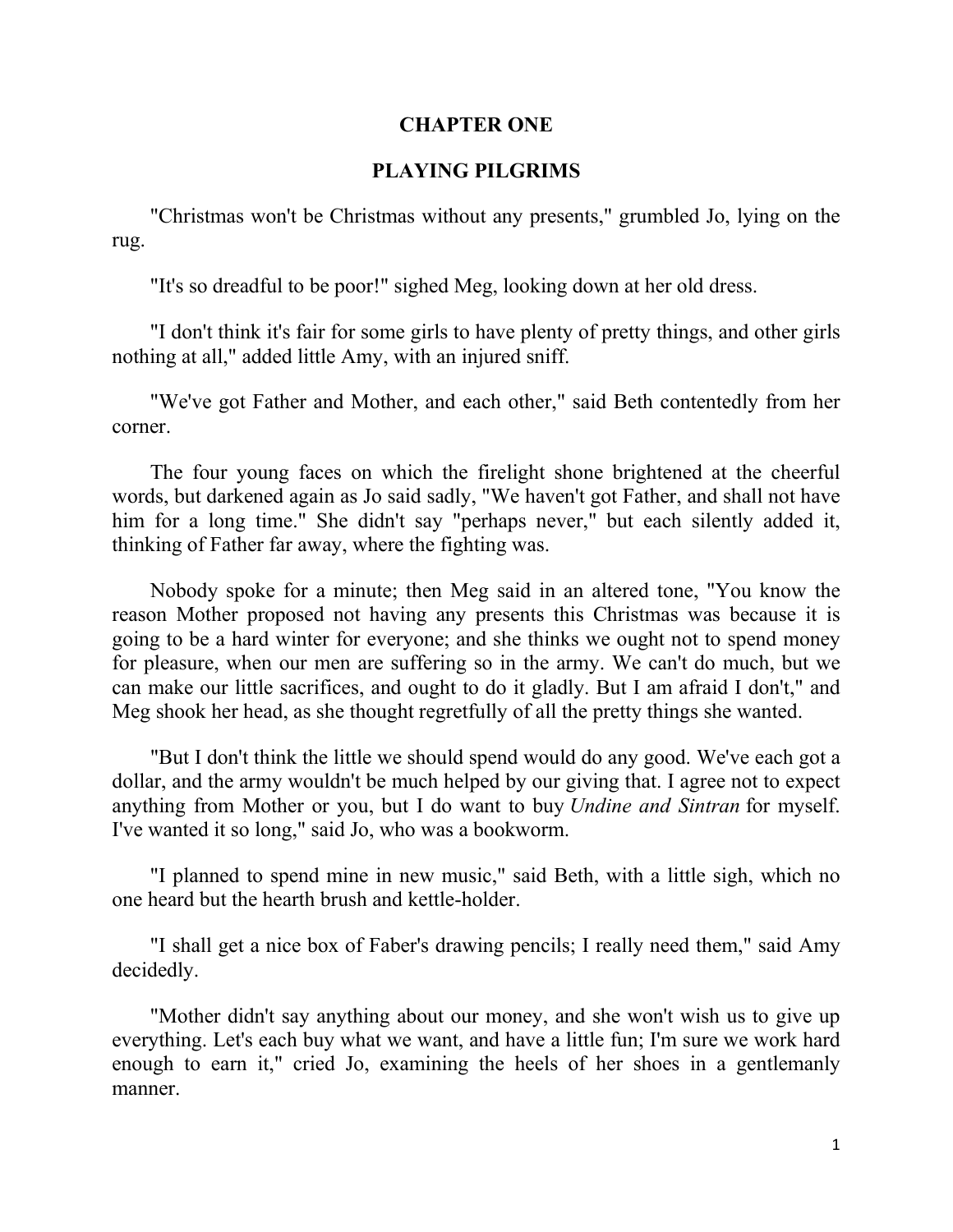"I know I do—teaching those tiresome children nearly all day, when I'm longing to enjoy myself at home," began Meg, in the complaining tone again.

"You don't have half such a hard time as I do," said Jo. "How would you like to be shut up for hours with a nervous, fussy old lady, who keeps you trotting, is never satisfied, and worries you till you're ready to fly out the window or cry?"

"It's naughty to fret, but I do think washing dishes and keeping things tidy is the worst work in the world. It makes me cross, and my hands get so stiff, I can't practice well at all." And Beth looked at her rough hands with a sigh that any one could hear that time.

"I don't believe any of you suffer as I do," cried Amy, "for you don't have to go to school with impertinent girls, who plague you if you don't know your lessons, and laugh at your dresses, and label your father if he isn't rich, and insult you when your nose isn't nice."

"If you mean libel, I'd say so, and not talk about labels, as if Papa was a pickle bottle," advised Jo, laughing.

"I know what I mean, and you needn't be statirical about it. It's proper to use good words, and improve your vocabilary," returned Amy, with dignity.

"Don't peck at one another, children. Don't you wish we had the money Papa lost when we were little, Jo? Dear me! How happy and good we'd be, if we had no worries!" said Meg, who could remember better times.

"You said the other day you thought we were a deal happier than the King children, for they were fighting and fretting all the time, in spite of their money."

"So I did, Beth. Well, I think we are. For though we do have to work, we make fun of ourselves, and are a pretty jolly set, as Jo would say."

"Jo does use such slang words!" observed Amy, with a reproving look at the long figure stretched on the rug.

Jo immediately sat up, put her hands in her pockets, and began to whistle.

"Don't, Jo. It's so boyish!"

"That's why I do it."

"I detest rude, unladylike girls!"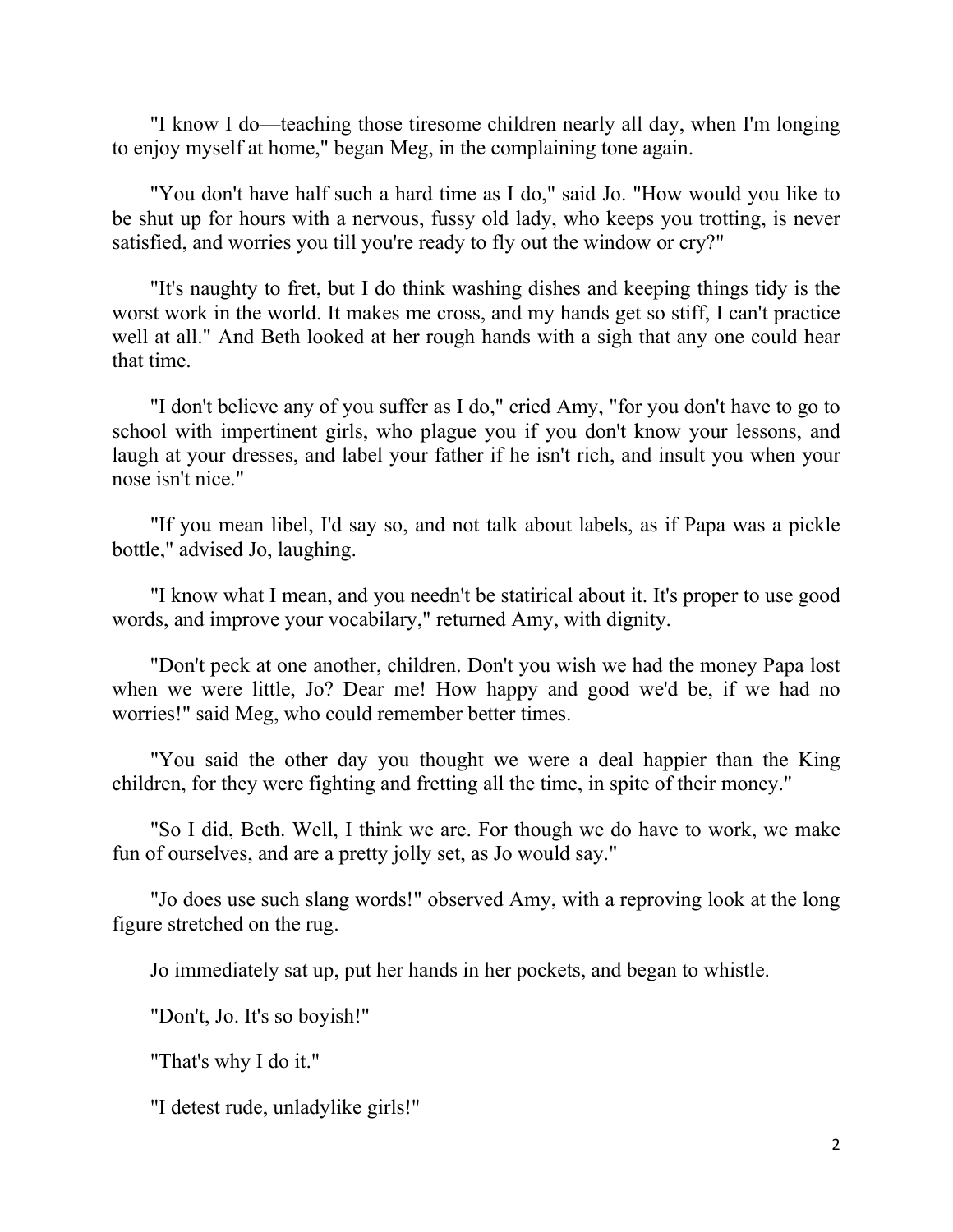"I hate affected, niminy-piminy chits!"

"Birds in their little nests agree," sang Beth, the peacemaker, with such a funny face that both sharp voices softened to a laugh, and the "pecking" ended for that time.

"Really, girls, you are both to be blamed," said Meg, beginning to lecture in her elder-sisterly fashion. "You are old enough to leave off boyish tricks, and to behave better, Josephine. It didn't matter so much when you were a little girl, but now you are so tall, and turn up your hair, you should remember that you are a young lady."

"I'm not! And if turning up my hair makes me one, I'll wear it in two tails till I'm twenty," cried Jo, pulling off her net, and shaking down a chestnut mane. "I hate to think I've got to grow up, and be Miss March, and wear long gowns, and look as prim as a China Aster! It's bad enough to be a girl, anyway, when I like boy's games and work and manners! I can't get over my disappointment in not being a boy. And it's worse than ever now, for I'm dying to go and fight with Papa. And I can only stay home and knit, like a poky old woman!"

And Jo shook the blue army sock till the needles rattled like castanets, and her ball bounded across the room.

"Poor Jo! It's too bad, but it can't be helped. So you must try to be contented with making your name boyish, and playing brother to us girls," said Beth, stroking the rough head with a hand that all the dish washing and dusting in the world could not make ungentle in its touch.

"As for you, Amy," continued Meg, "you are altogether too particular and prim. Your airs are funny now, but you'll grow up an affected little goose, if you don't take care. I like your nice manners and refined ways of speaking, when you don't try to be elegant. But your absurd words are as bad as Jo's slang."

"If Jo is a tomboy and Amy a goose, what am I, please?" asked Beth, ready to share the lecture.

"You're a dear, and nothing else," answered Meg warmly, and no one contradicted her, for the 'Mouse' was the pet of the family.

As young readers like to know 'how people look', we will take this moment to give them a little sketch of the four sisters, who sat knitting away in the twilight, while the December snow fell quietly without, and the fire crackled cheerfully within. It was a comfortable room, though the carpet was faded and the furniture very plain, for a good picture or two hung on the walls, books filled the recesses, chrysanthemums and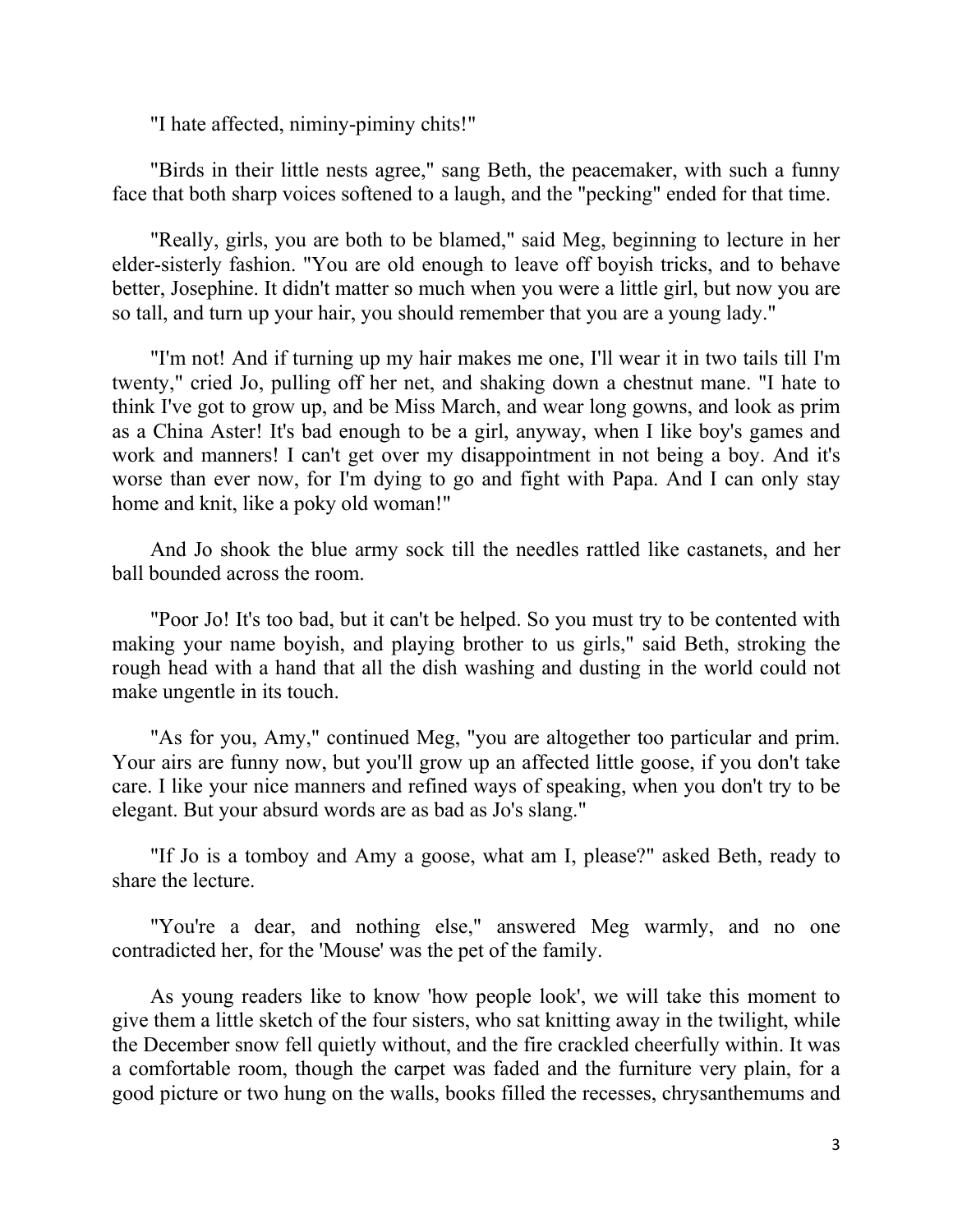Christmas roses bloomed in the windows, and a pleasant atmosphere of home peace pervaded it.

Margaret, the eldest of the four, was sixteen, and very pretty, being plump and fair, with large eyes, plenty of soft brown hair, a sweet mouth, and white hands, of which she was rather vain. Fifteen-year-old Jo was very tall, thin, and brown, and reminded one of a colt, for she never seemed to know what to do with her long limbs, which were very much in her way. She had a decided mouth, a comical nose, and sharp, gray eyes, which appeared to see everything, and were by turns fierce, funny, or thoughtful. Her long, thick hair was her one beauty, but it was usually bundled into a net, to be out of her way. Round shoulders had Jo, big hands and feet, a flyaway look to her clothes, and the uncomfortable appearance of a girl who was rapidly shooting up into a woman and didn't like it. Elizabeth, or Beth, as everyone called her, was a rosy, smooth-haired, bright-eyed girl of thirteen, with a shy manner, a timid voice, and a peaceful expression which was seldom disturbed. Her father called her 'Little Miss Tranquility', and the name suited her excellently, for she seemed to live in a happy world of her own, only venturing out to meet the few whom she trusted and loved. Amy, though the youngest, was a most important person, in her own opinion at least. A regular snow maiden, with blue eyes, and yellow hair curling on her shoulders, pale and slender, and always carrying herself like a young lady mindful of her manners. What the characters of the four sisters were we will leave to be found out.

The clock struck six and, having swept up the hearth, Beth put a pair of slippers down to warm. Somehow the sight of the old shoes had a good effect upon the girls, for Mother was coming, and everyone brightened to welcome her. Meg stopped lecturing, and lighted the lamp, Amy got out of the easy chair without being asked, and Jo forgot how tired she was as she sat up to hold the slippers nearer to the blaze.

"They are quite worn out. Marmee must have a new pair."

"I thought I'd get her some with my dollar," said Beth.

"No, I shall!" cried Amy.

"I'm the oldest," began Meg, but Jo cut in with a decided, "I'm the man of the family now Papa is away, and I shall provide the slippers, for he told me to take special care of Mother while he was gone."

"I'll tell you what we'll do," said Beth, "let's each get her something for Christmas, and not get anything for ourselves."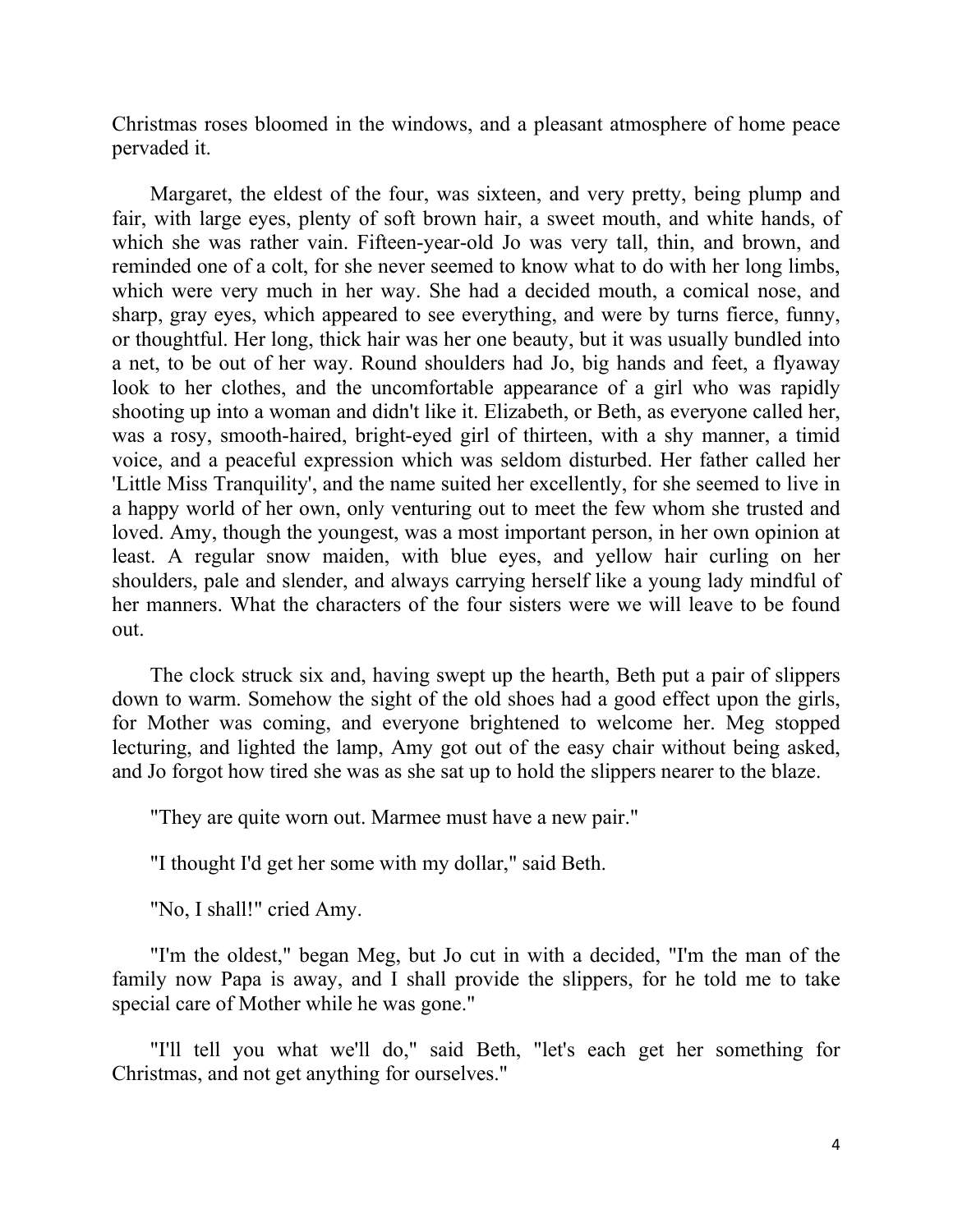"That's like you, dear! What will we get?" exclaimed Jo.

Everyone thought soberly for a minute, then Meg announced, as if the idea was suggested by the sight of her own pretty hands, "I shall give her a nice pair of gloves."

"Army shoes, best to be had," cried Jo.

"Some handkerchiefs, all hemmed," said Beth.

"I'll get a little bottle of cologne. She likes it, and it won't cost much, so I'll have some left to buy my pencils," added Amy.

"How will we give the things?" asked Meg.

"Put them on the table, and bring her in and see her open the bundles. Don't you remember how we used to do on our birthdays?" answered Jo.

"I used to be so frightened when it was my turn to sit in the chair with the crown on, and see you all come marching round to give the presents, with a kiss. I liked the things and the kisses, but it was dreadful to have you sit looking at me while I opened the bundles," said Beth, who was toasting her face and the bread for tea at the same time.

"Let Marmee think we are getting things for ourselves, and then surprise her. We must go shopping tomorrow afternoon, Meg. There is so much to do about the play for Christmas night," said Jo, marching up and down, with her hands behind her back, and her nose in the air.

"I don't mean to act any more after this time. I'm getting too old for such things," observed Meg, who was as much a child as ever about 'dressing-up' frolics.

"You won't stop, I know, as long as you can trail round in a white gown with your hair down, and wear gold-paper jewelry. You are the best actress we've got, and there'll be an end of everything if you quit the boards," said Jo. "We ought to rehearse tonight. Come here, Amy, and do the fainting scene, for you are as stiff as a poker in that."

"I can't help it. I never saw anyone faint, and I don't choose to make myself all black and blue, tumbling flat as you do. If I can go down easily, I'll drop. If I can't, I shall fall into a chair and be graceful. I don't care if Hugo does come at me with a pistol," returned Amy, who was not gifted with dramatic power, but was chosen because she was small enough to be borne out shrieking by the villain of the piece.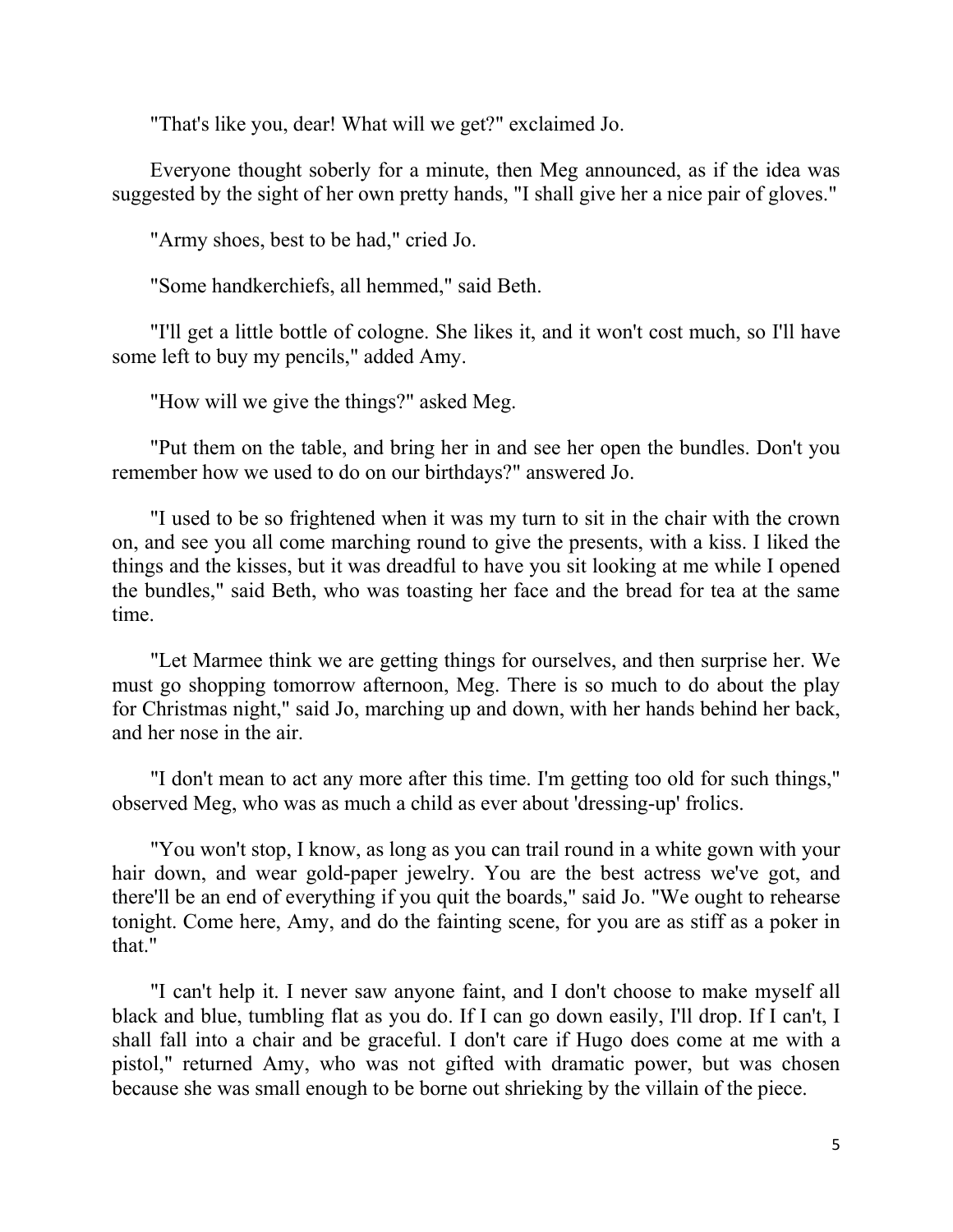"Do it this way. Clasp your hands so, and stagger across the room, crying frantically, 'Roderigo! Save me! Save me!'" and away went Jo, with a melodramatic scream which was truly thrilling.

Amy followed, but she poked her hands out stiffly before her, and jerked herself along as if she went by machinery, and her "Ow!" was more suggestive of pins being run into her than of fear and anguish. Jo gave a despairing groan, and Meg laughed outright, while Beth let her bread burn as she watched the fun with interest. "It's no use! Do the best you can when the time comes, and if the audience laughs, don't blame me. Come on, Meg."

Then things went smoothly, for Don Pedro defied the world in a speech of two pages without a single break. Hagar, the witch, chanted an awful incantation over her kettleful of simmering toads, with weird effect. Roderigo rent his chains asunder manfully, and Hugo died in agonies of remorse and arsenic, with a wild, "Ha! Ha!"

"It's the best we've had yet," said Meg, as the dead villain sat up and rubbed his elbows.

"I don't see how you can write and act such splendid things, Jo. You're a regular Shakespeare!" exclaimed Beth, who firmly believed that her sisters were gifted with wonderful genius in all things.

"Not quite," replied Jo modestly. "I do think *The Witches Curse, an Operatic Tragedy* is rather a nice thing, but I'd like to try *Macbeth*, if we only had a trapdoor for Banquo. I always wanted to do the killing part. 'Is that a dagger that I see before me?" muttered Jo, rolling her eyes and clutching at the air, as she had seen a famous tragedian do.

"No, it's the toasting fork, with Mother's shoe on it instead of the bread. Beth's stage-struck!" cried Meg, and the rehearsal ended in a general burst of laughter.

"Glad to find you so merry, my girls," said a cheery voice at the door, and actors and audience turned to welcome a tall, motherly lady with a 'can I help you' look about her which was truly delightful. She was not elegantly dressed, but a noblelooking woman, and the girls thought the gray cloak and unfashionable bonnet covered the most splendid mother in the world.

"Well, dearies, how have you got on today? There was so much to do, getting the boxes ready to go tomorrow, that I didn't come home to dinner. Has anyone called, Beth? How is your cold, Meg? Jo, you look tired to death. Come and kiss me, baby."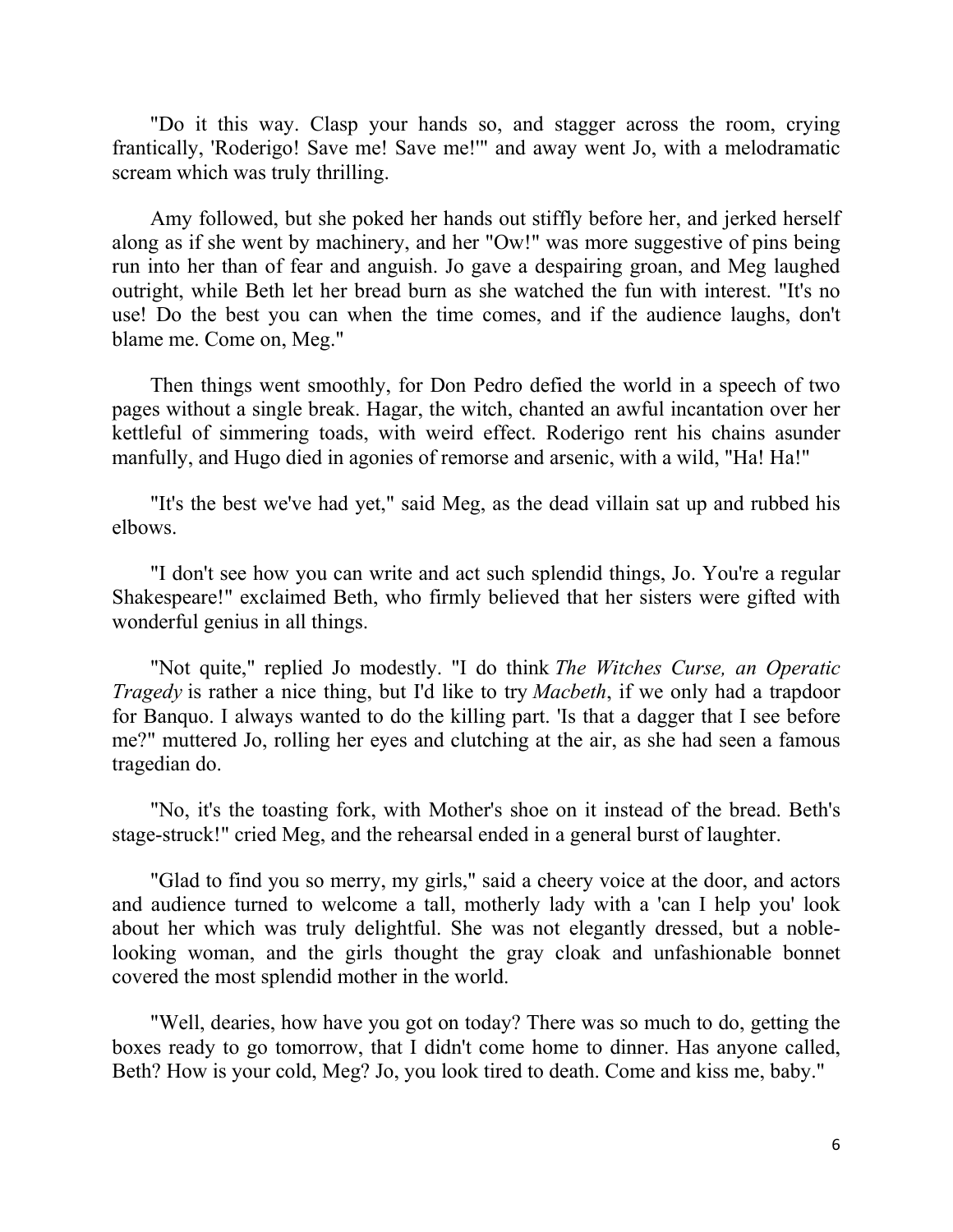While making these maternal inquiries Mrs. March got her wet things off, her warm slippers on, and sitting down in the easy chair, drew Amy to her lap, preparing to enjoy the happiest hour of her busy day. The girls flew about, trying to make things comfortable, each in her own way. Meg arranged the tea table, Jo brought wood and set chairs, dropping, over-turning, and clattering everything she touched. Beth trotted to and fro between parlor kitchen, quiet and busy, while Amy gave directions to everyone, as she sat with her hands folded.

As they gathered about the table, Mrs. March said, with a particularly happy face, "I've got a treat for you after supper."

A quick, bright smile went round like a streak of sunshine. Beth clapped her hands, regardless of the biscuit she held, and Jo tossed up her napkin, crying, "A letter! A letter! Three cheers for Father!"

"Yes, a nice long letter. He is well, and thinks he shall get through the cold season better than we feared. He sends all sorts of loving wishes for Christmas, and an especial message to you girls," said Mrs. March, patting her pocket as if she had got a treasure there.

"Hurry and get done! Don't stop to quirk your little finger and simper over your plate, Amy," cried Jo, choking on her tea and dropping her bread, butter side down, on the carpet in her haste to get at the treat.

Beth ate no more, but crept away to sit in her shadowy corner and brood over the delight to come, till the others were ready.

"I think it was so splendid in Father to go as chaplain when he was too old to be drafted, and not strong enough for a soldier," said Meg warmly.

"Don't I wish I could go as a drummer, a vivan—what's its name? Or a nurse, so I could be near him and help him," exclaimed Jo, with a groan.

"It must be very disagreeable to sleep in a tent, and eat all sorts of bad-tasting things, and drink out of a tin mug," sighed Amy.

"When will he come home, Marmee?" asked Beth, with a little quiver in her voice.

"Not for many months, dear, unless he is sick. He will stay and do his work faithfully as long as he can, and we won't ask for him back a minute sooner than he can be spared. Now come and hear the letter."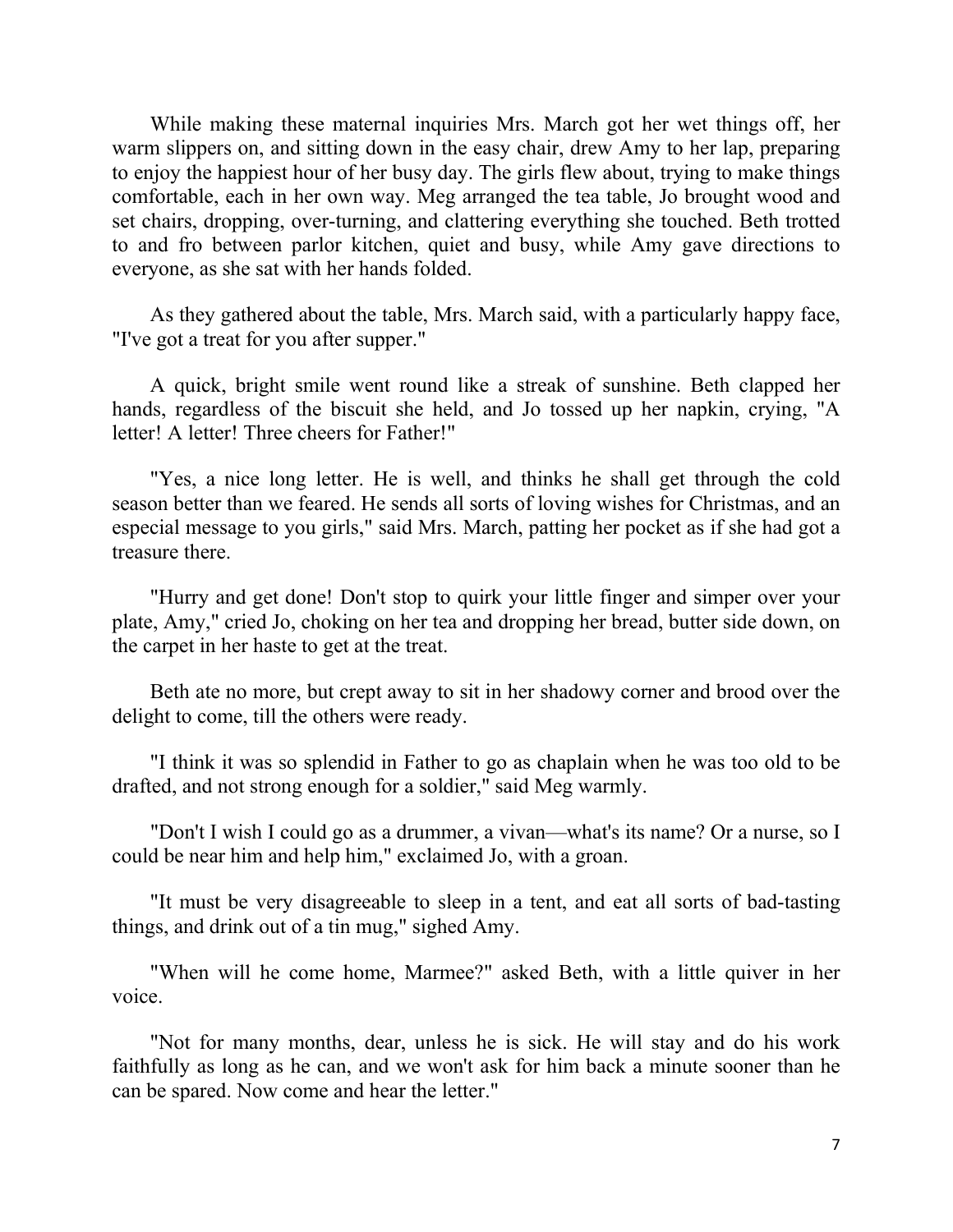They all drew to the fire, Mother in the big chair with Beth at her feet, Meg and Amy perched on either arm of the chair, and Jo leaning on the back, where no one would see any sign of emotion if the letter should happen to be touching. Very few letters were written in those hard times that were not touching, especially those which fathers sent home. In this one little was said of the hardships endured, the dangers faced, or the homesickness conquered. It was a cheerful, hopeful letter, full of lively descriptions of camp life, marches, and military news, and only at the end did the writer's heart over-flow with fatherly love and longing for the little girls at home.

"Give them all of my dear love and a kiss. Tell them I think of them by day, pray for them by night, and find my best comfort in their affection at all times. A year seems very long to wait before I see them, but remind them that while we wait we may all work, so that these hard days need not be wasted. I know they will remember all I said to them, that they will be loving children to you, will do their duty faithfully, fight their bosom enemies bravely, and conquer themselves so beautifully that when I come back to them I may be fonder and prouder than ever of my little women."

Everybody sniffed when they came to that part. Jo wasn't ashamed of the great tear that dropped off the end of her nose, and Amy never minded the rumpling of her curls as she hid her face on her mother's shoulder and sobbed out, "I am a selfish girl! But I'll truly try to be better, so he mayn't be disappointed in me by-and-by."

"We all will," cried Meg. "I think too much of my looks and hate to work, but won't any more, if I can help it."

"I'll try and be what he loves to call me, 'a little woman' and not be rough and wild, but do my duty here instead of wanting to be somewhere else," said Jo, thinking that keeping her temper at home was a much harder task than facing a rebel or two down South.

Beth said nothing, but wiped away her tears with the blue army sock and began to knit with all her might, losing no time in doing the duty that lay nearest her, while she resolved in her quiet little soul to be all that Father hoped to find her when the year brought round the happy coming home.

Mrs. March broke the silence that followed Jo's words, by saying in her cheery voice, "Do you remember how you used to play Pilgrims Progress when you were little things? Nothing delighted you more than to have me tie my piece bags on your backs for burdens, give you hats and sticks and rolls of paper, and let you travel through the house from the cellar, which was the City of Destruction, up, up, to the housetop, where you had all the lovely things you could collect to make a Celestial City."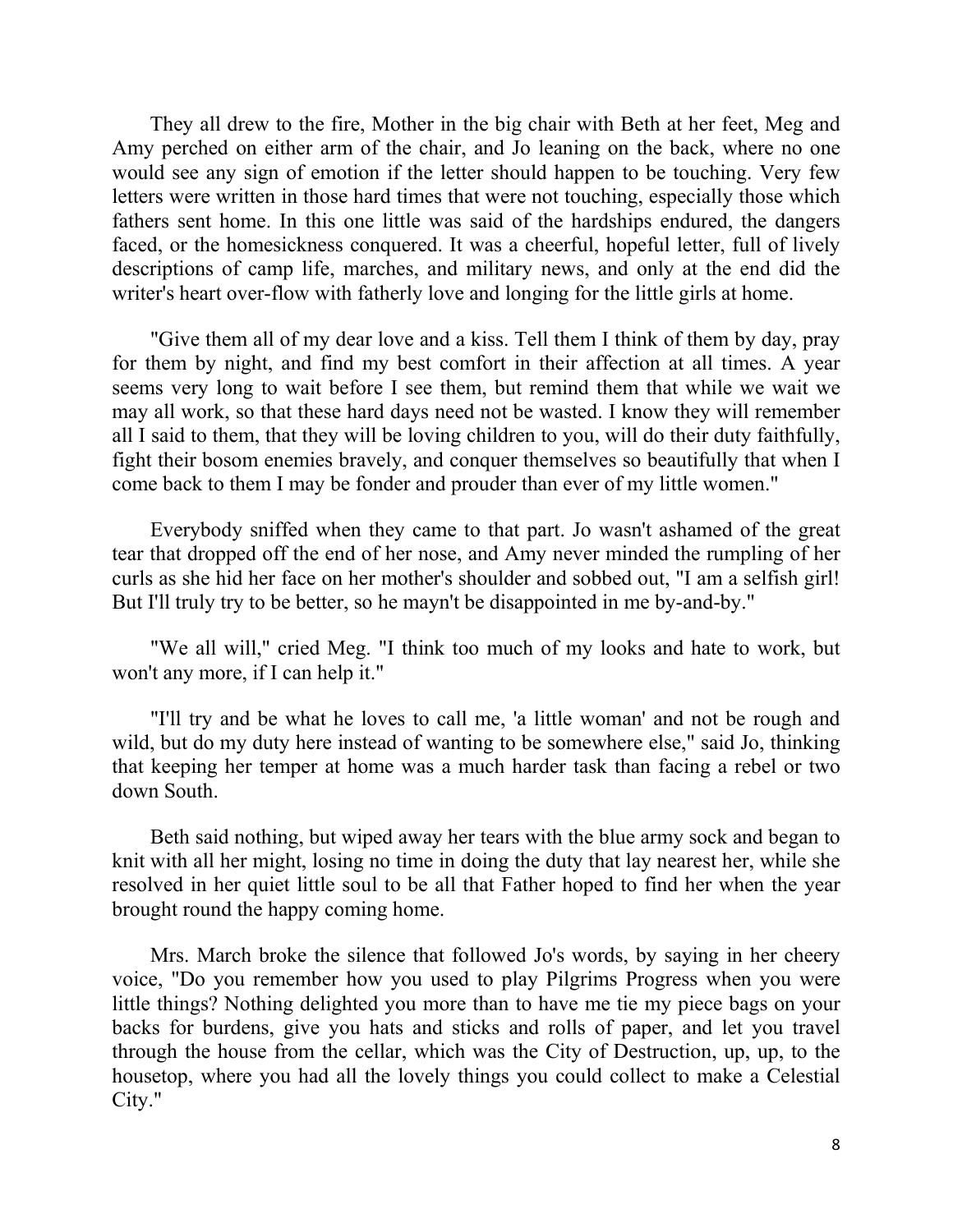"What fun it was, especially going by the lions, fighting Apollyon, and passing through the valley where the hob-goblins were," said Jo.

"I liked the place where the bundles fell off and tumbled downstairs," said Meg.

"I don't remember much about it, except that I was afraid of the cellar and the dark entry, and always liked the cake and milk we had up at the top. If I wasn't too old for such things, I'd rather like to play it over again," said Amy, who began to talk of renouncing childish things at the mature age of twelve.

"We never are too old for this, my dear, because it is a play we are playing all the time in one way or another. Our burdens are here, our road is before us, and the longing for goodness and happiness is the guide that leads us through many troubles and mistakes to the peace which is a true Celestial City. Now, my little pilgrims, suppose you begin again, not in play, but in earnest, and see how far on you can get before Father comes home."

"Really, Mother? Where are our bundles?" asked Amy, who was a very literal young lady.

"Each of you told what your burden was just now, except Beth. I rather think she hasn't got any," said her mother.

"Yes, I have. Mine is dishes and dusters, and envying girls with nice pianos, and being afraid of people."

Beth's bundle was such a funny one that everybody wanted to laugh, but nobody did, for it would have hurt her feelings very much.

"Let us do it," said Meg thoughtfully. "It is only another name for trying to be good, and the story may help us, for though we do want to be good, it's hard work and we forget, and don't do our best."

"We were in the Slough of Despond tonight, and Mother came and pulled us out as Help did in the book. We ought to have our roll of directions, like Christian. What shall we do about that?" asked Jo, delighted with the fancy which lent a little romance to the very dull task of doing her duty.

"Look under your pillows Christmas morning, and you will find your guidebook," replied Mrs. March.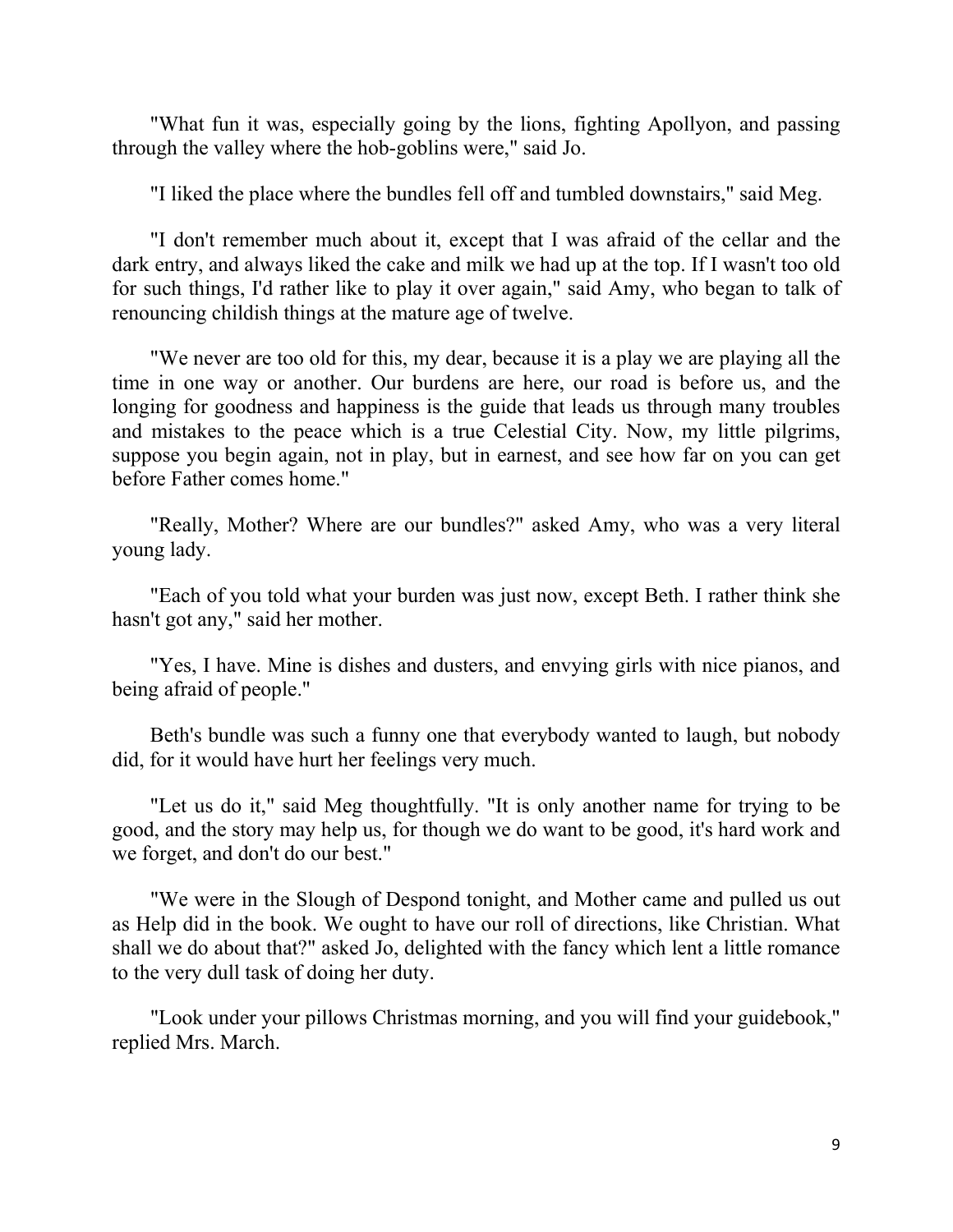They talked over the new plan while old Hannah cleared the table, then out came the four little work baskets, and the needles flew as the girls made sheets for Aunt March. It was uninteresting sewing, but tonight no one grumbled. They adopted Jo's plan of dividing the long seams into four parts, and calling the quarters Europe, Asia, Africa, and America, and in that way got on capitally, especially when they talked about the different countries as they stitched their way through them.

At nine they stopped work, and sang, as usual, before they went to bed. No one but Beth could get much music out of the old piano, but she had a way of softly touching the yellow keys and making a pleasant accompaniment to the simple songs they sang. Meg had a voice like a flute, and she and her mother led the little choir. Amy chirped like a cricket, and Jo wandered through the airs at her own sweet will, always coming out at the wrong place with a croak or a quaver that spoiled the most pensive tune. They had always done this from the time they could lisp...

Crinkle, crinkle, 'ittle 'tar,

and it had become a household custom, for the mother was a born singer. The first sound in the morning was her voice as she went about the house singing like a lark, and the last sound at night was the same cheery sound, for the girls never grew too old for that familiar lullaby.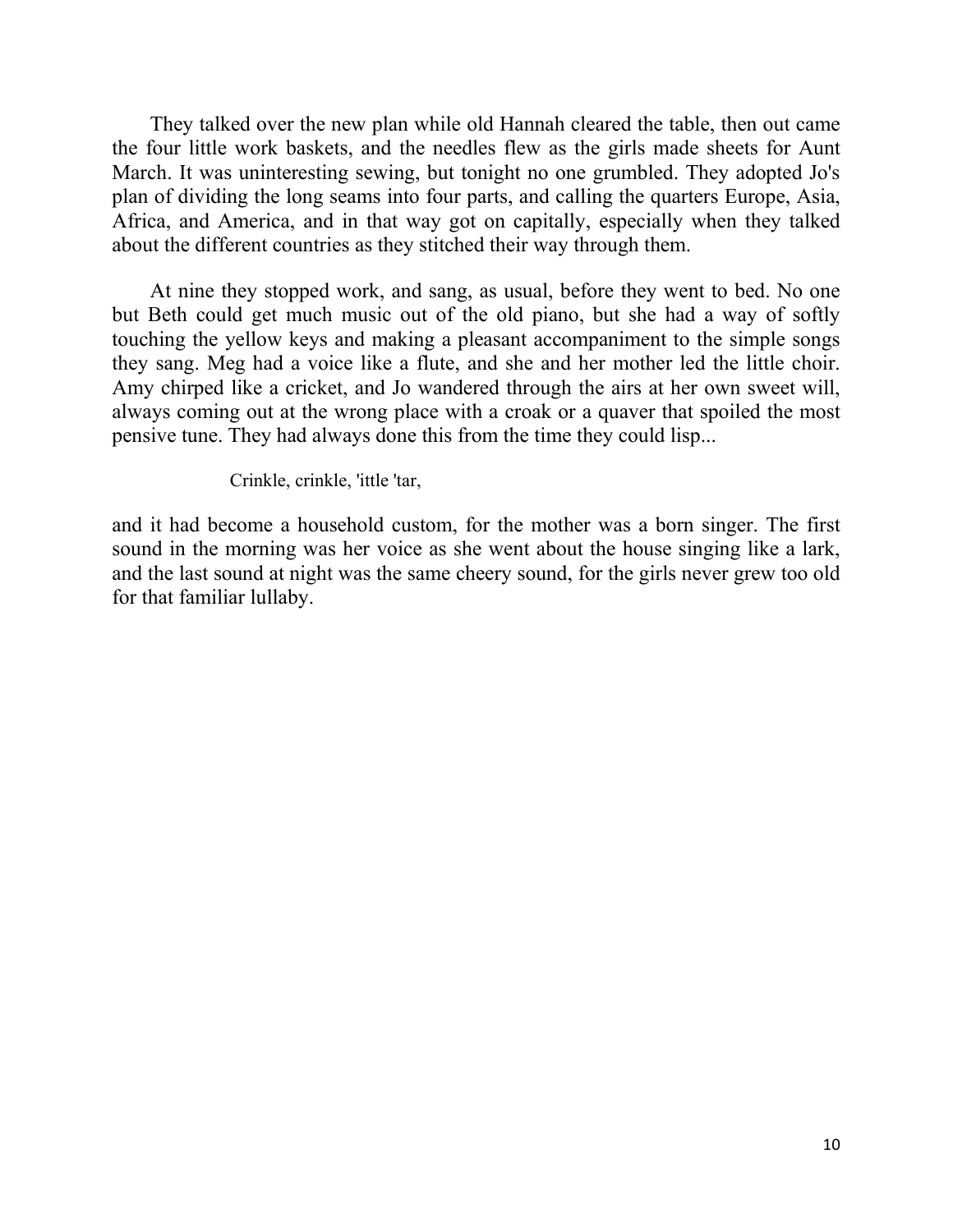### THE ENCHANTED CASTLE by E. Nesbit.

*(No chapter divisions in this version, so I cut it off rather arbitrarily. Also did a bit of editing for length at the beginning, and fixed quite a bit of punctuation.--LN)*

There were three of them: Jerry, Jimmy, and Kathleen. Of course, Jerry's name was Gerald, and not Jeremiah, whatever you may think; and Jimmy's name was James; and Kathleen was never called by her name at all, but Cathy, or Cat. And they were at school in a little town in the West of England—the boys at one school, of course, and the girl at another, because the sensible habit of having boys and girls at the same school is not yet as common as I hope it will be some day. They used to see each other on Saturdays and Sundays at the house of a kind maiden lady; but it was one of those houses where it is impossible to play. You know the kind of house, don't you?

So they looked forward to the holidays, when they should all go home and be together all day long, in a house where playing was natural and conversation possible, and where the Hampshire forests and fields were full of interesting things to do and see. Their Cousin Betty was to be there too, and there were plans. Betty's school broke up before theirs, and so she got to the Hampshire home first, and the moment she got there she began to have measles, so that our three couldn't go home at all! You may imagine their feelings. After a lot of letters and telegrams, it was arranged that the boys should go and stay at Kathleen's school, where there were now no girls left and no mistresses except the French one.

"We ought to have some sort of play to keep us going through the holidays," said Kathleen, when tea was over, and she had unpacked and arranged the boys' clothes in the painted chests of drawers, feeling very grown-up and careful as she neatly laid the different sorts of clothes in tidy little heaps in the drawers. "Suppose we write a book."

"You couldn't," said Jimmy.

"I didn't mean me, of course," said Kathleen, a little injured; "I meant us."

"Too much work," said Gerald briefly.

"If we wrote a book," Kathleen persisted, "about what the insides of schools really are like, people would read it and say how clever we were."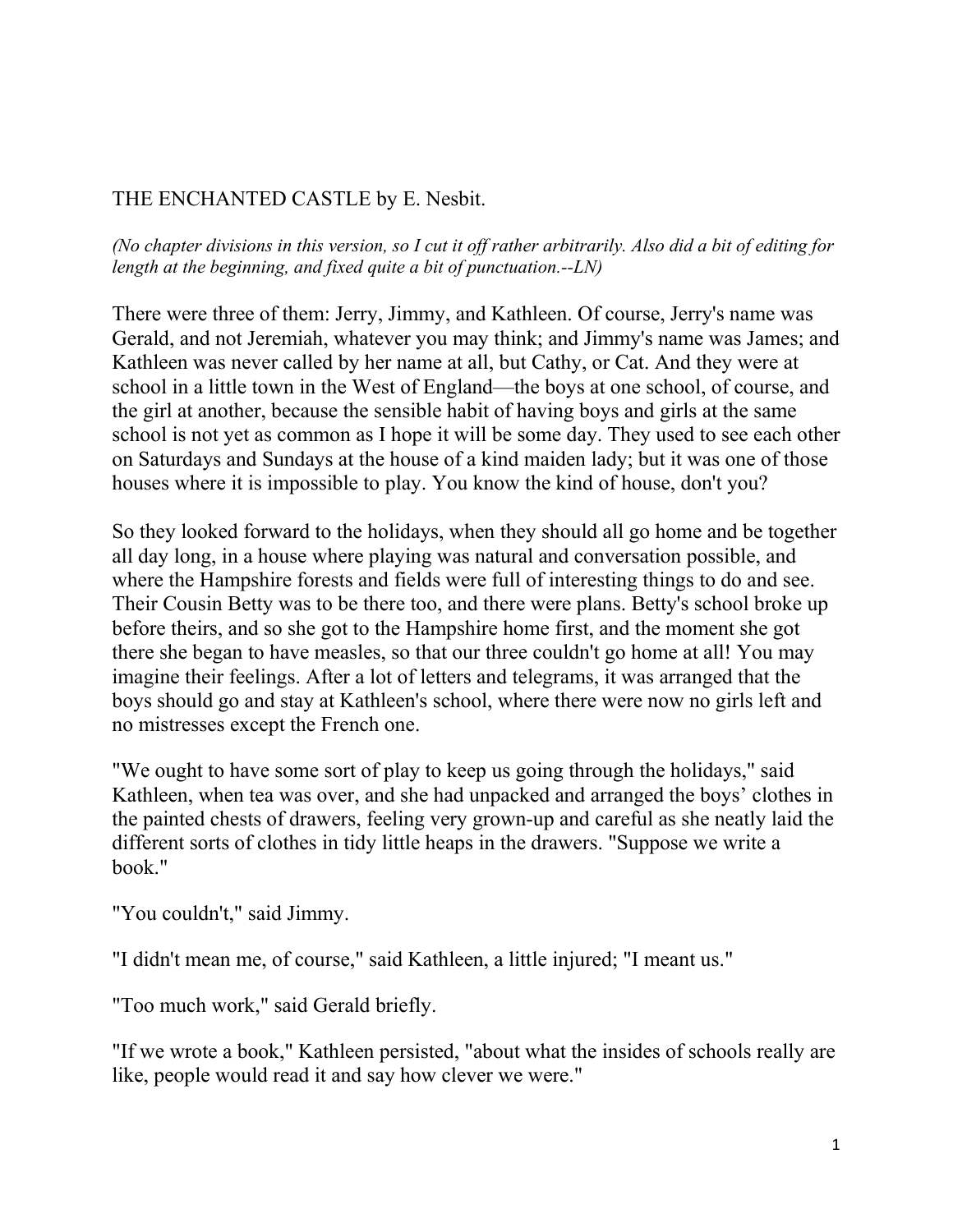"More likely expel us," said Gerald. "No; we'll have an out-of-doors game--bandits, or something like that. It wouldn't be bad if we could get a cave and keep stores in it, and have our meals there."

"There aren't any caves," said Jimmy, who was fond of contradicting everyone. "And, besides, your precious Mamselle won't let us go out alone, as likely as not."

"Oh, we'll see about that," said Gerald. "I'll go and talk to her like a father."

"Like that?" Kathleen pointed the thumb of scorn at him, and he looked in the glass.

"To brush his hair and his clothes and to wash his face and hands was to our hero but the work of a moment," said Gerald, and went to suit the action to the word.

It was a very sleek boy, brown and thin and interesting-looking, that knocked at the door of the parlour where Mademoiselle sat reading a yellow-covered book and wishing vain wishes. Gerald could always make himself look interesting at a moment's notice, a very useful accomplishment in dealing with strange grown-ups. It was done by opening his grey eyes rather wide, allowing the corners of his mouth to droop, and assuming a gentle, pleading expression, resembling that of the late little Lord Fauntleroy who must, by the way, be quite old now, and an awful prig.

"Entrez!" said Mademoiselle, in shrill French accents. So he entered.

"Eh bien?" she said rather impatiently.

"I hope I am not disturbing you," said Gerald, in whose mouth, it seemed, butter would not have melted.

"But no," she said, somewhat softened. "What is it that you desire?"

"I thought I ought to come and say how do you do," said Gerald, "because of you being the lady of the house."

He held out the newly-washed hand, still damp and red. She took it.

"You are a very polite little boy," she said.

"Not at all," said Gerald, more polite than ever. "I am so sorry for you. It must be dreadful to have us to look after in the holidays."

"But not at all," said Mademoiselle in her turn. "I am sure you will be very good childrens."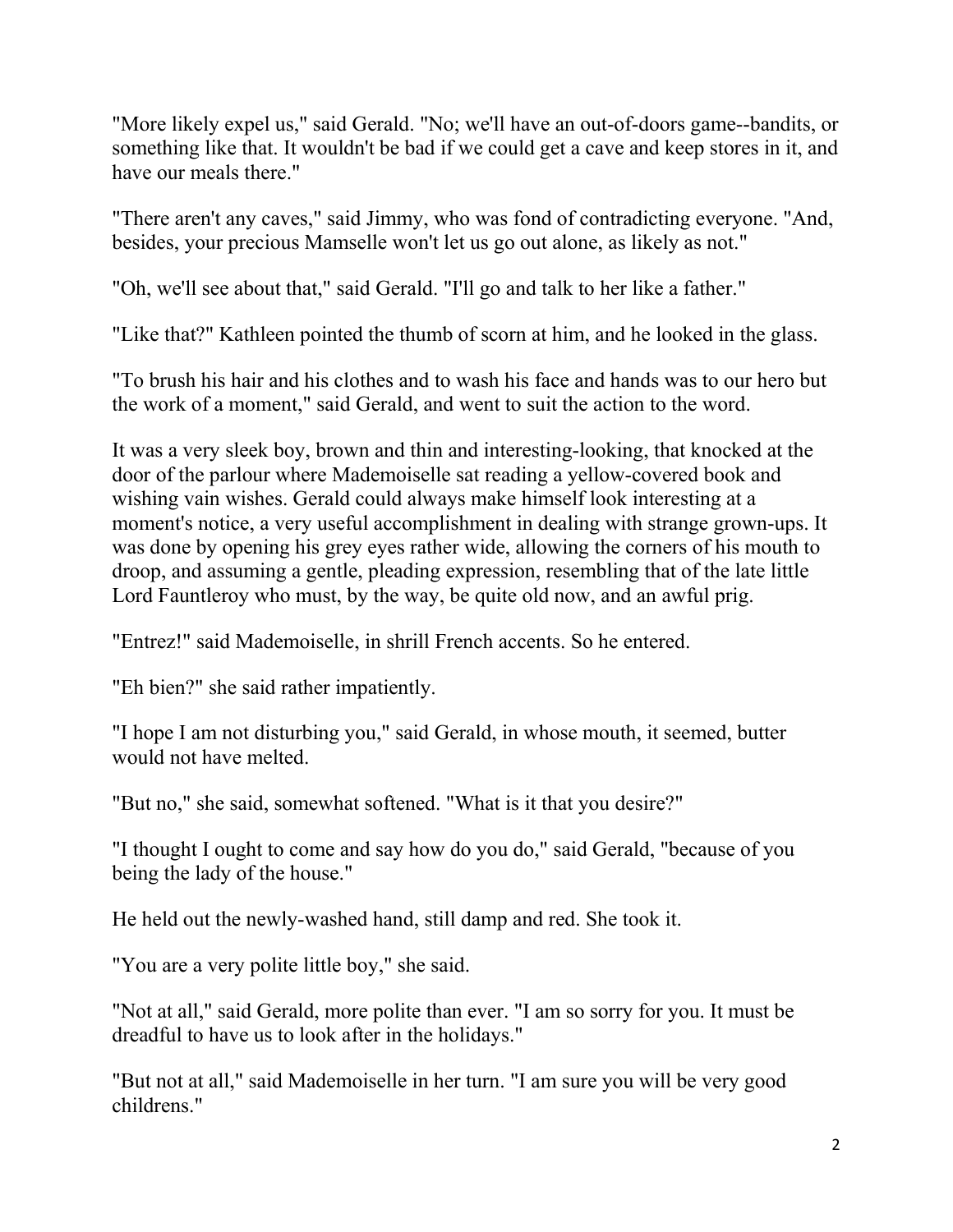Gerald's look assured her that he and the others would be as near angels as children could be without ceasing to be human. "We'll try," he said earnestly.

"Can one do anything for you?" asked the French governess kindly.

"Oh, no, thank you," said Gerald. "We don't want to give you any trouble at all. And I was thinking it would be less trouble for you if we were to go out into the woods all day tomorrow and take our dinner with us something cold, you know so as not to be a trouble to the cook."

"You are very considerate," said Mademoiselle coldly. Then Gerald's eyes smiled; they had a trick of doing this when his lips were quite serious. Mademoiselle caught the twinkle, and she laughed and Gerald laughed too.

"Little deceiver!" she said. "Why not say at once you want to be free of surveillance, how you say overwatching without pretending it is me you wish to please?"

"You have to be careful with grown-ups, " said Gerald, "but it isn't all pretence either. We don't want to trouble you and we don't want you to..."

"To trouble you. Eh bien! Your parents, they permit these days at woods?"

"Oh, yes," said Gerald truthfully.

"Then I will not be more a dragon than the parents. I will forewarn the cook. Are you content?"

"Rather!" said Gerald. "Mademoiselle, you are a dear."

"A deer?" she repeated. "A stag?"

"No, a--a cherie," said Gerald "a regular A1 cherie. And you sha'n't repent it. Is there anything we can do for you wind your wool, or find your spectacles, or…?"

"He thinks me a grandmother!" said Mademoiselle, laughing more than ever. "Go then, and be not more naughty than you must."

"Well, what luck?" the others asked.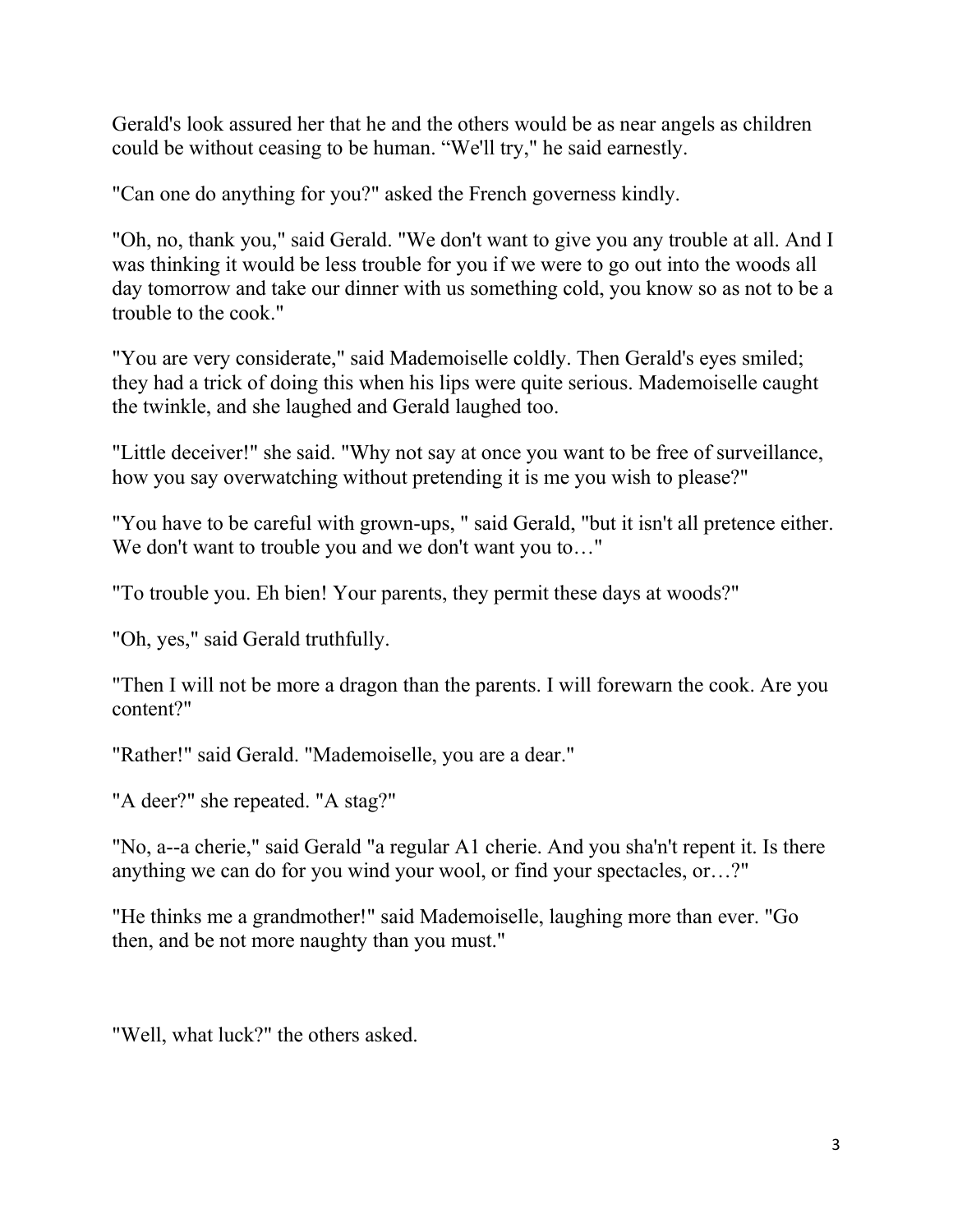"It's all right," said Gerald indifferently. "I told you it would be. The ingenuous youth won the regard of the foreign governess, who in her youth had been the beauty of her humble village."

"I don't believe she ever was. She's too stern," said Kathleen.

"Ah!" said Gerald, "that's only because you don't know how to manage her. She wasn't stern with me."

"I say, what a humbug you are though, aren't you?" said Jimmy.

"No, I'm a dip…what's-its-name? Something like an ambassador. *Dipsoplomatist*, that's what I am. Anyhow, we've got our day, and if we don't find a cave in it, my name's not Jack Robinson."

Mademoiselle, less stern than Kathleen had ever seen her, presided at supper, which was bread and treacle spread several hours before, and now harder and drier than any other food you can think of. Gerald was very polite in handing her butter and cheese, and pressing her to taste the bread and treacle.

"Bah! it is like sand in the mouth of a dryness! Is it possible this pleases you?"

"No," said Gerald, "it is not possible, but it is not polite for boys to make remarks about their food!"

She laughed, but there was no more dried bread and treacle for supper after that.

"How do you do it?" Kathleen whispered admiringly as they said good night.

"Oh, it's quite easy when you've once got a grownup to see what you're after. You'll see, I shall drive her with a rein of darning cotton after this."

Next morning Gerald got up early and gathered a little bunch of pink carnations from a plant which he found hidden among the marigolds. He tied it up with black cotton and laid it on Mademoiselle's plate. She smiled and looked quite handsome as she stuck the flowers in her belt.

"Do you think it's quite decent," Jimmy asked later, "sort of bribing people to let you do as you like, with flowers and things and passing them the salt?"

"It's not that," said Kathleen suddenly. "I know what Gerald means, only I never think of the things in time myself. You see, if you want grown-ups to be nice to you the least you can do is to be nice to them and think of little things to please them. I never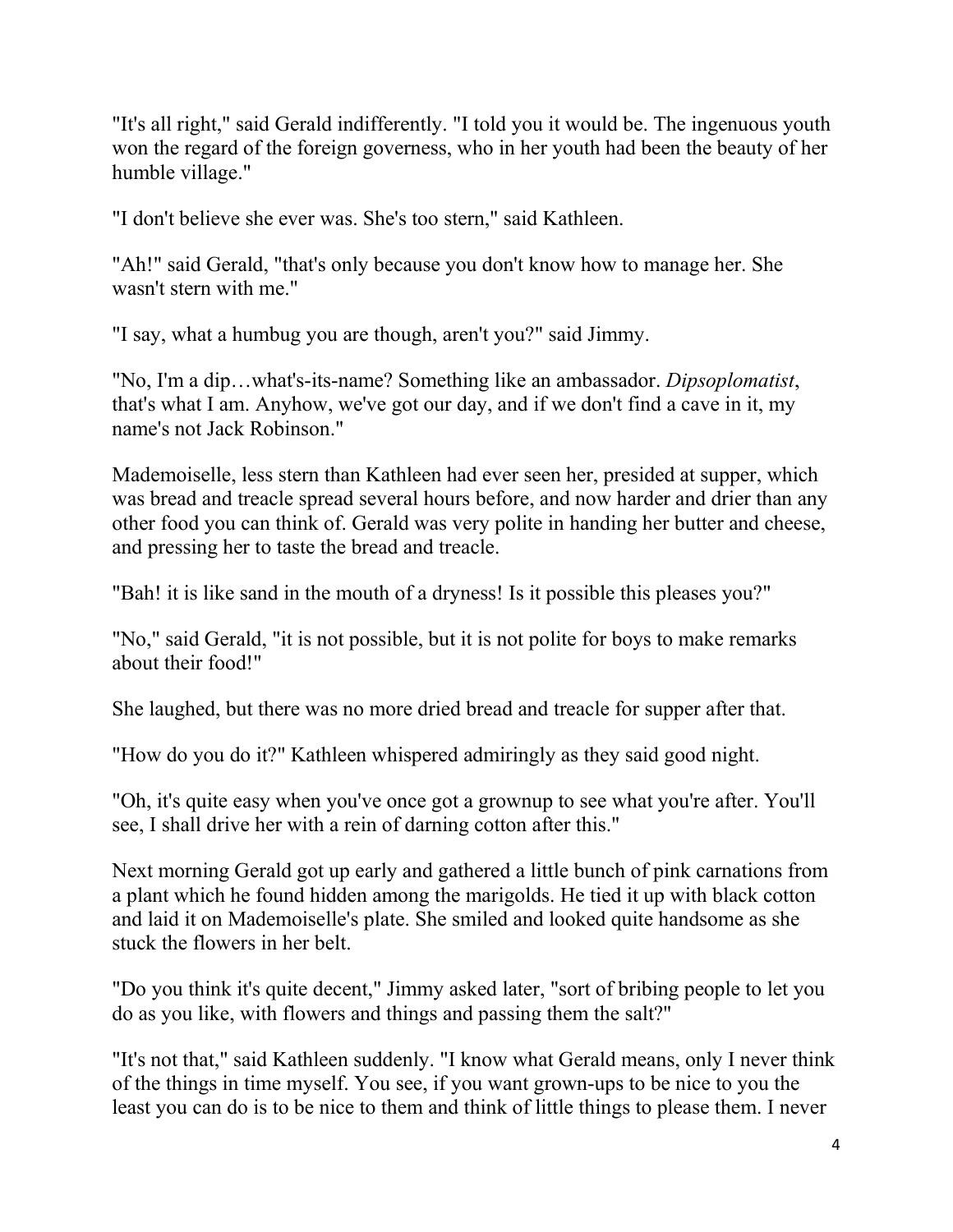think of any myself. Jerry does; that's why all the old ladies like him. It's not bribery. It's a sort of honesty, like paying for things."

"Well, anyway," said Jimmy, putting away the moral question, "we've got a ripping day for the woods."

They had.

The wide High Street, even at the busy morning hour almost as quiet as a dreamstreet, lay bathed in sunshine; the leaves shone fresh from last night's rain, but the road was dry, and in the sunshine the very dust of it sparkled like diamonds. The beautiful old houses, standing stout and strong, looked as though they were basking in the sunshine and enjoying it.

"But are there any woods?" asked Kathleen as they passed the market-place.

"It doesn't much matter about woods," said Gerald dreamily. "We're sure to find something. One of the chaps told me his father said when he was a boy there used to be a little cave under the bank in a lane near the Salisbury Road; but he said there was an enchanted castle there too, so perhaps the cave isn't true either."

"If we were to get horns," said Kathleen, "and to blow them very hard all the way, we might find a magic castle."

"If you've got the money to throw away on horns…" said Jimmy contemptuously.

"Well, I have, as it happens, so there!" said Kathleen. And the horns were bought in a tiny shop with a bulging window full of a tangle of toys and sweets and cucumbers and sour apples.

And the quiet square at the end of the town where the church is, and the houses of the most respectable people, echoed to the sound of horns blown long and loud. But none of the houses turned into enchanted castles. Away they went along the Salisbury Road, which was very hot and dusty, so they agreed to drink one of the bottles of ginger-beer.

"We might as well carry the ginger-beer inside us as inside the bottle," said Jimmy, "and we can hide the bottle and call for it as we come back.

Presently they came to a place where the road, as Gerald said, went two ways at once.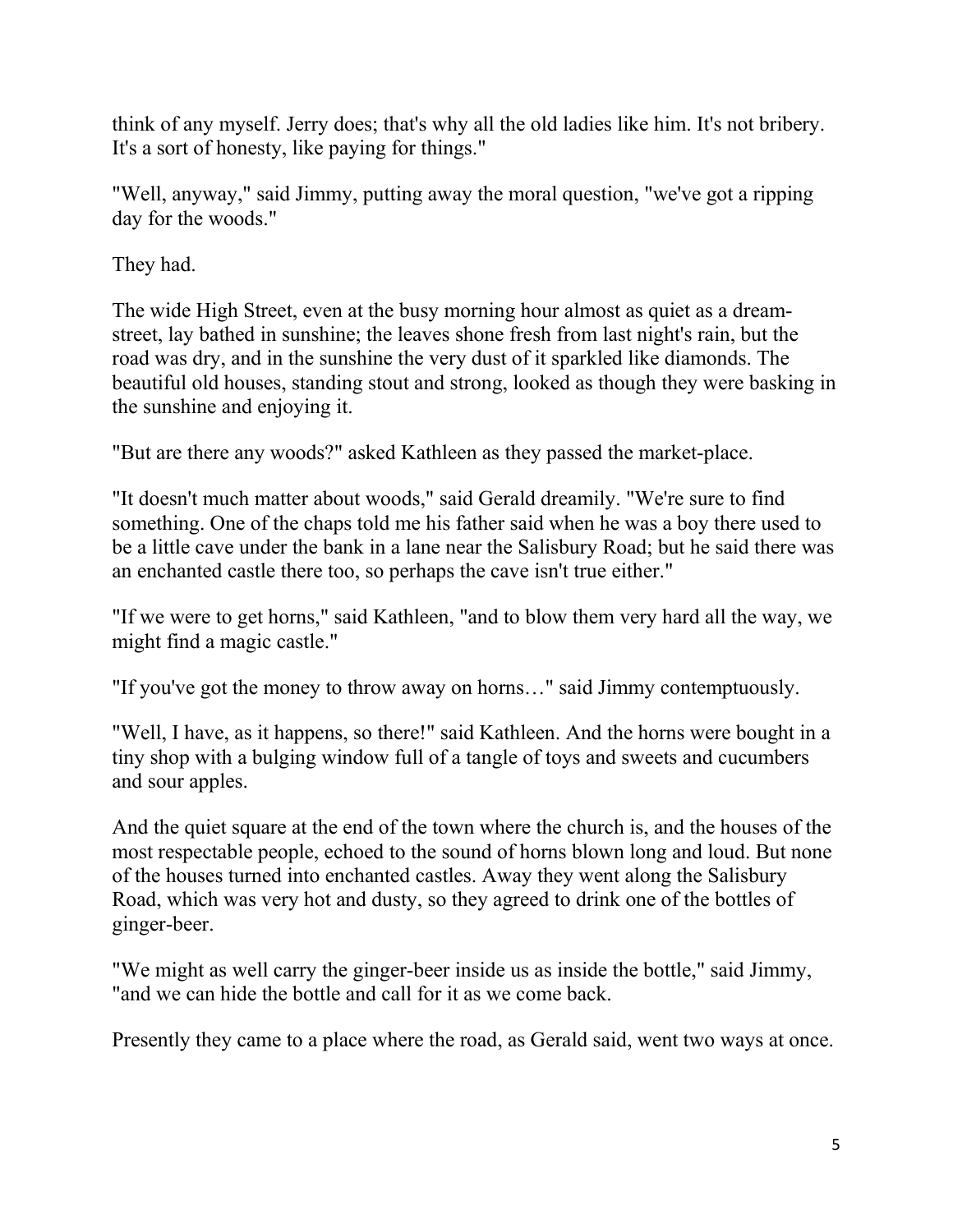"That looks like adventures," said Kathleen; and they took the right-hand road, and the next time they took a turning it was a left-hand one, "so as to be quite fair," Jimmy said, and then a right-hand one and then a left, and so on, till they were completely lost.

"Completely," said Kathleen; "how jolly!"

And now trees arched overhead, and the banks of the road were high and bushy. The adventurers had long since ceased to blow their horns. It was too tiring to go on doing that, when there was no one to be annoyed by it.

"Oh, kriky!" observed Jimmy suddenly, "let's sit down a bit and have some of our dinner. We might call it lunch, you know," he added persuasively.

So they sat down in the hedge and ate the ripe red gooseberries that were to have been their dessert.

And as they sat and rested and wished that their boots did not feel so full of feet, Gerald leaned back against the bushes, and the bushes gave way so that he almost fell over backward. Something had yielded to the pressure of his back, and there was the sound of something heavy that fell.

"Oh, Jimminy!" he remarked, recovering himself suddenly; "there's something hollow in there; the stone I was leaning against simply went!"

"I wish it was a cave," said Jimmy; "but of course it isn't."

"If we blow the horns, perhaps it will be," said Kathleen, and hastily blew her own.

Gerald reached his hand through the bushes. "I can't feel anything but air," he said; "it's just a hole full of emptiness. The other two pulled back the bushes. There certainly was a hole in the bank. "I'm going to go in," observed Gerald.

"Oh, don't!" said his sister. "I wish you wouldn't. Suppose there were snakes!"

"Not likely," said Gerald, but he leaned forward and struck a match. "It is a cave!" he cried, and put his knee on the mossy stone he had been sitting on, scrambled over it, and disappeared.

A breathless pause followed.

"You all right?" asked Jimmy.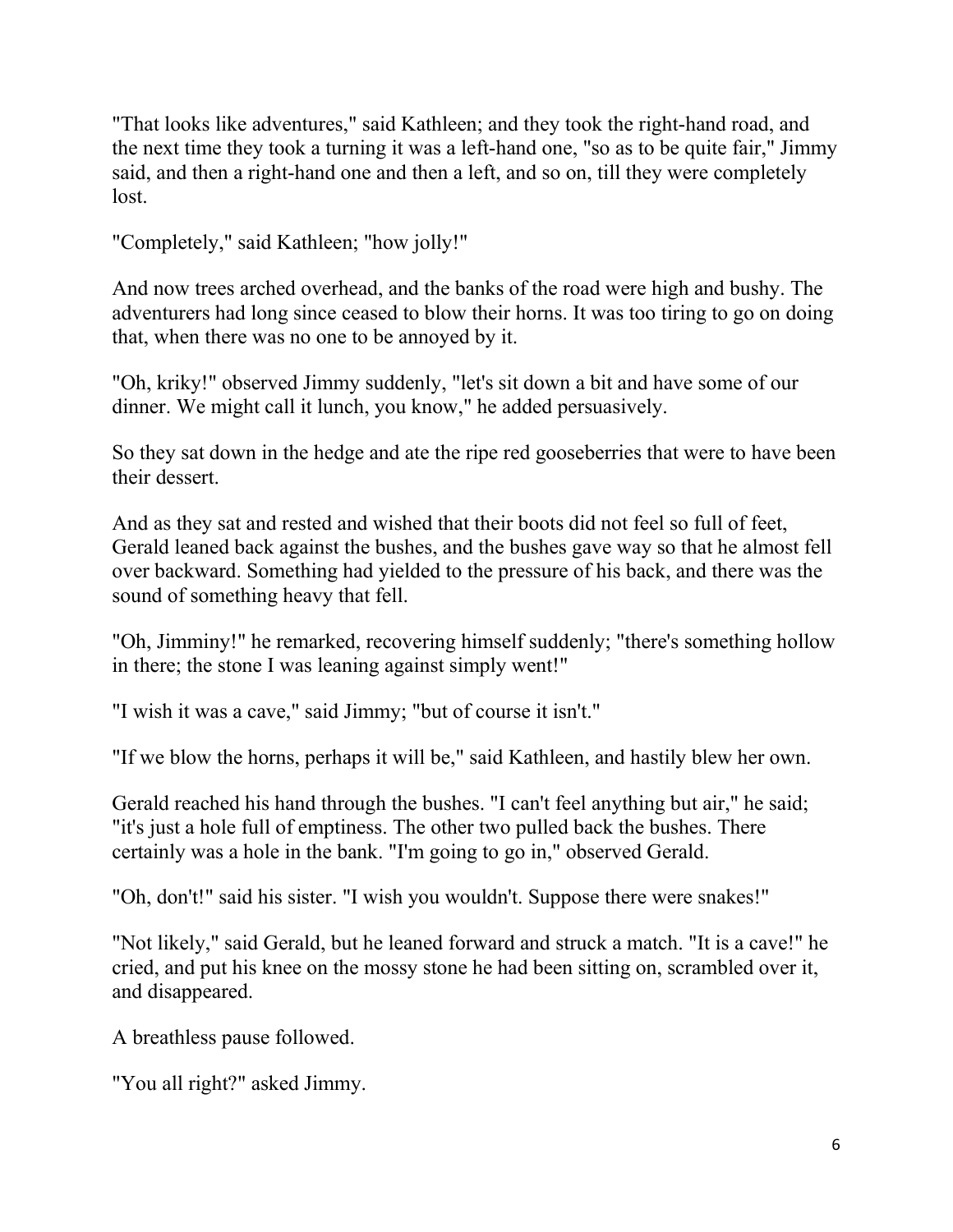"Yes; come on. You'd better come feet first; there's a bit of a drop."

"I'll go next," said Kathleen, and went feet first, as advised. The feet waved wildly in the air.

"Look out!" said Gerald in the dark; "you'll have my eye out. Put your feet down, girl, not up. It's no use trying to fly here, there's no room."

He helped her by pulling her feet forcibly down and then lifting her under the arms. She felt rustling dry leaves under her boots, and stood ready to receive Jimmy, who came in head first, like one diving into an unknown sea.

"It is a cave," said Kathleen.

"The young explorers," explained Gerald, blocking up the hole of entrance with his shoulders, "dazzled at first by the darkness of the cave, could see nothing."

"Darkness doesn't dazzle," said Jimmy.

"I wish we'd got a candle," said Kathleen.

"Yes, it does," Gerald contradicted. "…could see nothing. But their dauntless leader, whose eyes had grown used to the dark while the clumsy forms of the others were bunging up the entrance, had made a discovery."

"Oh, what!?" Both the others were used to Gerald's way of telling a story while he acted it, but they did sometimes wish that he didn't talk quite so long and so like a book in moments of excitement.

"He did not reveal the dread secret to his faithful followers till one and all had given him their word of honour to be calm."

"We'll be calm all right," said Jimmy impatiently. "Well, then," said Gerald, ceasing suddenly to be a book and becoming a boy, "there's a light over there—look behind you!"

They looked. And there was. A faint greyness on the brown walls of the cave, and a brighter greyness cut off sharply by a dark line, showed that round a turning or angle of the cave there was daylight.

"Attention!" said Gerald; at least, that was what he meant, though what he said was "Shun!" as becomes the son of a soldier. The others mechanically obeyed.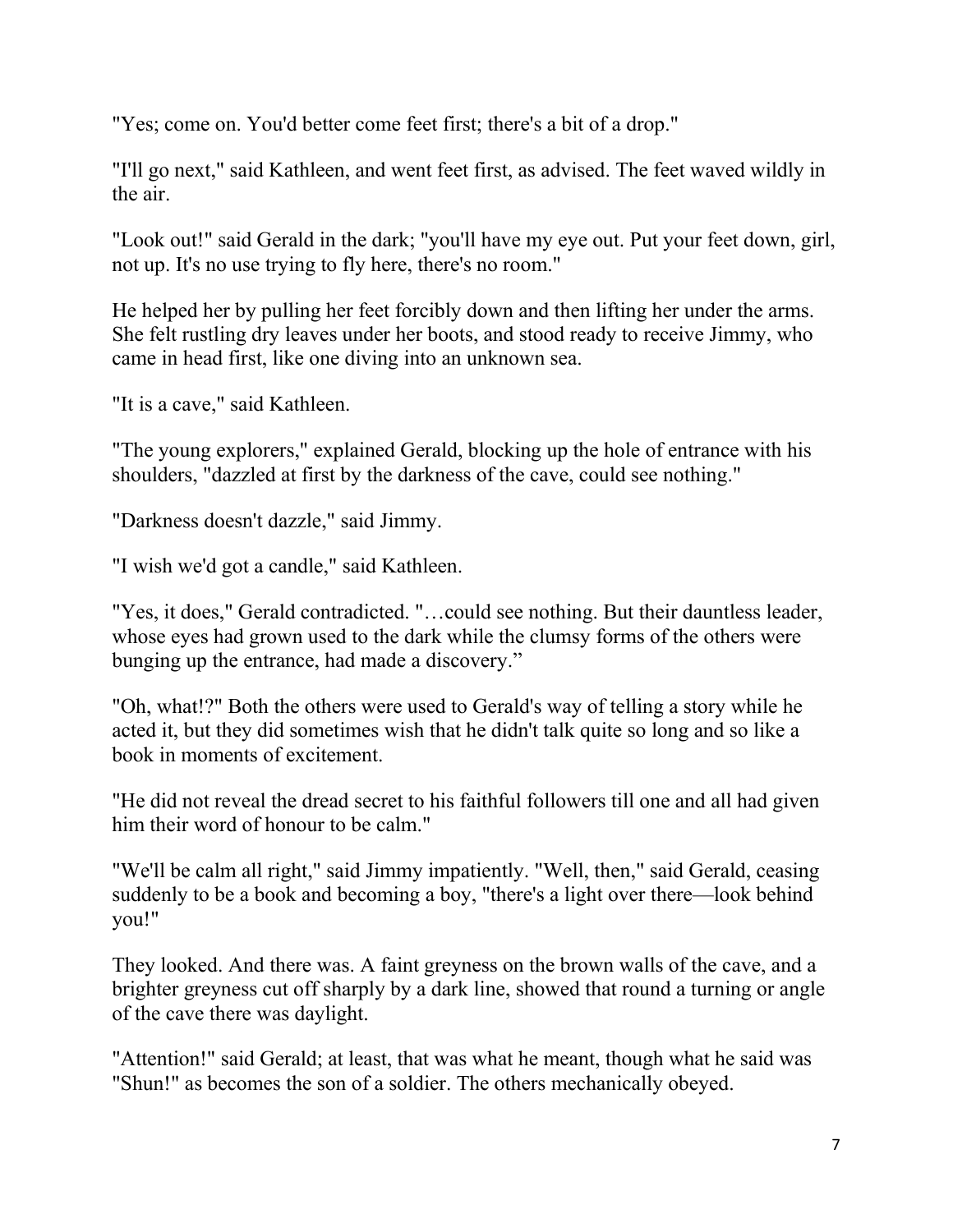"You will remain at attention till I give the word "Slow march!' on which you will advance cautiously in open order, following your hero leader, taking care not to tread on the dead and wounded."

"I wish you wouldn't!" said Kathleen.

"There aren't any," said Jimmy, feeling for her hand in the dark; "he only means, take care not to tumble over stones and things"

Here he found her hand, and she screamed.

"It's only me," said Jimmy. "I thought you'd like me to hold it. But you're just like a girl."

Their eyes had now begun to get accustomed to the darkness, and all could see that they were in a rough stone cave, that went straight on for about three or four yards and then turned sharply to the right.

"Death or victory!" remarked Gerald. "Now, then Slow march!"

He advanced carefully, picking his way among the loose earth and stones that were the floor of the cave.

"A sail, a sail!" he cried, as he turned the corner.

"How splendid!" Kathleen drew a long breath as she came out into the sunshine.

"I don't see any sail," said Jimmy, following.

The narrow passage ended in a round arch all fringed with ferns and creepers. They passed through the arch into a deep, narrow gully whose banks were of stones, mosscovered; and in the crannies grew more ferns and long grasses. Trees growing on the top of the bank arched across, and the sunlight came through in changing patches of brightness, turning the gully to a roofed corridor of goldy-green. The path, which was of greeny-grey flagstones where heaps of leaves had drifted, sloped steeply down, and at the end of it was another round arch, quite dark inside, above which rose rocks and grass and bushes.

"It's like the outside of a railway tunnel," said James.

"It's the entrance to the enchanted castle," said Kathleen. "Let's blow the horns."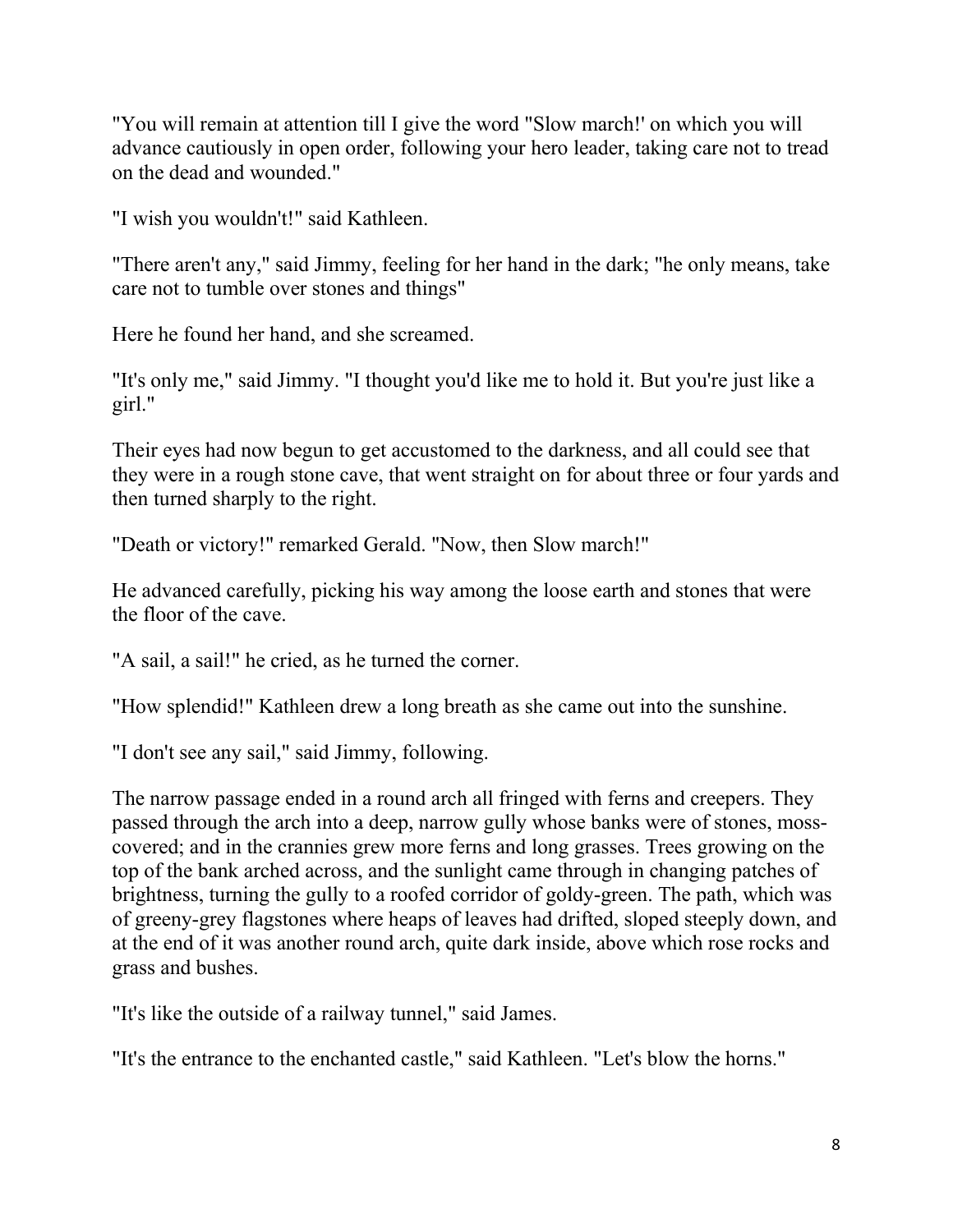"Dry up!" said Gerald. "The bold Captain, reproving the silly chatter of his subordinates--"

"I like that!" said Jimmy, indignant.

"I thought you would," resumed Gerald. "…of his subordinates, bade them advance with caution and in silence, because after all there might be somebody about, and the other arch might be an ice-house or something dangerous."

"What?" asked Kathleen anxiously.

"Bears, perhaps," said Gerald briefly.

"There aren't any bears without bars in England, anyway," said Jimmy. "They call bears bars in America," he added absently.

"Quick march!" was Gerald's only reply.

And they marched. Under the drifted damp leaves the path was firm and stony to their shuffling feet. At the dark arch they stopped.

"There are steps down," said Jimmy.

"It is an ice-house," said Gerald.

"Don't let's," said Kathleen.

"Our hero," said Gerald, "who nothing could dismay, raised the faltering hopes of his abject minions by saying that he was jolly well going on, and they could do as they liked about it."

"If you call names," said Jimmy, "you can go on by yourself." He added, "So there!"

"It's part of the game, silly," explained Gerald kindly. "You can be Captain tomorrow, so you'd better hold your jaw now, and begin to think about what names you'll call us when it's your turn."

Very slowly and carefully they went down the steps. A vaulted stone arched over their heads. Gerald struck a match when the last step was found to have no edge, and to be, in fact, the beginning of a passage, turning to the left.

"This," said Jimmy, "will take us back into the road."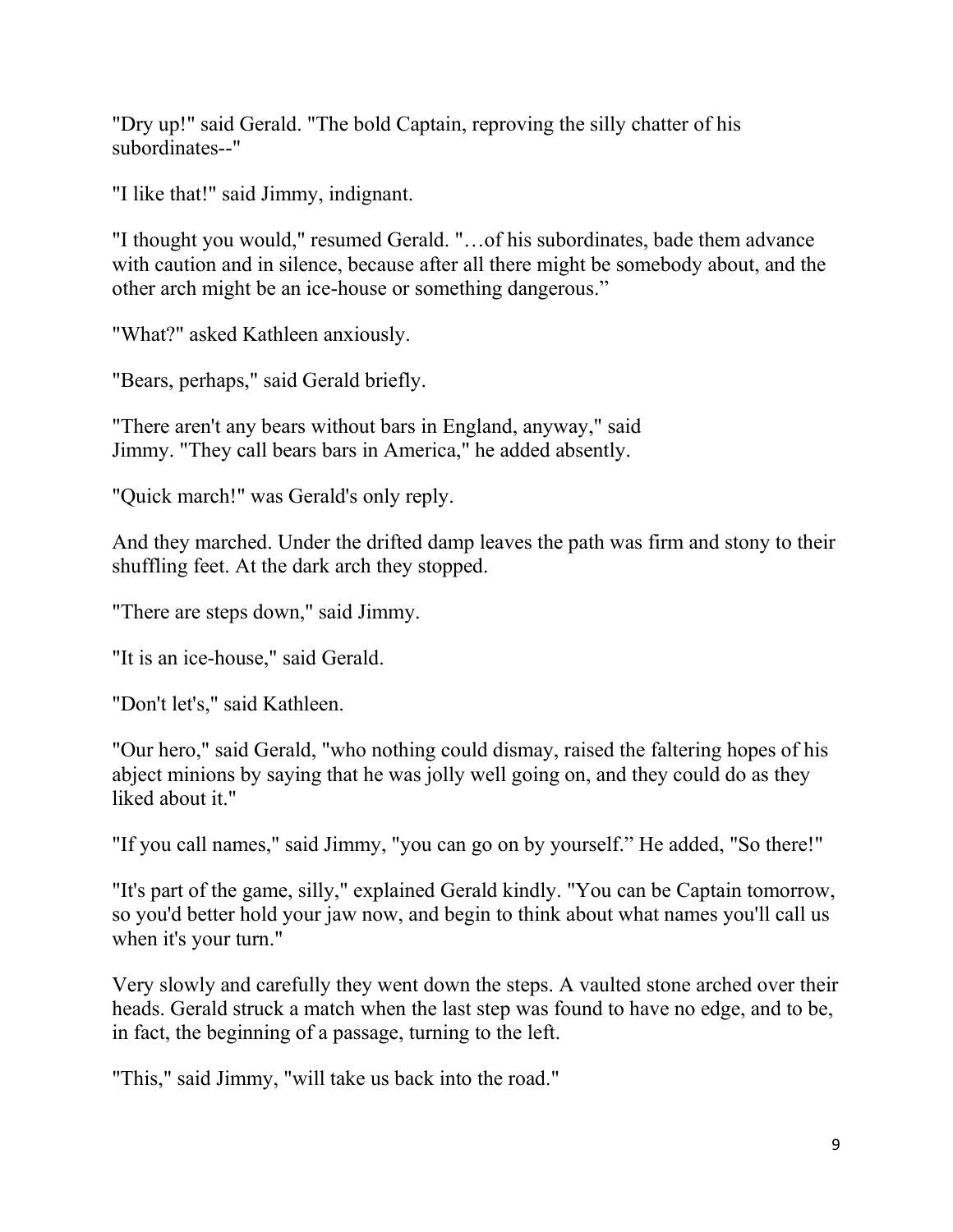"Or under it," said Gerald. "We've come down eleven steps."

They went on, following their leader, who went very slowly for fear, as he explained, of steps. The passage was very dark.

"I don't half like it!" whispered Jimmy.

Then came a glimmer of daylight that grew and grew, and presently ended in another arch that looked out over a scene so like a picture out of a book about Italy that everyone's breath was taken away, and they simply walked forward silent and staring. A short avenue of cypresses led, widening as it went, to a marble terrace that lay broad and white in the sunlight. The children, blinking, leaned their arms on the broad, flat balustrade and gazed. Immediately below them was a lake just like a lake in "The Beauties of Italy," a lake with swans and an island and weeping willows; beyond it were green slopes dotted with groves of trees, and amid the trees gleamed the white limbs of statues. Against a little hill to the left was a round white building with pillars, and to the right a waterfall came tumbling down among mossy stones to splash into the lake. Steps fed from the terrace to the water, and other steps to the green lawns beside it. Away across the grassy slopes, deer were feeding, and in the distance where the groves of trees thickened into what looked almost a forest were enormous shapes of grey stone, like nothing that the children had ever seen before.

"That chap at school…" said Gerald.

"It is an enchanted castle," said Kathleen.

"I don't see any castle," said Jimmy.

"What do you call that, then?" Gerald pointed to where, beyond a belt of lime-trees, white towers and turrets broke the blue of the sky.

"There doesn't seem to be anyone about," said Kathleen, "and yet it's all so tidy. I believe it is magic."

"Magic mowing machines," Jimmy suggested.

"If we were in a book it would be an enchanted castle--certain to be," said Kathleen.

"It is an enchanted castle," said Gerald in hollow tones.

"But there aren't any!" Jimmy was quite positive.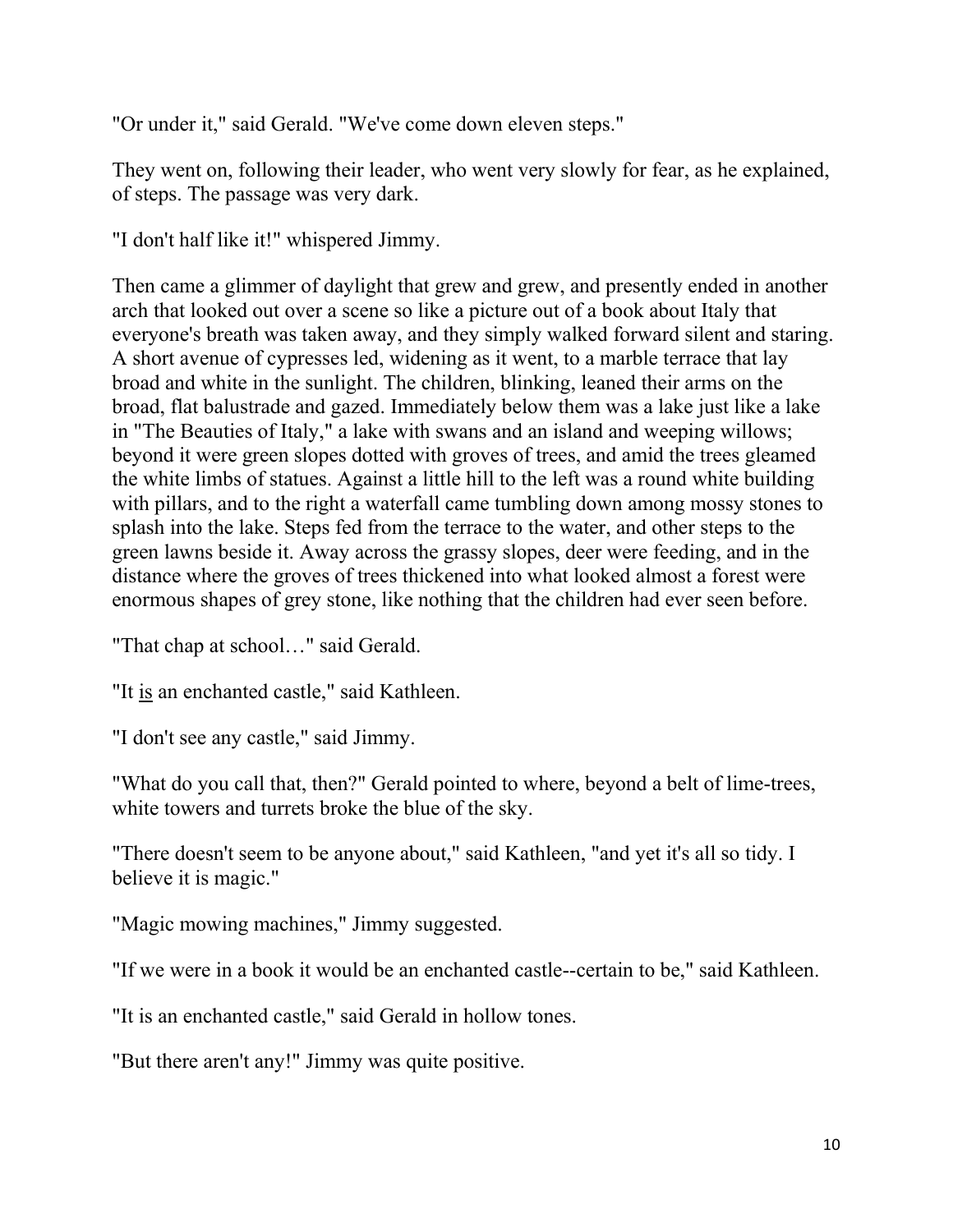"How do you know? Do you think there's nothing in the world but what you've seen?" His scorn was crushing.

"I think magic went out when people began to have steam-engines," Jimmy insisted, "and newspapers, and telephones and wireless telegraphing."

"Wireless is rather like magic when you come to think of it," said Gerald.

"Oh, that sort!" Jimmy's contempt was deep.

"Perhaps there's given up being magic because people didn't believe in it any more," said Kathleen.

"Well, don't let's spoil the show with any silly old not believing," said Gerald with decision. "I'm going to believe in magic as hard as I can. This is an enchanted garden, and that's an enchanted castle, and I'm jolly well going to explore."

The dauntless knight then led the way, leaving his ignorant squires to follow or not, just as they jolly well chose. He rolled off the balustrade and strode firmly down towards the lawn, his boots making, as they went, a clatter full of determination. The others followed. There never was such a garden out of a picture or a fairy-tale. They passed quite close by the deer, who only raised their pretty heads to look, and did not seem startled at all. And after a long stretch of turf they passed under the heaped-up heavy masses of lime-trees and came into a rose-garden, bordered with thick, closecut yew hedges, and lying red and pink and green and white in the sun, like a giant's many-coloured, highly-scented pocket-handkerchief.

"I know we shall meet a gardener in a minute, and he'll ask what we're doing here. And then what will you say?" Kathleen asked with her nose in a rose.

"I shall say we have lost our way, and it will be quite true," said **Gerald** 

But they did not meet a gardener or anybody else, and the feeling of magic got thicker and thicker, till they were almost afraid of the sound of their feet in the great silent place. Beyond the rose garden was a yew hedge with an arch cut in it, and it was the beginning of a maze like the one in Hampton Court.

"Now," said Gerald, "you mark my words. In the middle of this maze we shall find the secret enchantment. Draw your swords, my merry men all, and hark forward tallyho in the utmost silence."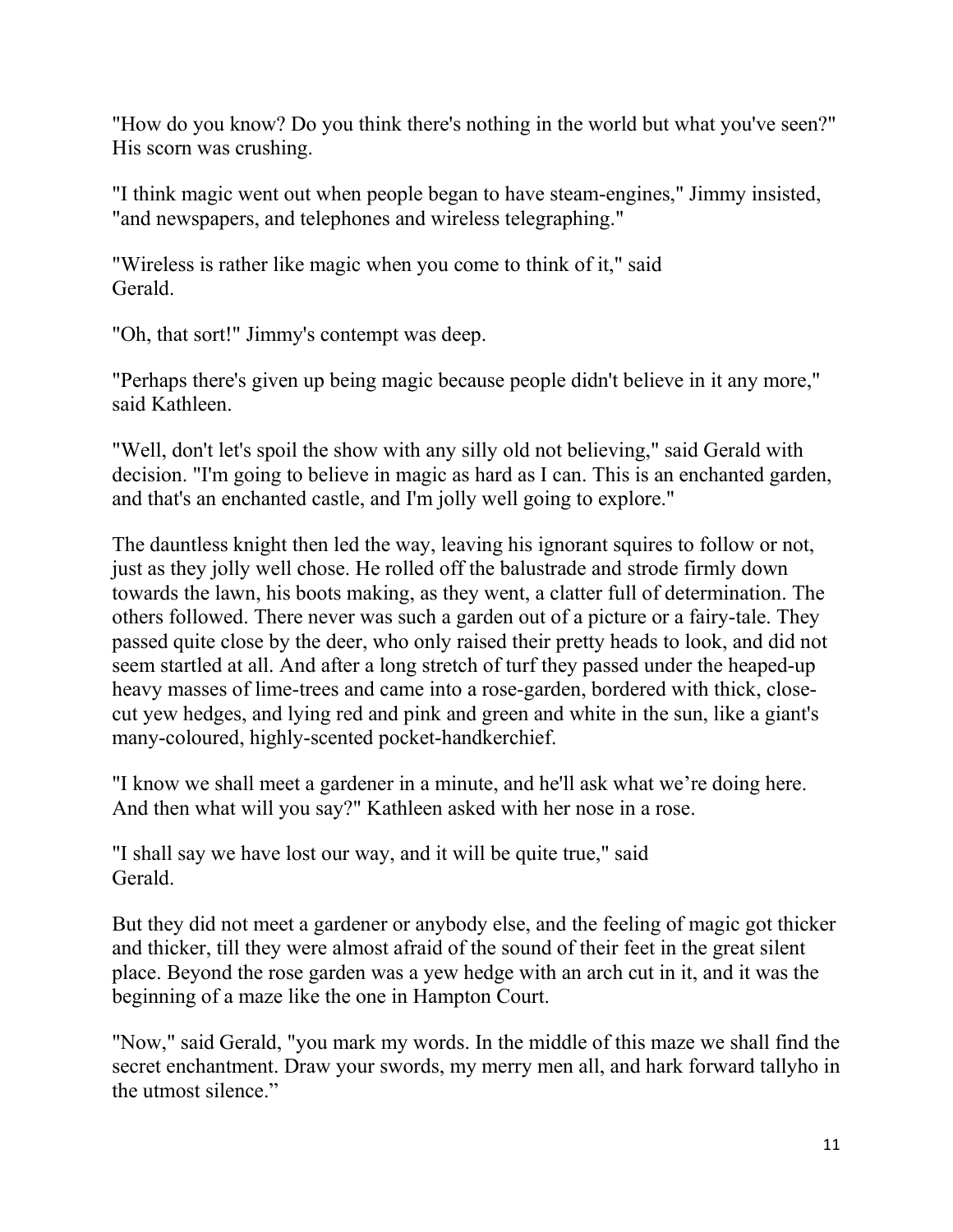Which they did. It was very hot in the maze, between the close yew hedges, and the way to the maze's heart was hidden well. Again and again they found themselves at the black yew arch that opened on the rose garden, and they were all glad that they had brought large, clean pocket-handkerchiefs with them. It was when they found themselves there for the fourth time that Jimmy suddenly cried, "Oh, I wish—" and then stopped short very suddenly. "Oh!" he added in quite a different voice, "where's the dinner?" And then in a stricken silence they all remembered that the basket with the dinner had been left at the entrance of the cave. Their thoughts dwelt fondly on the slices of cold mutton, the six tomatoes, the bread and butter, the screwed-up paper of salt, the apple turnovers, and the little thick glass that one drank the ginger-beer out of.

"Let's go back," said Jimmy, "now this minute, and get our things and have our dinner."

"Let's have one more try at the maze. I hate giving things up," said Gerald.

"I am so hungry!" said Jimmy.

"Why didn't you say so before?" asked Gerald bitterly.

"I wasn't before."

"Then you can't be now. You don't get hungry all in a minute. What's that?"

That was a gleam of red that lay at the foot of the yew-hedge a thin little line, that you would hardly have noticed unless you had been staring in a fixed and angry way at the roots of the hedge.

It was a thread of cotton. Gerald picked it up. One end of it was tied to a thimble with holes in it, and the other—

"There is no other end," said Gerald, with firm triumph. "It's a clew, that's what it is. What price cold mutton now? I've always felt something magic would happen some day, and now it has."

"I expect the gardener put it there," said Jimmy.

"With a Princess's silver thimble on it? Look! there's a crown on the thimble."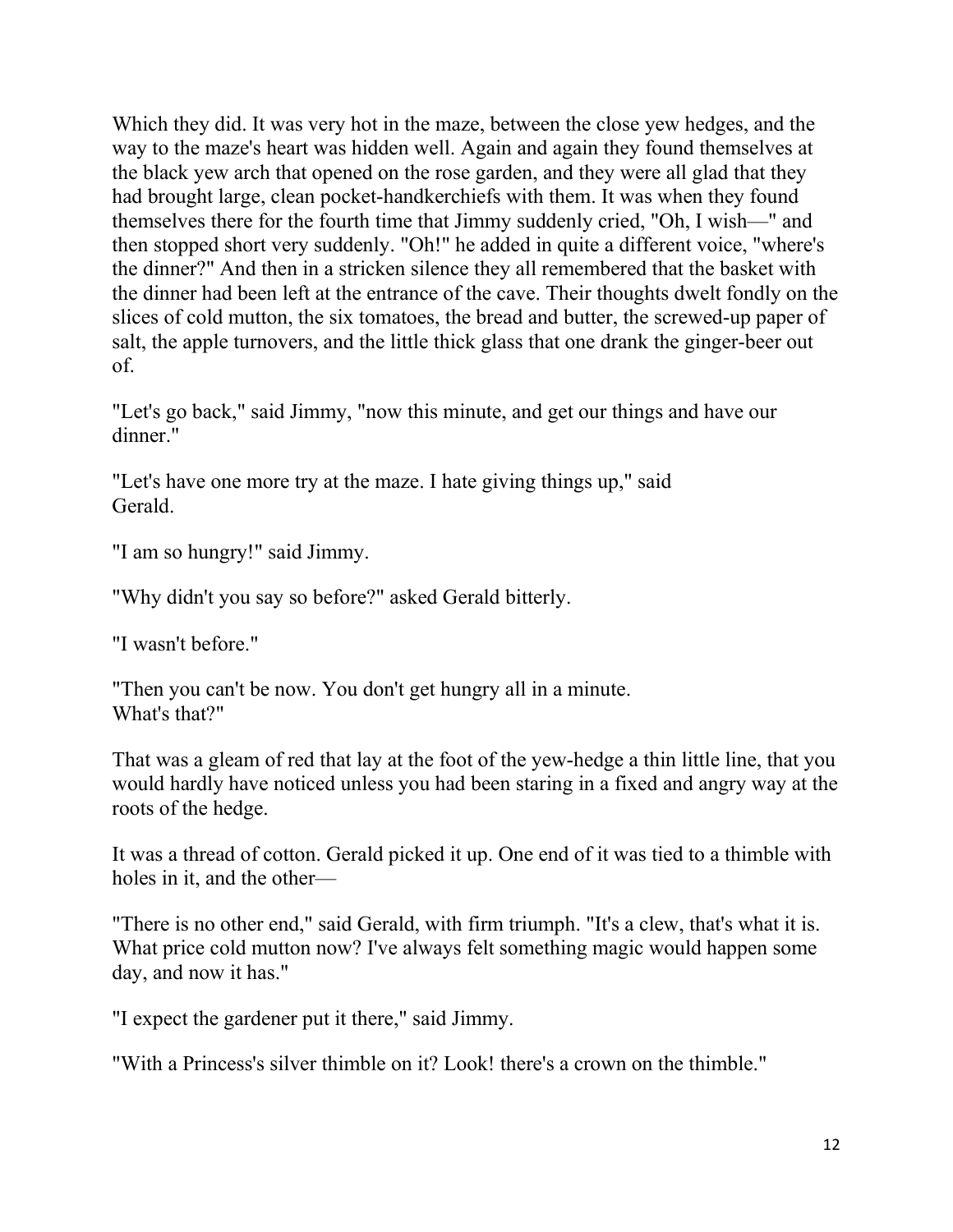There was.

"Come," said Gerald in low, urgent tones, "if you are adventurers be adventurers; and anyhow, I expect someone has gone along the road and bagged the mutton hours ago."

He walked forward, winding the red thread round his fingers as he went. And it was a clew, and it led them right into the middle of the maze. And in the very middle of the maze they came upon the wonder.

The red clew led them up two stone steps to a round grass plot. There was a sun-dial in the middle, and all round against the yew hedge a low, wide marble seat. The red clew ran straight across the grass and by the sun-dial, and ended in a small brown hand with jewelled rings on every finger. The hand was, naturally, attached to an arm, and that had many bracelets on it, sparkling with red and blue and green stones. The arm wore a sleeve of pink and gold brocaded silk, faded a little here and there but still extremely imposing, and the sleeve was part of a dress, which was worn by a lady who lay on the stone seat asleep in the sun. The rosy gold dress fell open over an embroidered petticoat of a soft green colour. There was old yellow lace the colour of scalded cream, and a thin white veil spangled with silver stars covered the face.

"It's the enchanted Princess," said Gerald, now really impressed. "I told you so."

"It's the Sleeping Beauty," said Kathleen. "It is! Look how old-fashioned her clothes are, like the pictures of Marie Antoinette's ladies in the history book. She has slept for a hundred years. Oh, Gerald, you're the eldest; you must be the Prince, and we never knew it."

"She isn't really a Princess," said Jimmy. But the others laughed at him, partly because his saying things like that was enough to spoil any game, and partly because they really were not at all sure that it wasn't a Princess who lay there as still as the sunshine. Every stage of the adventure—the cave, the wonderful gardens, the maze, the clew—had deepened the feeling of magic, till now Kathleen and Gerald were almost completely bewitched.

"Lift the veil up, Jerry," said Kathleen in a whisper. "If she isn't beautiful we shall know she can't be the Princess.

"Lift it yourself," said Gerald.

"I expect you're forbidden to touch the figures," said Jimmy.

"It's not wax, silly," said his brother.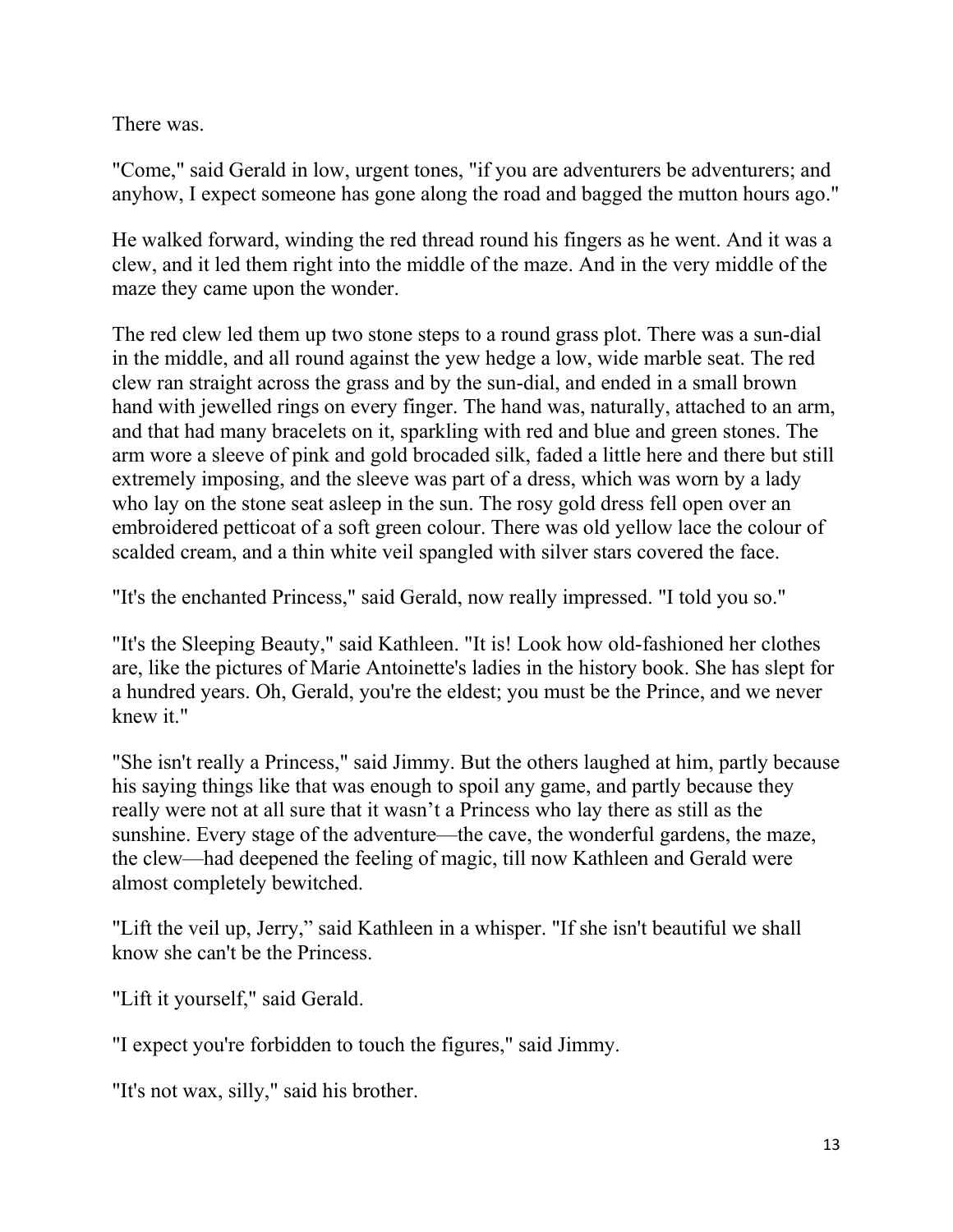"No," said his sister, "wax wouldn't be much good in this sun. And, besides, you can see her breathing. It's the Princess right enough." She very gently lifted the edge of the veil and turned it back. The Princess's face was small and white between long plaits of black hair. Her nose was straight and her brows finely traced. There were a few freckles on cheekbones and nose.

"No wonder," whispered Kathleen, "sleeping all these years in all this sun!" Her mouth was not a rosebud. But all the same… "Isn't she lovely!" Kathleen murmured. "Not so dusty," Gerald was understood to reply. "Now, Jerry," said Kathleen firmly, "you're the eldest."

"Of course I am," said Gerald uneasily.

"Well, you've got to wake the Princess."

"She's not a Princess," said Jimmy, with his hands in the pockets of his knickerbockers; "she's only a little girl dressed up."

"But she's in long dresses," urged Kathleen.

"Yes, but look what a little way down her frock her feet come. She wouldn't be any taller than Jerry if she was to stand up."

"Now then," urged Kathleen. "Jerry, don't be silly. You've got to do it."

"Do what?" asked Gerald, kicking his left boot with his right.

"Why, kiss her awake, of course."

"Not me!" was Gerald's unhesitating rejoinder.

"Well, someone's got to."

"She'd go for me, as likely as not, the minute she woke up," said Gerald anxiously.

"I'd do it like a shot," said Kathleen, "but I don't suppose it'd make any difference me kissing her."

She did it; and it didn't. The Princess still lay in deep slumber.

"Then you must, Jimmy. I dare say you'll do. Jump back quickly before she can hit you."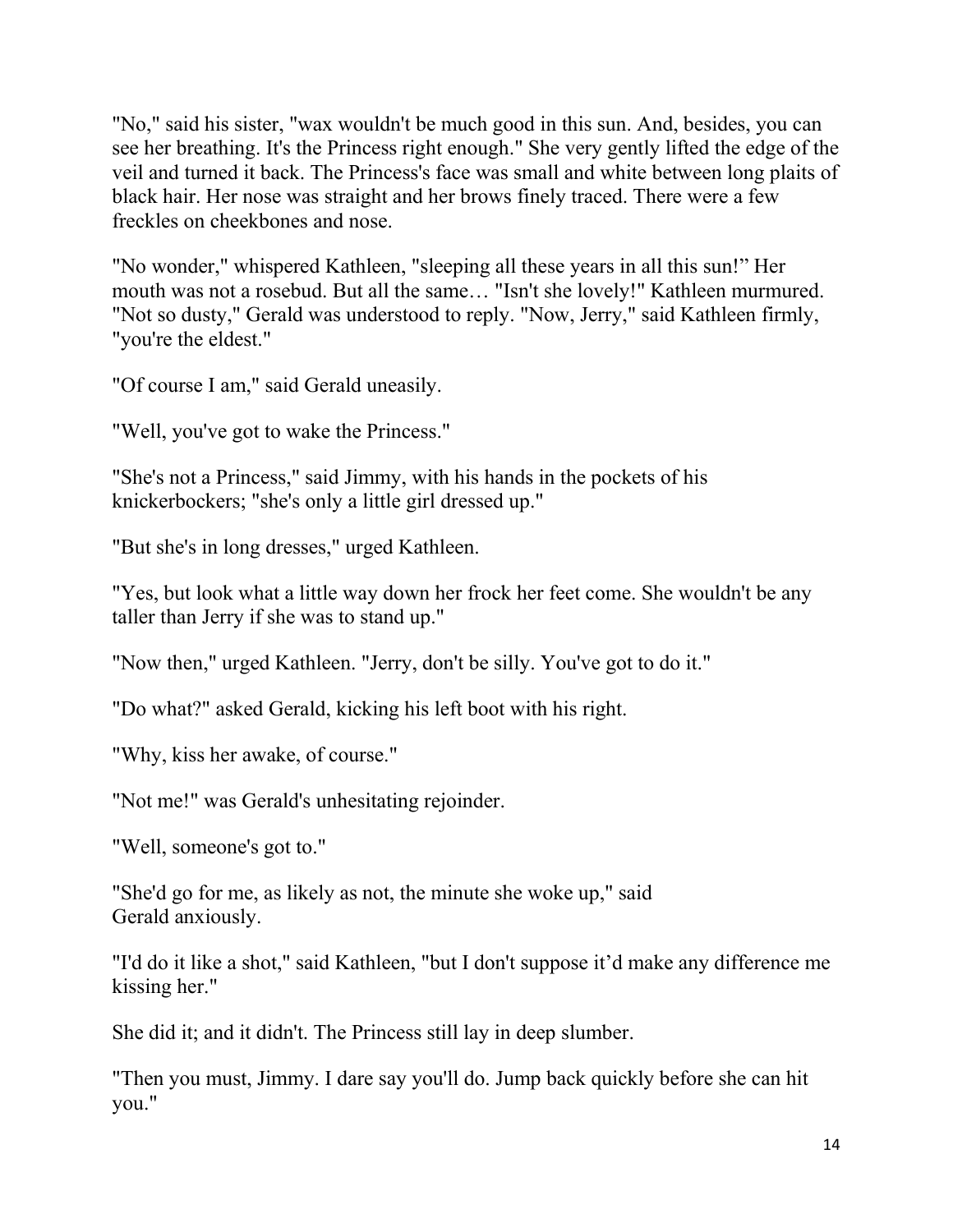"She won't hit him, he's such a little chap," said Gerald.

"Little yourself!" said Jimmy. "I don't mind kissing her. I'm not a coward, like Some People. Only if I do, I'm going to be the dauntless leader for the rest of the day."

"No, look here--hold on!" cried Gerald. "Perhaps I'd better " But, in the meantime, Jimmy had planted a loud, cheerful-sounding kiss on the Princess's pale cheek, and now the three stood breathless, awaiting the result.

And the result was that the Princess opened large, dark eyes, stretched out her arms, yawned a little, covering her mouth with a small brown hand, and said, quite plainly and distinctly, and without any room at all for mistake:

"Then the hundred years are over? How the yew hedges have grown! Which of you is my Prince that aroused me from my deep sleep of so many long years?"

"I did," said Jimmy fearlessly, for she did not look as though she were going to slap anyone.

"My noble preserver!" said the Princess, and held out her hand. Jimmy shook it vigorously.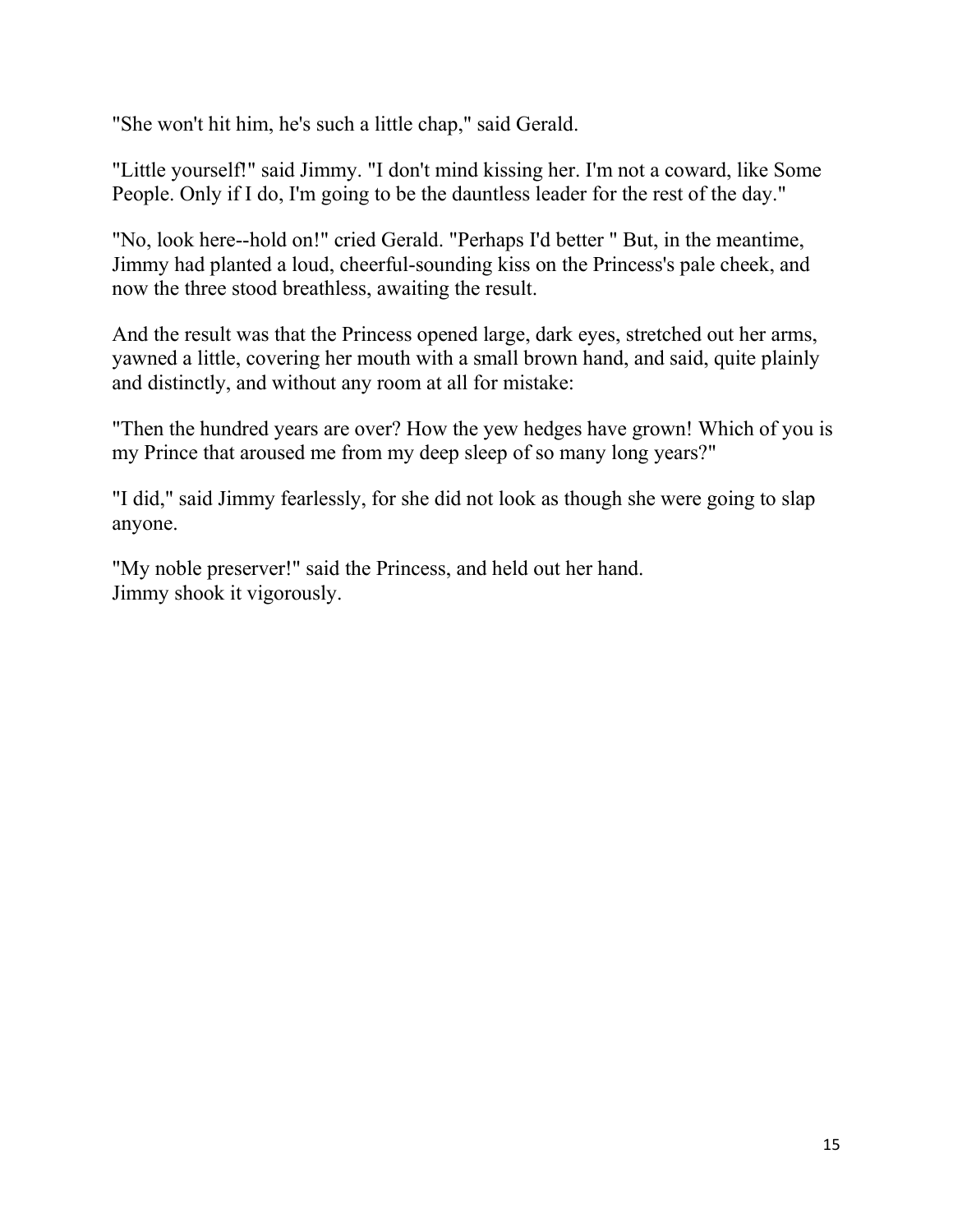### **THE BOXCAR CHILDREN** by Gertrude Chandler Warner

Chapter 3: Shelter

When Jess opened her eyes it must have been about ten o'clock in the morning. She sat up and looked all around her. She could see dimly the opening where they had come into the woods. She looked around to see that her family was still safely by her. Then she looked up at the sky. At first she thought it must still be night, and then she realized that the darkness was caused by an approaching storm.

"Whatever, *whatever* shall we do now?" demanded Jess of the air.

She got up and looked in every direction for shelter. She even walked quite a little way into the woods, and down a hill. And there she stood, not knowing what to do next.

"I shall have to wake Henry up," she said at last. "Only how I hate to!"

As she spoke she glanced into the forest, and her feet felt as if they were nailed to the ground. She could not stir. Faintly outlined among the trees, Jess saw an old freight or box car. Her first thought was one of fear; her second, hope for shelter. As she thought of shelter, her feet moved, and she stumbled toward it.

It really was a freight car. She felt of it. It stood on rusty broken rails which were nearly covered with dead leaves. Then the thunder cracked overhead. Jess came to her usual senses and started back for Henry, flying like the wind. He was awake, looking anxiously overhead. He had not noticed that Jess was missing.

"Come!" panted Jess. "I've found a place! Hurry! hurry!"

Henry did not stop to ask questions. He picked up Benny, telling Violet to gather up the hay. And then they ran headlong through the thick underbrush in Jess' wake, seeing their way only too well by the sharp flashes of lightning.

"It's beginning to sprinkle!" gasped Henry.

"We'll get there, all right," Jess shouted back. "It's not far. Be all ready to help me open the door when we get there!"

By sheer good fortune a big tree stump stood under the door of the freight car, or the children never could have opened it. As it was, Jess sprang on the stump and Henry, pausing to lay Benny down, did likewise. Together they rolled back the heavy door about a foot.

"That's enough," panted Jess. "I'll get in, and you hand Benny up to me."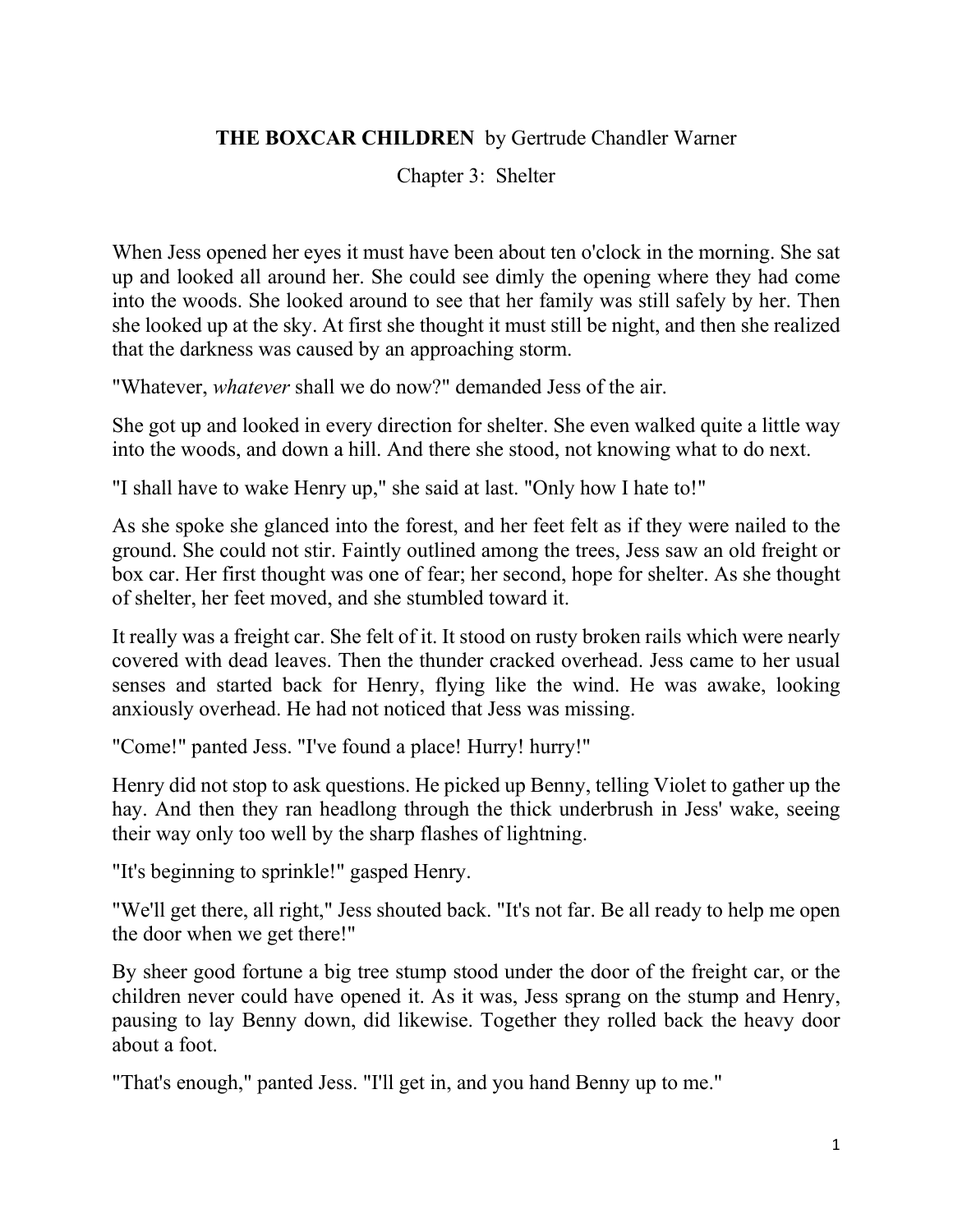"No," said Henry quietly. "I must see first if anyone is in there."

"It will rain!" protested Jess. "Nothing will hurt me."

But she knew it was useless to argue with Henry, so she hastily groped in the bag for the matches and handed them to her brother. It must be confessed that Jess held her breath while Henry struck one and peered about inside the car.

"All's well!" he reported. "Come in, everybody!"

Violet passed the hay up to her brother, and crawled in herself. Then Jess handed Benny up like a package of groceries and, taking one last look at the angry sky and waving trees, she climbed in after him.

The two children managed to roll the door back so that the crack was completely closed before the storm broke. But at that very instant it broke with a vengeance. It seemed to the children that the sky would split, so sharp were the cracks of thunder. But not a drop of rain reached them in their roomy retreat. They could see nothing at all, for the freight car was tightly made, and all outside was nearly as black as night. Through it all, Benny slept on.

Presently the thunder grew fainter, and rumbled away down the valley, and the rain spent itself. Only the drip from the trees on the top of the car could be heard. Then Henry ventured to open the door.

He knelt on his hands and knees and thrust his head out.

The warm sunlight was filtering through the trees, making golden pools of light here and there. The beautiful trees, pines and white birches and oaks, grew thickly around and the ground was carpeted with flowers and wonderful ferns more than a yard high. But most miraculous of all was a miniature waterfall, small but perfect, where the same little brown brook fell gracefully over some ledges, and danced away down the glen.

In an instant Jess and Violet were looking over Henry's shoulder at the pretty sight.

"How different everything looks with the sun shining!" exclaimed Jess. "Things will soon be dry at this rate."

"It must be about noon," observed Henry, looking at the sun. And as he spoke the faint echo of mill bells in the distance was heard.

"Henry!" said Jess sharply. "Let's *live* here!"

"Live here?" repeated Henry dully.

"Yes! Why not?" replied Jess. "Nobody uses this car, and it's dry and warm. We're quite far away. And yet we are near enough to a town so we can buy things."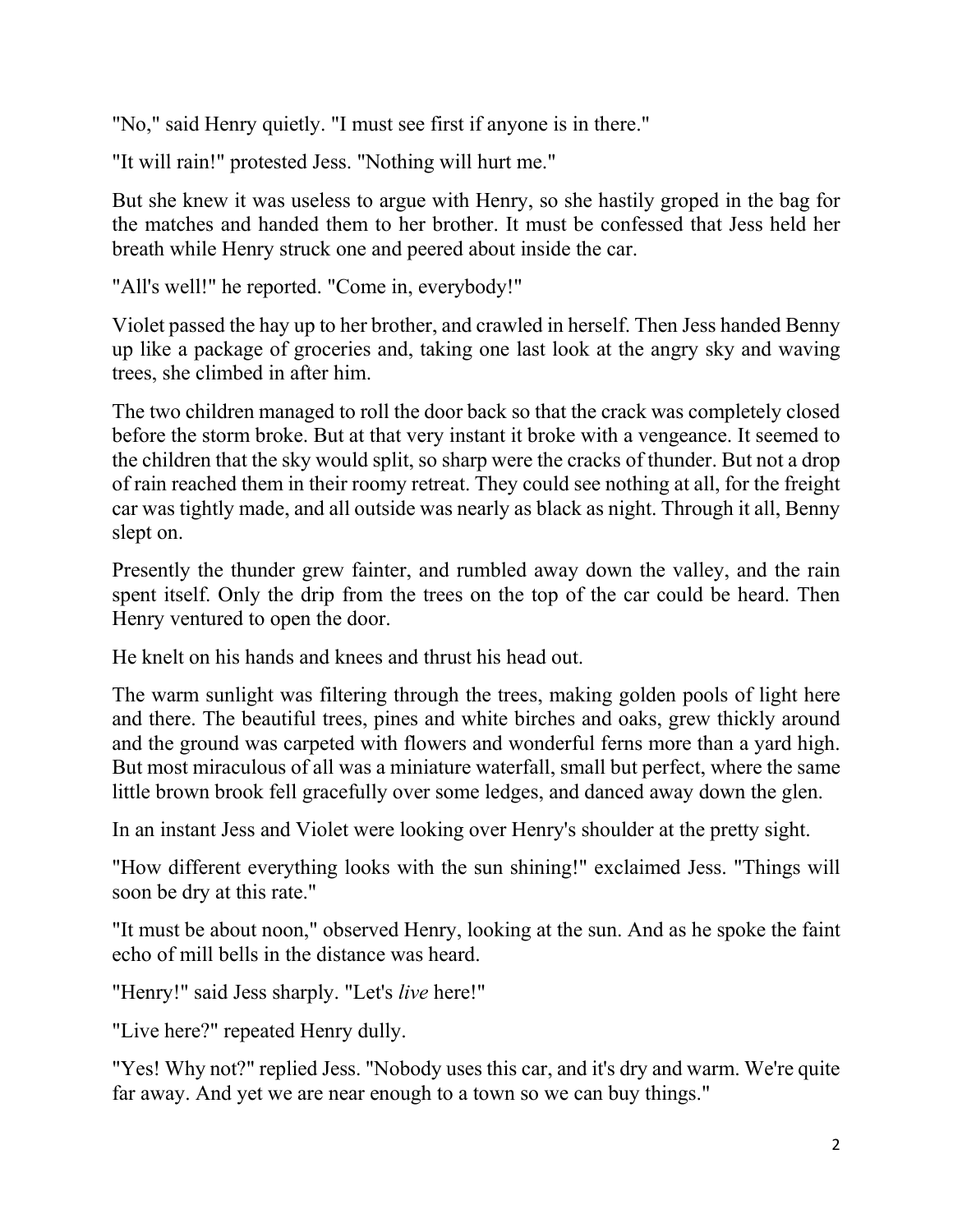"And we're near water," added Violet.

Jess hugged her sister. "So we are, little mouse," she said—"the most important thing of all."

"But—" began Henry.

"*Please*, Henry," said Jess excitedly. "I could make this old freight car into the dearest little house, with beds, and chairs, and a table—and dishes—"

"I'd like to live here, too," said a determined little voice from the corner, "but I don't want to, unless—"

"Unless what?" asked Henry, panic-stricken.

"Unless I can have my dinner," Benny finished anxiously.

"We'll have something to eat right away, old fellow," said Henry, thankful it was no worse. For he himself was beginning to see what a cozy home the car really would make.

Jess cut the last loaf of bread into four pieces, but alas! it was very dry. The children were so hungry that they tore it with their teeth like little dogs, but Benny was nearly crying. He did not actually cry, however, for just at the crucial moment Violet started a funny story about Cinnamon Bear eating bread crusts out of the ash can.

"He ought to have milk," said Jess quietly to Henry.

"He *shall* have milk," replied Henry. "I'll go down the railroad track to the town and get some."

Jess counted out a dollar in ten dimes and handed it to Henry. "By the time our four dollars are gone, you will have some work to do," she said.

All the same Henry did not like to begin his trip. "How I hate to leave you alone, Jess!" he said miserably.

"Oh, don't you worry," began Jess lightly. "We'll have a surprise for you when you come back. You just wait and see!" And she nodded her head wisely as Henry walked slowly off through the woods.

The moment he was out of sight she turned to Benny and Violet. "Now, children," she said, "what do you think we're going to do? Do you know what I saw over in the sunny part of the woods? I saw some blueberries!"

"Oh, oh!" cried Benny, who knew what blueberries were. "Can't we have some blueberries and milk?"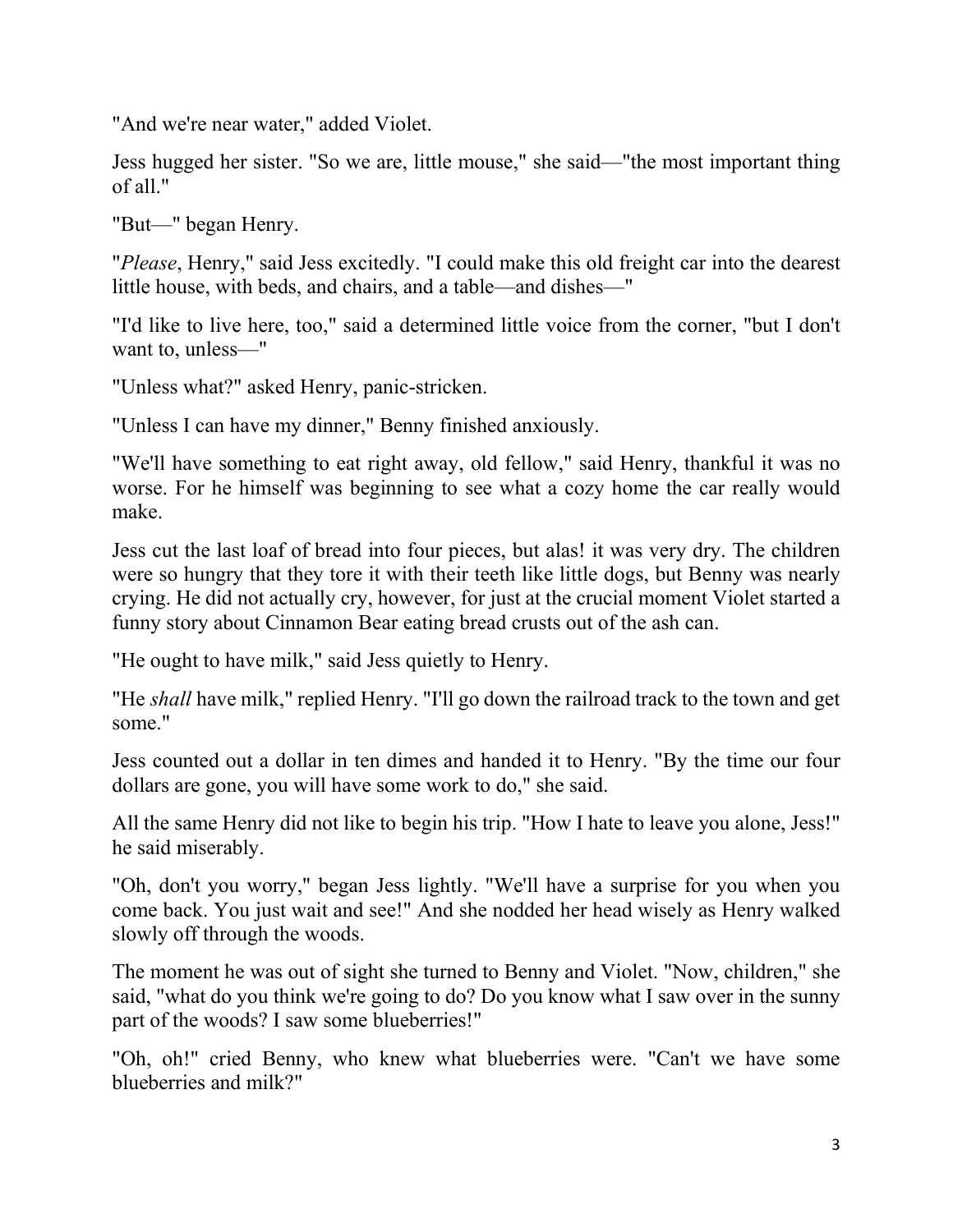"We certainly—" began Jess. But the sentence never was finished, for a sharp crackle of dry leaves was heard. Something was moving in the woods.

# **Chapter 4: A NEW HOME**

"Keep still!" whispered Jess.

Benny obeyed. The three children were as motionless as stone images, huddled inside the freight car. Jess opened her mouth in order to breathe at all, her heart was thumping so wildly. She watched like a cat through the open door, in the direction of the rustling noise. And in a moment the trembling bushes parted, and out crawled a dog. He was an Airedale and was pulling himself along on three legs, whimpering softly.

Jess drew a long breath of relief, and said to the children, "It's all right. Only a dog. But he seems to be hurt."

At the sound of her voice the dog lifted his eyes and wagged his tail feebly. He held up his front foot.

"Poor doggie," murmured Jess soothingly, as she clambered out of the car. "Let Jess see your poor lame foot." She approached the dog carefully, for she remembered that her mother had always told her never to touch a strange dog unless he wagged his tail.

But this dog's tail was wagging, certainly, so Jess bent over without fear to look at the paw. An exclamation of pity escaped her when she saw it, for a stiff, sharp thorn had been driven completely through one of the cushions of the dog's foot, and around it the blood had dried.

"I guess I can fix that," said Jess briskly. "But taking the thorn out is going to hurt you, old fellow."

The dog looked up at her as she laid his paw down, and licked her hand.

"Come here, Violet and Benny," directed Jess.

She took the animal gently in her lap and turned him on his side. She patted his head and stroked his nose with one finger, and offered him the rest of her breadcrust, which she had put in her apron pocket. The dog snapped it up as if he were nearly starved. Then she held the soft paw firmly with her left hand, and pulled steadily on the thorn with her right hand. The dog did not utter a sound. He lay motionless in her lap, until the thorn suddenly let go and lay in Jess' hand.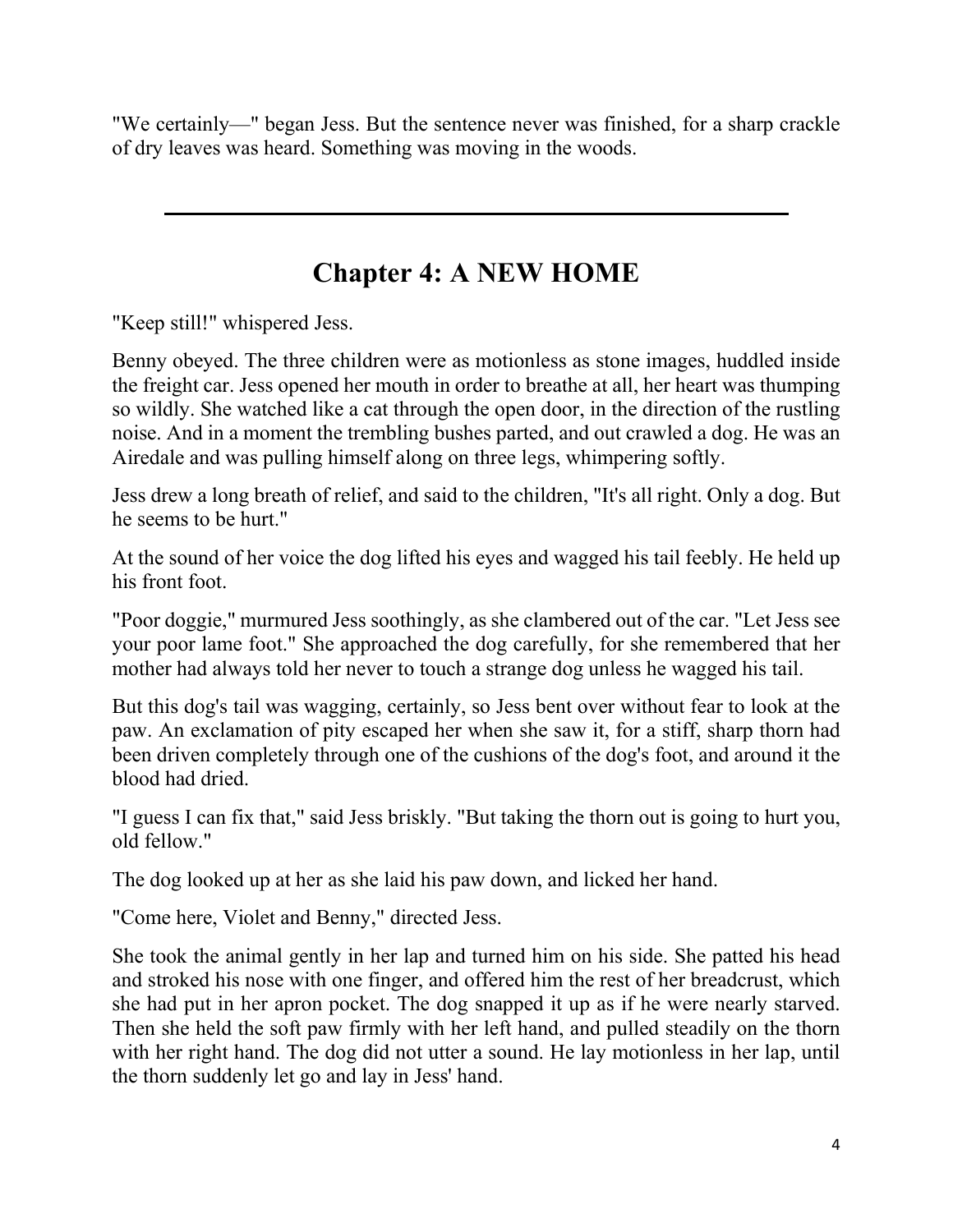"Good, good!" cried Violet.

"Wet my handkerchief," Jess ordered briskly.

Violet did so, dipping it in the running brook. Jess wrapped the cool, wet folds around the hot paw, and gently squeezed it against the wound, the dog meanwhile trying to lick her hands.

"We'll s'prise Henry, won't we?" laughed Benny delightedly. "Now we got a dog!"

"To be sure," said Jess, struck with the thought, "but that isn't what I intended for a surprise. You know I was intending to get a lot of blueberries, and maybe find some old dishes in a dump or something—"

"Can't we look while you hold the dog?" asked Violet anxiously.

"Of course you can, Pet!" said Jess. "Look over there by those rocks."

Benny and Violet scrambled through the underbrush to the place Jess pointed out, and investigated. But they did not hunt long, for the blueberries were so thick that the bushes almost bent over with their weight.

"O Jessy," screamed Benny, "you never saw so many in your life! What'll we pick 'em into?"

"Come and get a clean towel," said Jess, who noticed that Benny was already "picking into" his own mouth.

"But that's just as well," she thought. "Because he won't get so hungry waiting for the milk." She watched the two children a moment as they dropped handfuls of the bluish globes on the towel. Then she carefully got up with her little patient and went over and sat down in the center of the patch. The berries were so thick she did not have to change her position before the towel held over a quart.

"Oh, dear," sighed Jess. "I wish I could hunt for some dishes, so we could have blueberries and milk."

"Never mind tonight," said Violet. "We can just eat a handful of berries and then take a drink of milk, when Henry comes."

But it was even better than that, for when Henry came he had two bottles of milk under one arm, a huge loaf of brown bread under the other, and some golden cheese in waxed paper in his pocket.

But you should have seen Henry stare when he saw what Jess was holding!

"Where in the world—" began the boy.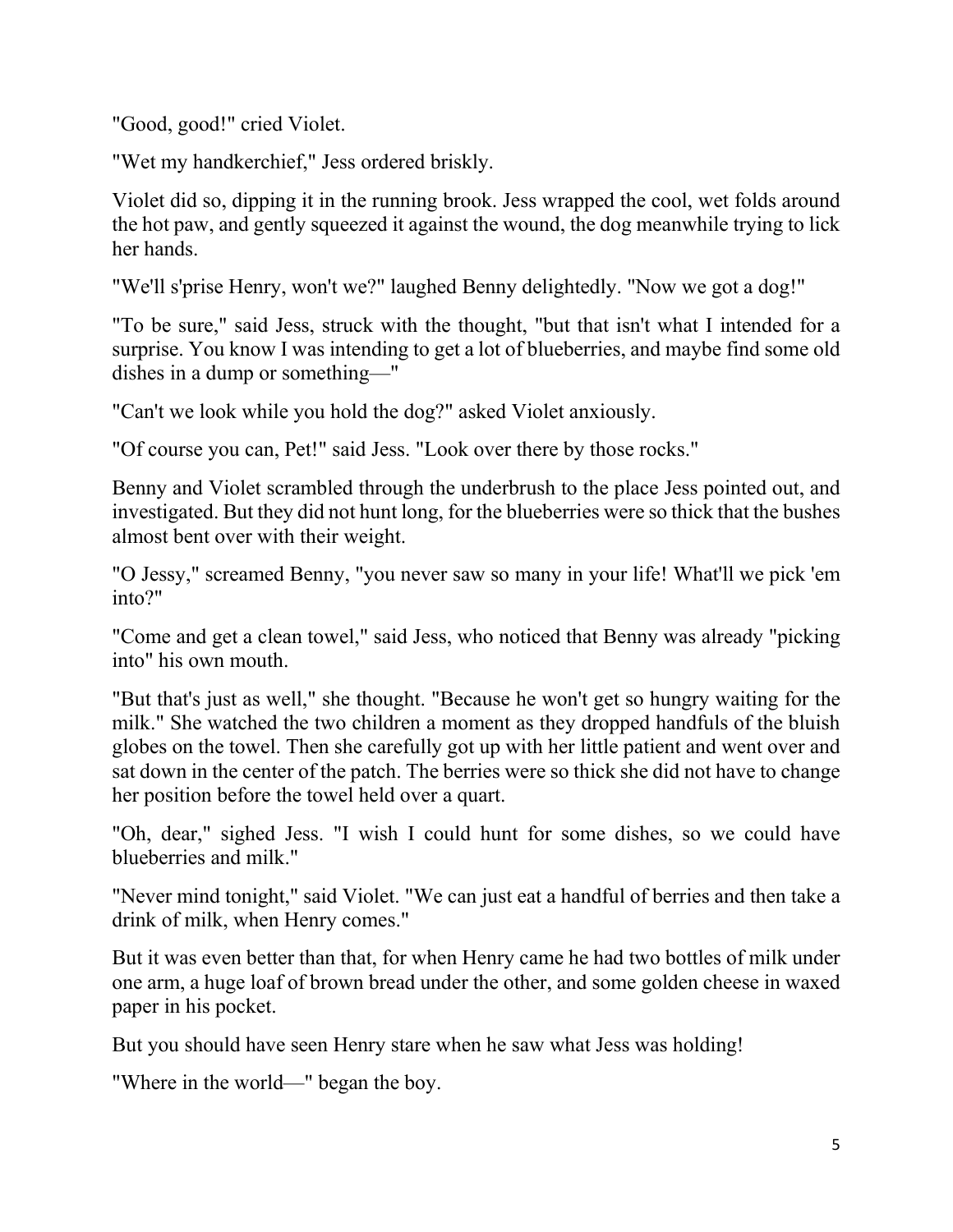"He *camed* to us," volunteered Benny. "He camed for a s'prise for you. And he's a nice doggie."

Henry knelt down to look at the visitor, who wagged his tail. "It wouldn't be a bad thing to have a watchdog," said Henry. "I worried about you all the time I was gone."

"Did you bring some milk?" inquired Benny, trying to be polite, but looking at the bottles with longing eyes.

"Bless his heart!" said Jess, struggling to her feet with the dog. "We'll have dinner right away—or is it supper?"

"Call it supper," suggested Henry, "for it's the last thing we'll have to eat today."

"And then tomorrow we'll start having three meals every day," laughed Jess.

It was certainly a queer meal, whatever it was. Jess, who liked above all things to be orderly, spread out the big gray laundry bag on the pine needles for a tablecloth. The brown loaf was cut by a very excited little hostess into five thick squares; the cheese into four.

"Dogs don't eat cheese," Benny remarked cheerfully. The poor little fellow was glad of it, too, for he was very hungry. He could hardly wait for Jess to set the milk bottles in the center of the table and heap the blueberries in four little mounds, one at each place.

"I'm sorry we haven't cups," Jess remarked. "We'll just have to drink out of the same bottle."

"No, we won't," said Henry. "We'll drink half of each bottle, so that will make at least two things to drink out of."

"Good for you, Henry," said Jess, much relieved. "You and Benny use one, and Violet and I will use the other."

So the meal began. "Look, Benny," directed Henry. "Eat a handful of blueberries, then take a bite of brown bread, then a nibble of cheese. Now, a drink of milk!"

"It's good! It's good!" mumbled Benny to himself all through the meal.

You must not imagine that the poor wandering dog was neglected, for Jess fed him gently, as he lay in her lap, poking morsels of bread into his mouth and pouring milk into her own hand for him to lap up.

When the meal was over, and exactly half of each bottle of milk remained, Jess said, "We are going to sleep on *beds* tonight, and just as soon as we get our beds made, we are all going to be washed."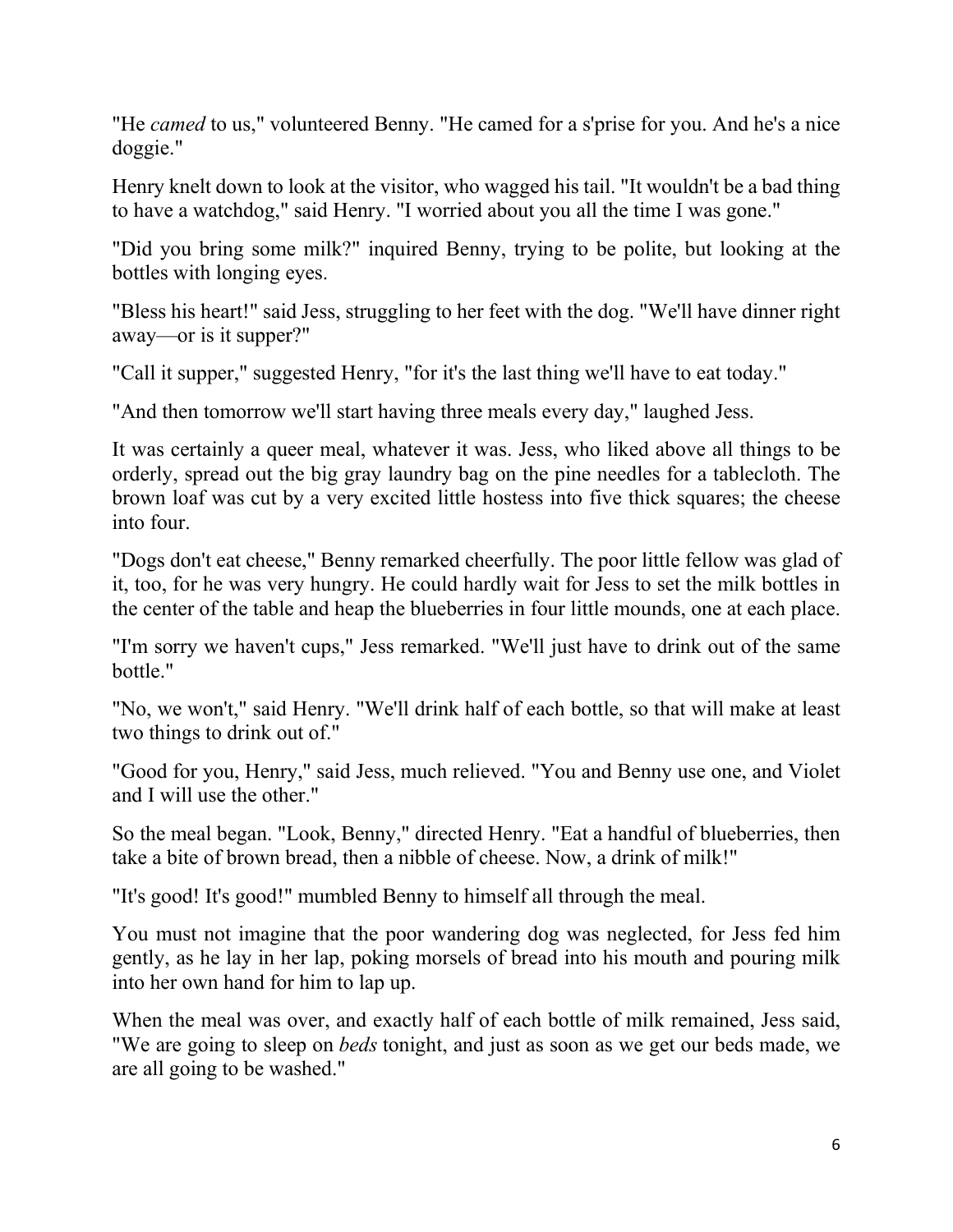"That'll be fun, Benny," added Violet. "We'll wash our paws in the brook just the way Cinnamon does."

"First, let's gather armfuls of dry pine needles," ordered Jess. "Get those on top that have been lying in the sunshine." Jess laid the dog down on a bed of moss as she spoke, and started energetically to scoop up piles of the fragrant needles. Soon a pile as high as her head stood just under the freight-car door.

"I think we have enough," she said at last. Taking the scissors from Violet's workbag, she cut the laundry bag carefully into two pieces, saving the cord for a clothesline. One of the big squares was laid across Benny's hay and tucked under. That was the softest bed of all. Violet's apron and her own, she cut off at the belt.

"I'll sleep next to Benny," said Henry, "with my head up by the door. Then I can hear what is going on." A big pile of pine needles was loaded into the freight car for Henry's bed, and covered with the other half of the laundry bag.

The remainder of the needles Jess piled into the farthest corner of the car for herself and Violet. "We'll all sleep on one side, so we can call it the bedroom."

"What'll be the other side?" inquired Benny.

"The other side?" repeated Jess. "Let me think! I guess that'll be the sitting room, and perhaps some of the time the kitchen."

"On rainy days, maybe the dining room," added Henry with a wink.

"Couldn't it be the parlor?" begged Benny.

"Certainly, the parlor! We forgot that," agreed Jess, returning the wink. She was covering the last two soft beds with the two aprons. "The tops of these aprons are washcloths," she said severely. Then armed with the big cake of soap she led the way to the brook. The dog watched them anxiously, but when Jess said, "Lie still," he obeyed. From the moment Jess drew the thorn from his foot he was her dog, to obey her slightest command and to follow her wherever she went.

The clean cool brook was delightful even to Benny. The children rolled up their sleeves and plunged their dusty arms into its waters, quarreling good-naturedly over the soap, and lathering their stained faces and necks with it. When they were well rinsed with clear water they dried themselves with the towel. Then Jess washed both towels nicely with soap, rinsed them, and hung them on the clothesline of tape, which she had stretched between two slender birch trees. They flapped lazily in the wind.

"Looks like home already, Jess," said Henry, smiling at the washing.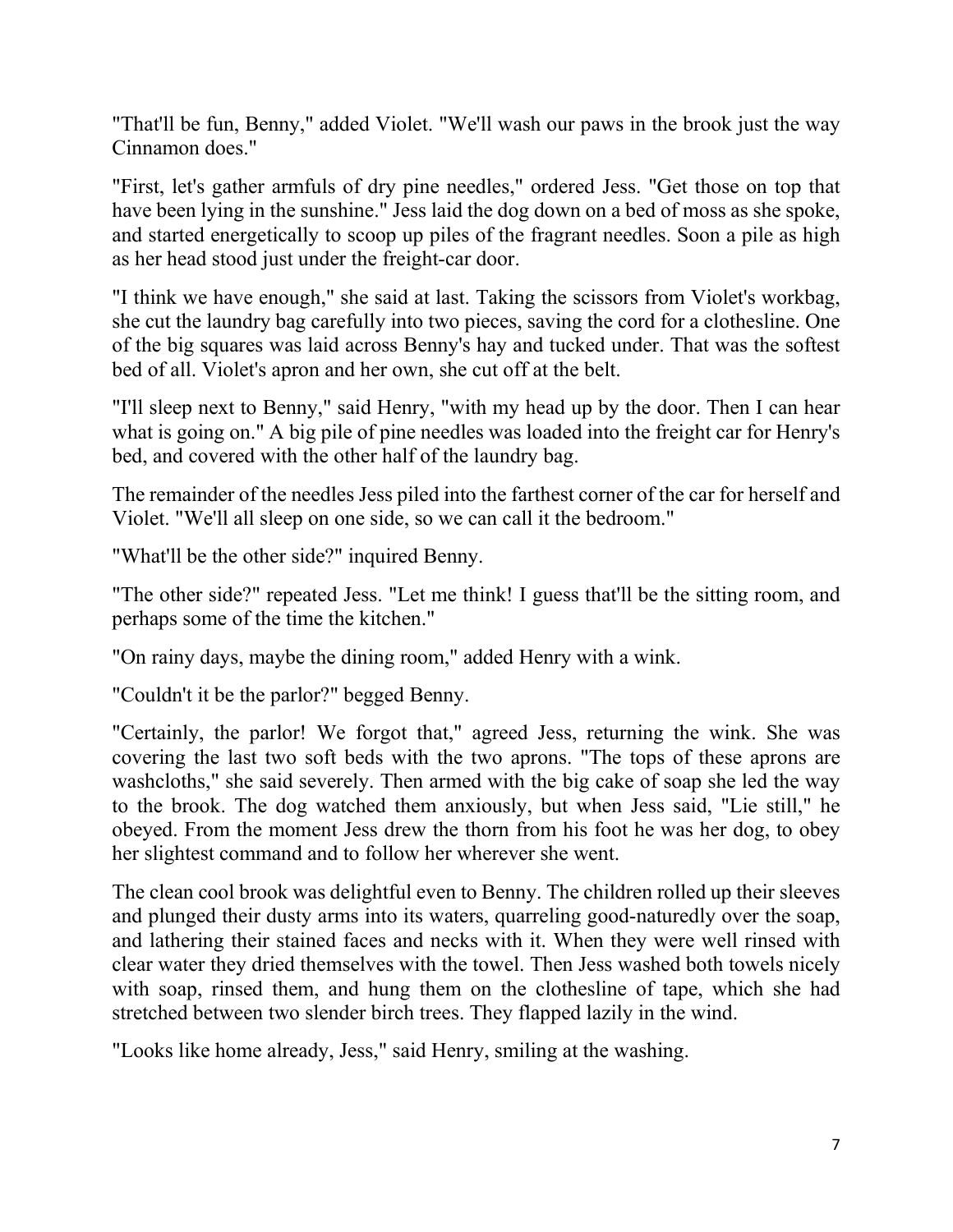The tired children clambered into the "bedroom," Jess coming last with the wounded dog.

"We'll have to leave the door open, it's so hot," said Henry, lying down with a tired sigh.

And in less than ten minutes they were fast asleep, dog and all—asleep at six o'clock, asleep without naming the dog, without locking the door, without fear, for this was the first night in four that they had been able to go to sleep *at night*, as children should.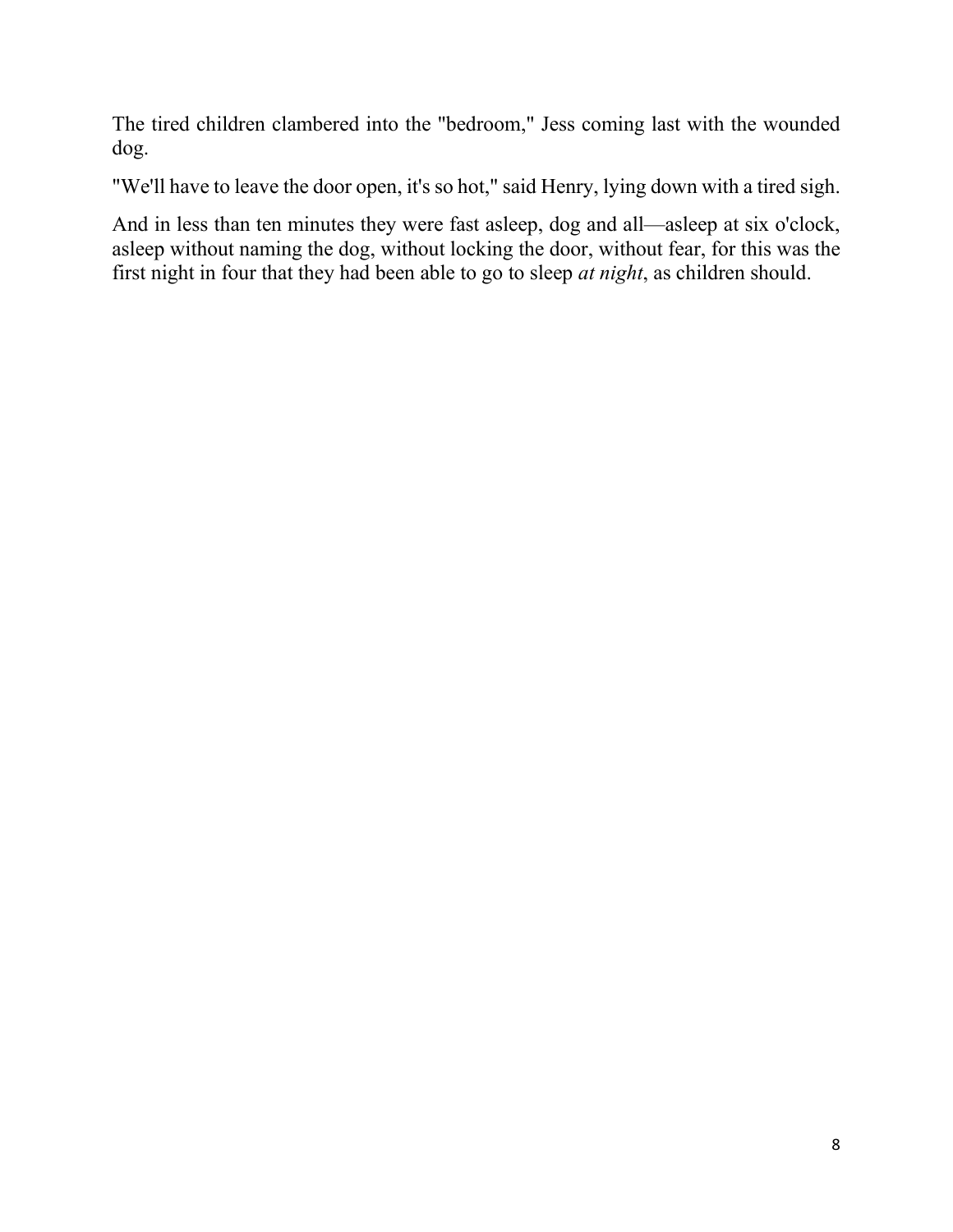# **THE SCARLET PIMPERNEL by the Baroness Orczy**

## **CHAPTER I — PARIS: SEPTEMBER, 1792**

A surging, seething, murmuring crowd of beings that are human only in name, for to the eye and ear they seem naught but savage creatures, animated by vile passions and by the lust of vengeance and of hate. The hour, some little time before sunset, and the place, the West Barricade, at the very spot where, a decade later, a proud tyrant raised an undying monument to the nation's glory and his own vanity.

During the greater part of the day the guillotine had been kept busy at its ghastly work: all that France had boasted of in the past centuries, of ancient names, and blue blood, had paid toll to her desire for liberty and for fraternity. The carnage had only ceased at this late hour of the day because there were other more interesting sights for the people to witness, a little while before the final closing of the barricades for the night.

And so the crowd rushed away from the Place de la Grève and made for the various barricades in order to watch this interesting and amusing sight.

It was to be seen every day, for those aristos were such fools! They were traitors to the people of course, all of them, men, women, and children, who happened to be descendants of the great men who since the Crusades had made the glory of France: her old *noblesse*. Their ancestors had oppressed the people, had crushed them under the scarlet heels of their dainty buckled shoes, and now the people had become the rulers of France and crushed their former masters—not beneath their heel, for they went shoeless mostly in these days—but beneath a more effectual weight, the knife of the guillotine.

And daily, hourly, the hideous instrument of torture claimed its many victims—old men, young women, tiny children, even until the day when it would finally demand the head of a King and of a beautiful young Queen.

But this was as it should be: were not the people now the rulers of France? Every aristocrat was a traitor, as his ancestors had been before him: for two hundred years now the people had sweated, and toiled, and starved, to keep a lustful court in lavish extravagance; now the descendants of those who had helped to make those courts brilliant had to hide for their lives—to fly, if they wished to avoid the tardy vengeance of the people.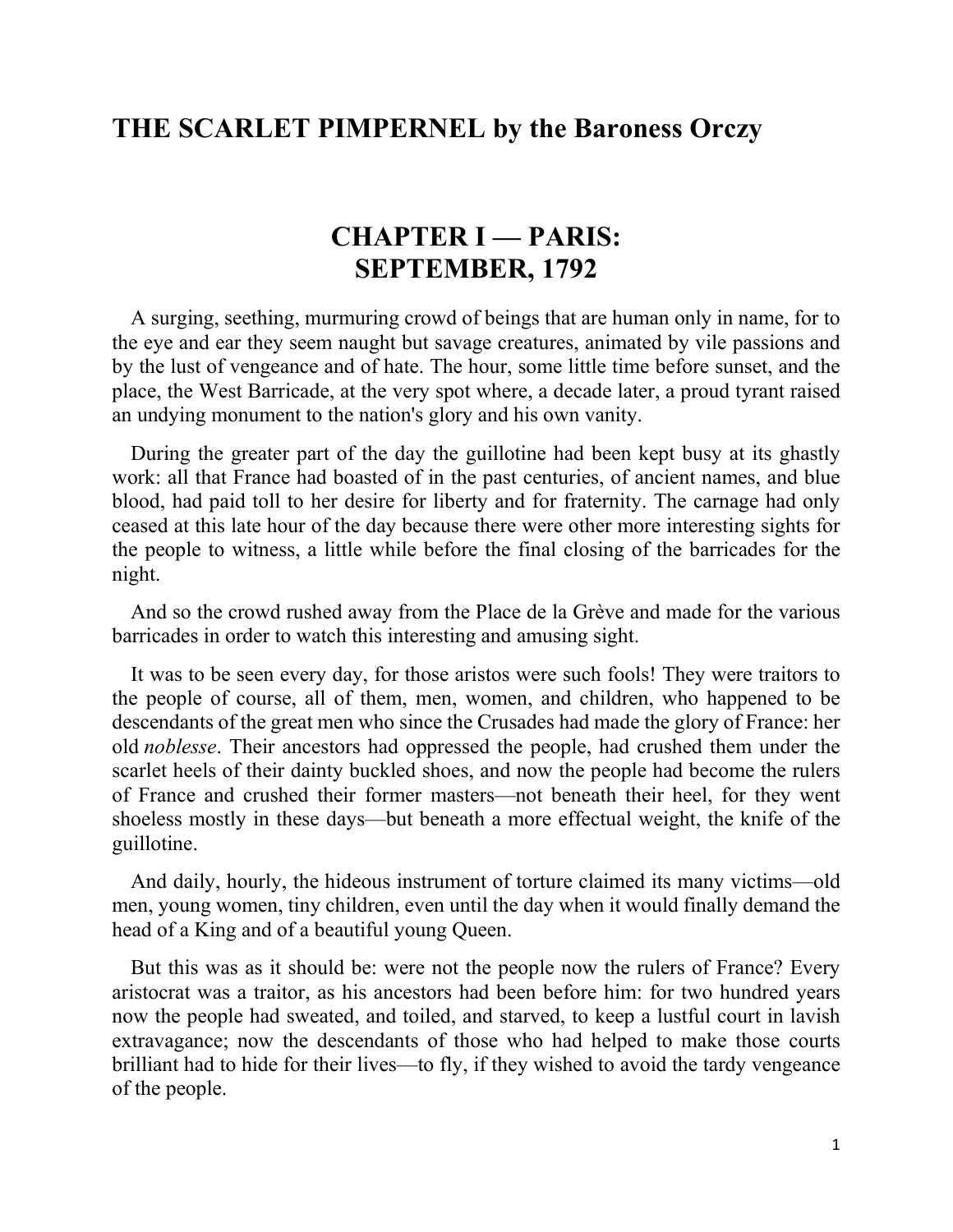And they did try to hide, and tried to fly: that was just the fun of the whole thing. Every afternoon before the gates closed and the market carts went out in procession by the various barricades, some fool of an aristo endeavoured to evade the clutches of the Committee of Public Safety. In various disguises, under various pretexts, they tried to slip through the barriers which were so well guarded by citizen soldiers of the Republic. Men in women's clothes, women in male attire, children disguised in beggars' rags: there were some of all sorts: *ci-devant* counts, marquises, even dukes, who wanted to fly from France, reach England or some other equally accursed country, and there try to rouse foreign feeling against the glorious Revolution, or to raise an army in order to liberate the wretched prisoners in the Temple, who had once called themselves sovereigns of France.

But they were nearly always caught at the barricades. Sergeant Bibot especially at the West Gate had a wonderful nose for scenting an aristo in the most perfect disguise. Then, of course, the fun began. Bibot would look at his prey as a cat looks upon the mouse, play with him, sometimes for quite a quarter of an hour, pretend to be hoodwinked by the disguise, by the wigs and other bits of theatrical make-up which hid the identity of a *ci-devant* noble marquise or count.

Oh! Bibot had a keen sense of humour, and it was well worth hanging round that West Barricade, in order to see him catch an aristo in the very act of trying to flee from the vengeance of the people.

Sometimes Bibot would let his prey actually out by the gates, allowing him to think for the space of two minutes at least that he really had escaped out of Paris, and might even manage to reach the coast of England in safety, but Bibot would let the unfortunate wretch walk about ten mètres towards the open country, then he would send two men after him and bring him back, stripped of his disguise.

Oh! that was extremely funny, for as often as not the fugitive would prove to be a woman, some proud marchioness, who looked terribly comical when she found herself in Bibot's clutches after all, and knew that a summary trial would await her the next day and after that, the fond embrace of Madame la Guillotine.

No wonder that on this fine afternoon in September the crowd round Bibot's gate was eager and excited. The lust of blood grows with its satisfaction, there is no satiety: the crowd had seen a hundred noble heads fall beneath the guillotine to-day, it wanted to make sure that it would see another hundred fall on the morrow.

Bibot was sitting on an overturned and empty cask close by the gate of the barricade; a small detachment of citoyen soldiers was under his command. The work had been very hot lately. Those cursed aristos were becoming terrified and tried their hardest to slip out of Paris: men, women and children, whose ancestors, even in remote ages, had served those traitorous Bourbons, were all traitors themselves and right food for the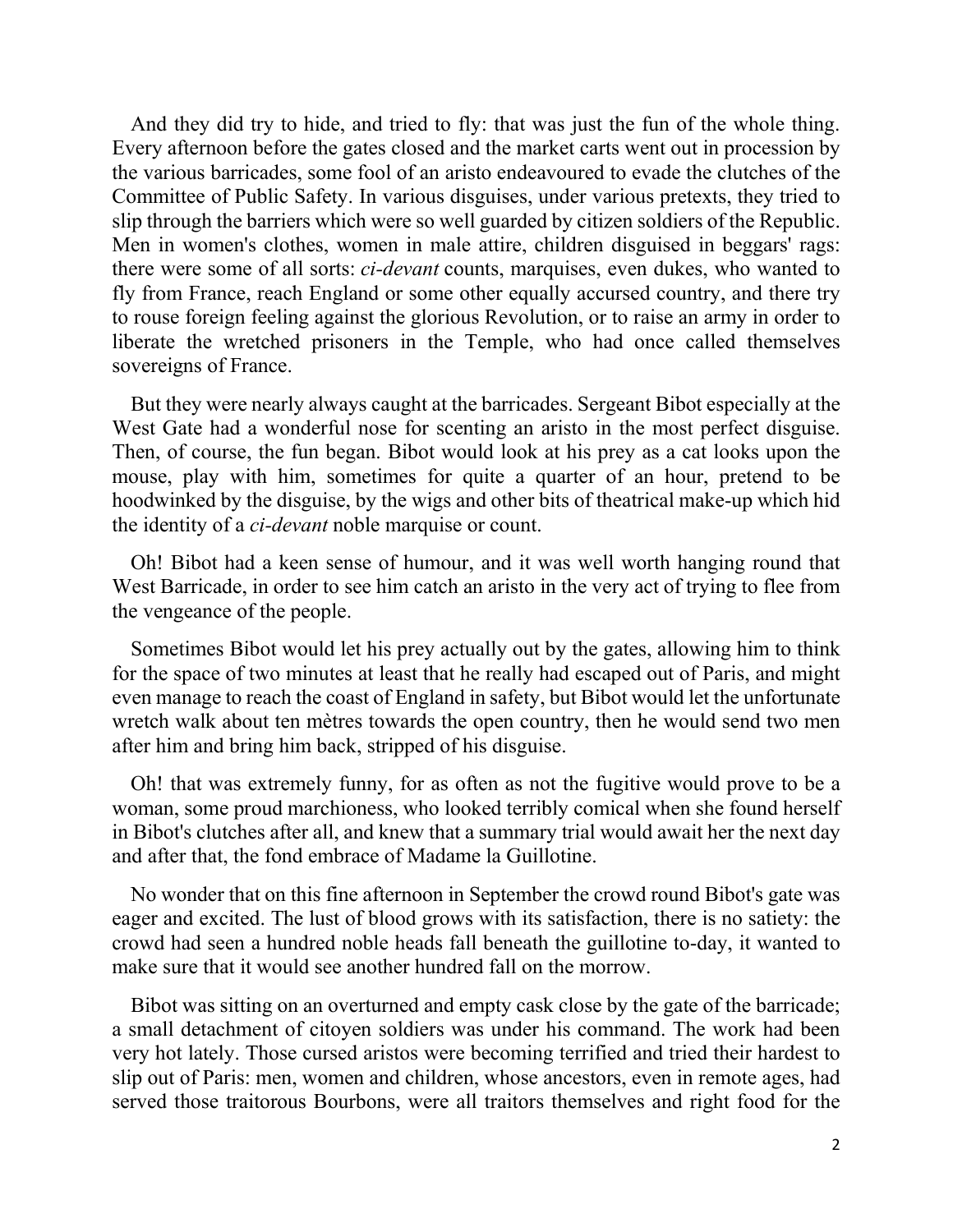guillotine. Every day Bibot had had the satisfaction of unmasking some fugitive royalists and sending them back to be tried by the Committee of Public Safety, presided over by that good patriot, Citoyen Foucquier-Tinville.

Robespierre and Danton both had commended Bibot for his zeal, and Bibot was proud of the fact that he on his own initiative had sent at least fifty aristos to the guillotine.

But to-day all the sergeants in command at the various barricades had had special orders. Recently a very great number of aristos had succeeded in escaping out of France and in reaching England safely. There were curious rumours about these escapes; they had become very frequent and singularly daring; the people's minds were becoming strangely excited about it all. Sergeant Grospierre had been sent to the guillotine for allowing a whole family of aristos to slip out of the North Gate under his very nose.

It was asserted that these escapes were organised by a band of Englishmen, whose daring seemed to be unparalleled, and who, from sheer desire to meddle in what did not concern them, spent their spare time in snatching away lawful victims destined for Madame la Guillotine. These rumours soon grew in extravagance; there was no doubt that this band of meddlesome Englishmen did exist; moreover, they seemed to be under the leadership of a man whose pluck and audacity were almost fabulous. Strange stories were afloat of how he and those aristos whom he rescued became suddenly invisible as they reached the barricades and escaped out of the gates by sheer supernatural agency.

No one had seen these mysterious Englishmen; as for their leader, he was never spoken of, save with a superstitious shudder. Citoyen Foucquier-Tinville would in the course of the day receive a scrap of paper from some mysterious source; sometimes he would find it in the pocket of his coat, at others it would be handed to him by someone in the crowd, whilst he was on his way to the sitting of the Committee of Public Safety. The paper always contained a brief notice that the band of meddlesome Englishmen were at work, and it was always signed with a device drawn in red—a little star-shaped flower, which we in England call the Scarlet Pimpernel. Within a few hours of the receipt of this impudent notice, the citoyens of the Committee of Public Safety would hear that so many royalists and aristocrats had succeeded in reaching the coast, and were on their way to England and safety.

The guards at the gates had been doubled, the sergeants in command had been threatened with death, whilst liberal rewards were offered for the capture of these daring and impudent Englishmen. There was a sum of five thousand francs promised to the man who laid hands on the mysterious and elusive Scarlet Pimpernel.

Everyone felt that Bibot would be that man, and Bibot allowed that belief to take firm root in everybody's mind; and so, day after day, people came to watch him at the West Gate, so as to be present when he laid hands on any fugitive aristo who perhaps might be accompanied by that mysterious Englishman.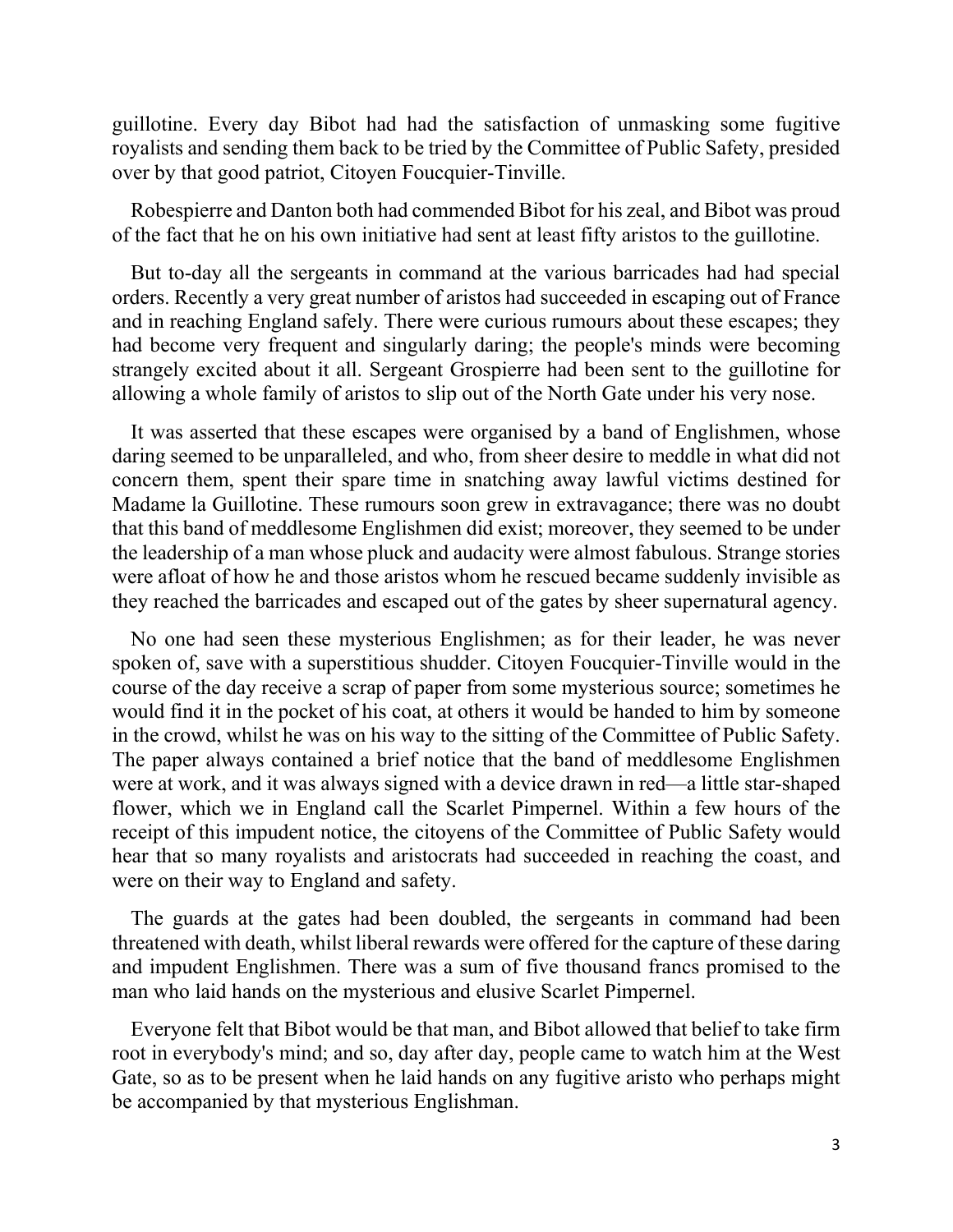"Bah!" he said to his trusted corporal, "Citoyen Grospierre was a fool! Had it been me now, at that North Gate last week . . ."

Citoyen Bibot spat on the ground to express his contempt for his comrade's stupidity.

"How did it happen, citoyen?" asked the corporal.

"Grospierre was at the gate, keeping good watch," began Bibot, pompously, as the crowd closed in round him, listening eagerly to his narrative. "We've all heard of this meddlesome Englishman, this accursed Scarlet Pimpernel. He won't get through *my* gate, *morbleu!* unless he be the devil himself. But Grospierre was a fool. The market carts were going through the gates; there was one laden with casks, and driven by an old man, with a boy beside him. Grospierre was a bit drunk, but he thought himself very clever; he looked into the casks—most of them, at least—and saw they were empty, and let the cart go through."

A murmur of wrath and contempt went round the group of ill-clad wretches, who crowded round Citoyen Bibot.

"Half an hour later," continued the sergeant, "up comes a captain of the guard with a squad of some dozen soldiers with him. 'Has a cart gone through?' he asks of Grospierre, breathlessly. 'Yes,' says Grospierre, 'not half an hour ago.' 'And you have let them escape,' shouts the captain furiously. 'You'll go to the guillotine for this, citoyen sergeant! that cart held concealed the *ci-devant* Duc de Chalis and all his family!' 'What!' thunders Grospierre, aghast. 'Aye! and the driver was none other than that cursed Englishman, the Scarlet Pimpernel.'"

A howl of execration greeted this tale. Citoyen Grospierre had paid for his blunder on the guillotine, but what a fool! oh! what a fool!

Bibot was laughing so much at his own tale that it was some time before he could continue.

"After them, my men,' shouts the captain," he said, after a while, "remember the reward; after them, they cannot have gone far!' And with that he rushes through the gate, followed by his dozen soldiers."

"But it was too late!" shouted the crowd, excitedly.

"They never got them!"

"Curse that Grospierre for his folly!"

"He deserved his fate!"

"Fancy not examining those casks properly!"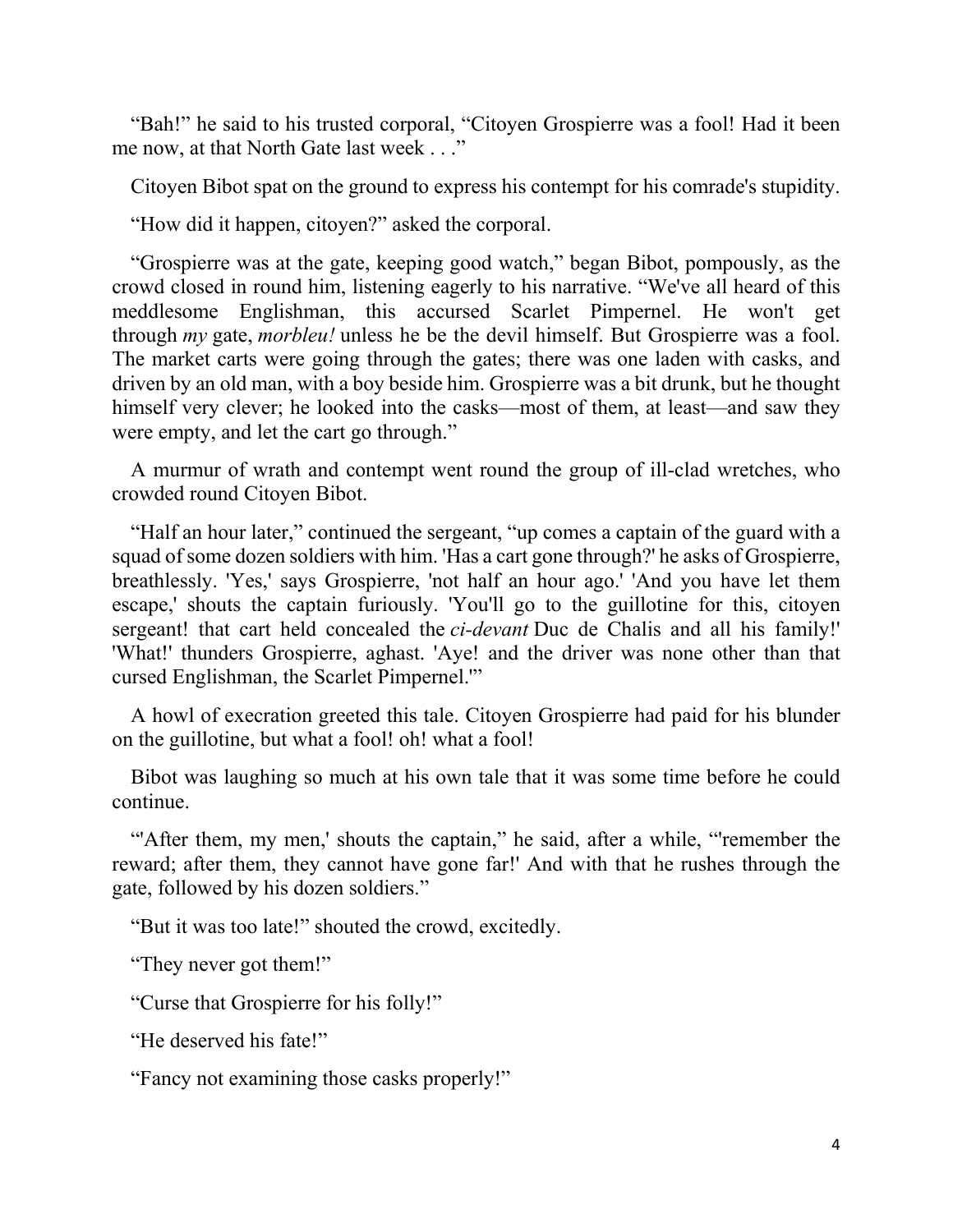But these sallies seemed to amuse Citoyen Bibot exceedingly; he laughed until his sides ached, and the tears streamed down his cheeks.

"Nay, nay!" he said at last, "those aristos weren't in the cart; the driver was not the Scarlet Pimpernel!"

"What?"

"No! The captain of the guard was that damned Englishman in disguise, and every one of his soldiers aristos!"

The crowd this time said nothing: the story certainly savoured of the supernatural, and though the Republic had abolished God, it had not quite succeeded in killing the fear of the supernatural in the hearts of the people. Truly that Englishman must be the devil himself.

The sun was sinking low down in the west. Bibot prepared himself to close the gates.

"*En avant* the carts," he said.

Some dozen covered carts were drawn up in a row, ready to leave town, in order to fetch the produce from the country close by, for market the next morning. They were mostly well known to Bibot, as they went through his gate twice every day on their way to and from the town. He spoke to one or two of their drivers—mostly women—and was at great pains to examine the inside of the carts.

"You never know," he would say, "and I'm not going to be caught like that fool Grospierre."

The women who drove the carts usually spent their day on the Place de la Grève, beneath the platform of the guillotine, knitting and gossiping, whilst they watched the rows of tumbrils arriving with the victims the Reign of Terror claimed every day. It was great fun to see the aristos arriving for the reception of Madame la Guillotine, and the places close by the platform were very much sought after. Bibot, during the day, had been on duty on the Place. He recognized most of the old hags, "tricotteuses," as they were called, who sat there and knitted, whilst head after head fell beneath the knife, and they themselves got quite bespattered with the blood of those cursed aristos.

"Hé! la mère!" said Bibot to one of these horrible hags, "what have you got there?"

He had seen her earlier in the day, with her knitting and the whip of her cart close beside her. Now she had fastened a row of curly locks to the whip handle, all colours, from gold to silver, fair to dark, and she stroked them with her huge, bony fingers as she laughed at Bibot.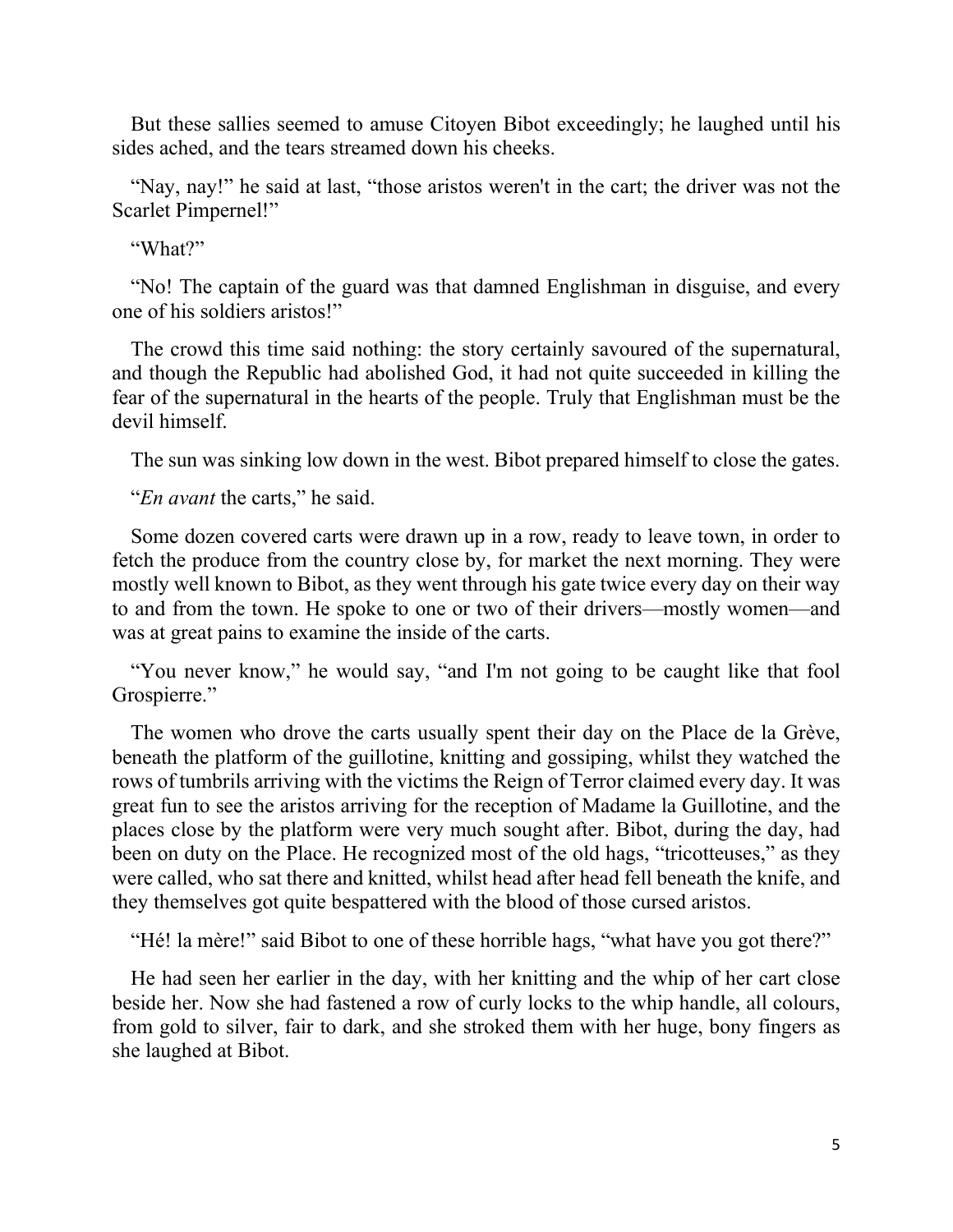"I made friends with Madame Guillotine's lover," she said with a coarse laugh, "he cut these off for me from the heads as they rolled down. He has promised me some more to-morrow, but I don't know if I shall be at my usual place."

"Ah! how is that, la mère?" asked Bibot, who, hardened soldier though he was, could not help shuddering at the awful loathsomeness of this semblance of a woman, with her ghastly trophy on the handle of her whip.

"My grandson has got the small-pox," she said with a jerk of her thumb towards the inside of her cart, "some say it's the plague! If it is, I sha'n't be allowed to come into Paris to-morrow"

At the first mention of the word small-pox, Bibot had stepped hastily backwards, and when the old hag spoke of the plague, he retreated from her as fast as he could.

"Curse you!" he muttered, whilst the whole crowd hastily avoided the cart, leaving it standing all alone in the midst of the place.

The old hag laughed.

"Curse you, citoyen, for being a coward," she said. "Bah! what a man to be afraid of sickness."

"*Morbleu!* the plague!"

Everyone was awe-struck and silent, filled with horror for the loathsome malady, the one thing which still had the power to arouse terror and disgust in these savage, brutalised creatures.

"Get out with you and with your plague-stricken brood!" shouted Bibot, hoarsely.

And with another rough laugh and coarse jest, the old hag whipped up her lean nag and drove her cart out of the gate.

This incident had spoilt the afternoon. The people were terrified of these two horrible curses, the two maladies which nothing could cure, and which were the precursors of an awful and lonely death. They hung about the barricades, silent and sullen for a while, eyeing one another suspiciously, avoiding each other as if by instinct, lest the plague lurked already in their midst. Presently, as in the case of Grospierre, a captain of the guard appeared suddenly. But he was known to Bibot, and there was no fear of his turning out to be a sly Englishman in disguise.

"A cart, . . ." he shouted breathlessly, even before he had reached the gates.

"What cart?" asked Bibot, roughly.

"Driven by an old hag. . . . A covered cart . . ."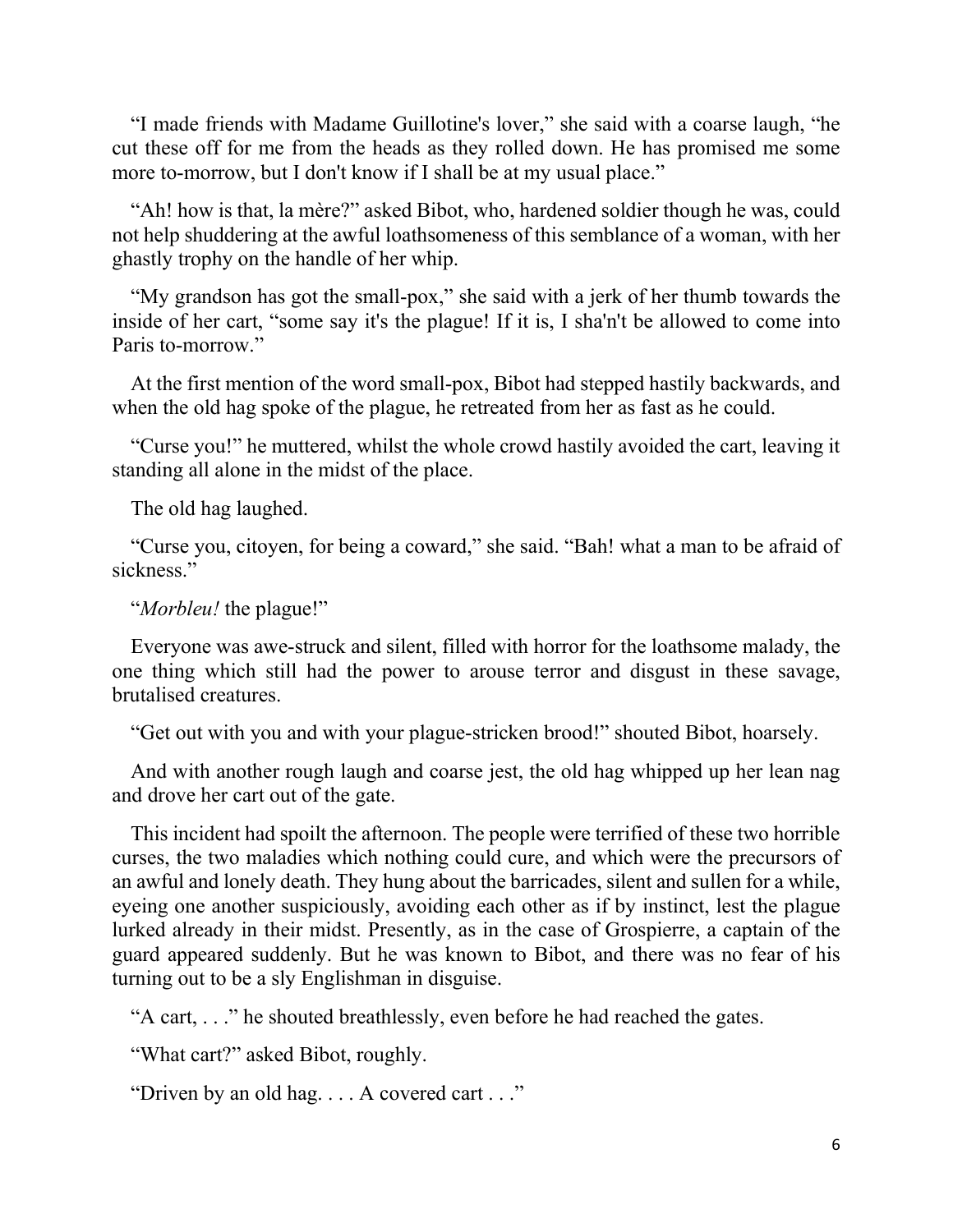"There were a dozen . . ."

"An old hag who said her son had the plague?"

"Yes  $\ldots$ "

"You have not let them go?"

"*Morbleu!*" said Bibot, whose purple cheeks had suddenly become white with fear.

"The cart contained the *ci-devant* Comtesse de Tournay and her two children, all of them traitors and condemned to death."

"And their driver?" muttered Bibot, as a superstitious shudder ran down his spine.

"*Sacré tonnerre*," said the captain, "but it is feared that it was that accursed Englishman himself—the Scarlet Pimpernel."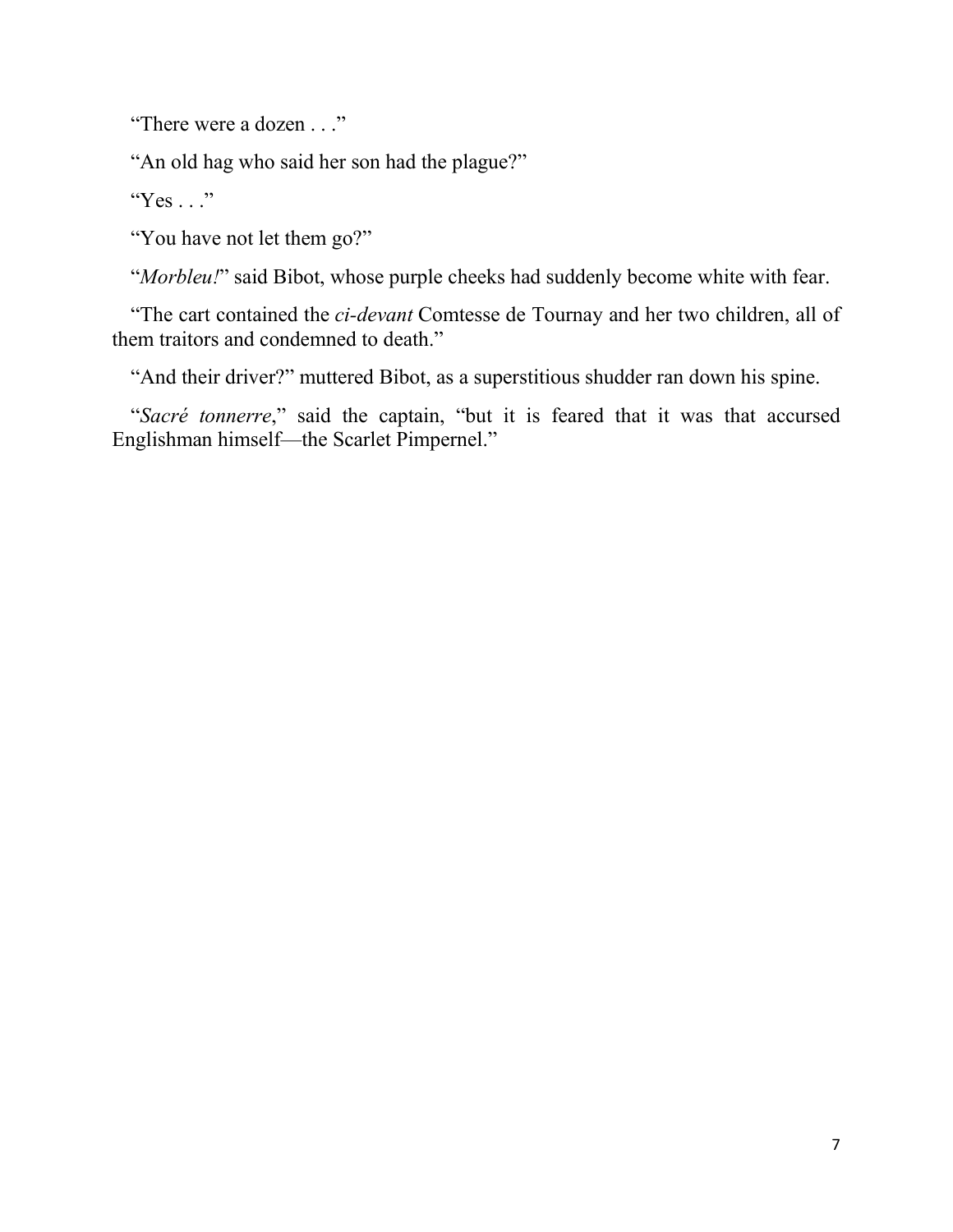## **PETER PAN by J.M.Barrie**

## **Chapter 3 COME AWAY, COME AWAY!**

For a moment after Mr. and Mrs. Darling left the house the night-lights by the beds of the three children continued to burn clearly. They were awfully nice little nightlights, and one cannot help wishing that they could have kept awake to see Peter; but Wendy's light blinked and gave such a yawn that the other two yawned also, and before they could close their mouths all the three went out.

There was another light in the room now, a thousand times brighter than the nightlights, and in the time we have taken to say this, it had been in all the drawers in the nursery, looking for Peter's shadow, rummaged the wardrobe and turned every pocket inside out. It was not really a light; it made this light by flashing about so quickly, but when it came to rest for a second you saw it was a fairy, no longer than your hand, but still growing. It was a girl called Tinker Bell exquisitely gowned in a skeleton leaf, cut low and square, through which her figure could be seen to the best advantage.

A moment after the fairy's entrance the window was blown open by the breathing of the little stars, and Peter dropped in. He had carried Tinker Bell part of the way, and his hand was still messy with the fairy dust.

"Tinker Bell," he called softly, after making sure that the children were asleep, "Tink, where are you?" She was in a jug for the moment, and liking it extremely; she had never been in a jug before.

"Oh, do come out of that jug, and tell me, do you know where they put my shadow?"

The loveliest tinkle as of golden bells answered him. It is the fairy language. You ordinary children can never hear it, but if you were to hear it you would know that you had heard it once before.

Tink said that the shadow was in the big box. She meant the chest of drawers, and Peter jumped at the drawers, scattering their contents to the floor with both hands, as kings toss ha'pence to the crowd. In a moment he had recovered his shadow, and in his delight he forgot that he had shut Tinker Bell up in the drawer.

If he thought at all, but I don't believe he ever thought, it was that he and his shadow, when brought near each other, would join like drops of water, and when they did not he was appalled. He tried to stick it on with soap from the bathroom, but that also failed. A shudder passed through Peter, and he sat on the floor and cried.

His sobs woke Wendy, and she sat up in bed. She was not alarmed to see a stranger crying on the nursery floor; she was only pleasantly interested.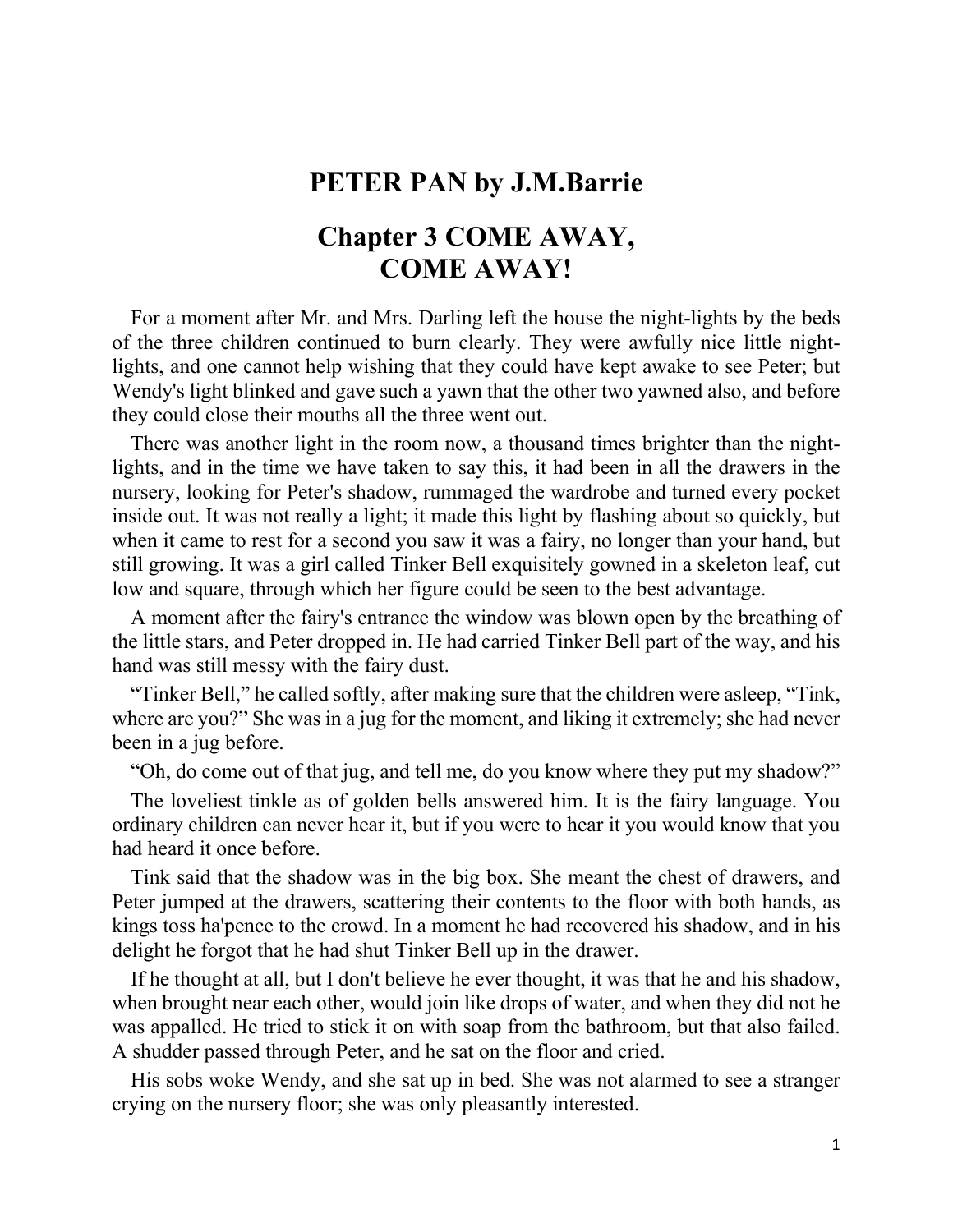"Boy," she said courteously, "why are you crying?"

Peter could be exceeding polite also, having learned the grand manner at fairy ceremonies, and he rose and bowed to her beautifully. She was much pleased, and bowed beautifully to him from the bed.

"What's your name?" he asked.

"Wendy Moira Angela Darling," she replied with some satisfaction. "What is your name?"

"Peter Pan"

She was already sure that he must be Peter, but it did seem a comparatively short name.

"Is that all?"

"Yes," he said rather sharply. He felt for the first time that it was a shortish name.

"I'm so sorry," said Wendy Moira Angela.

"It doesn't matter," Peter gulped.

She asked where he lived.

"Second to the right," said Peter, "and then straight on till morning."

"What a funny address!"

Peter had a sinking. For the first time he felt that perhaps it was a funny address.

"No, it isn't," he said.

"I mean," Wendy said nicely, remembering that she was hostess, "is that what they put on the letters?"

He wished she had not mentioned letters.

"Don't get any letters," he said contemptuously.

"But your mother gets letters?"

"Don't have a mother," he said. Not only had he no mother, but he had not the slightest desire to have one. He thought them very over-rated persons. Wendy, however, felt at once that she was in the presence of a tragedy.

"O Peter, no wonder you were crying," she said, and got out of bed and ran to him.

"I wasn't crying about mothers," he said rather indignantly. "I was crying because I can't get my shadow to stick on. Besides, I wasn't crying."

"It has come off?"

"Yes."

Then Wendy saw the shadow on the floor, looking so draggled, and she was frightfully sorry for Peter. "How awful!" she said, but she could not help smiling when she saw that he had been trying to stick it on with soap. How exactly like a boy!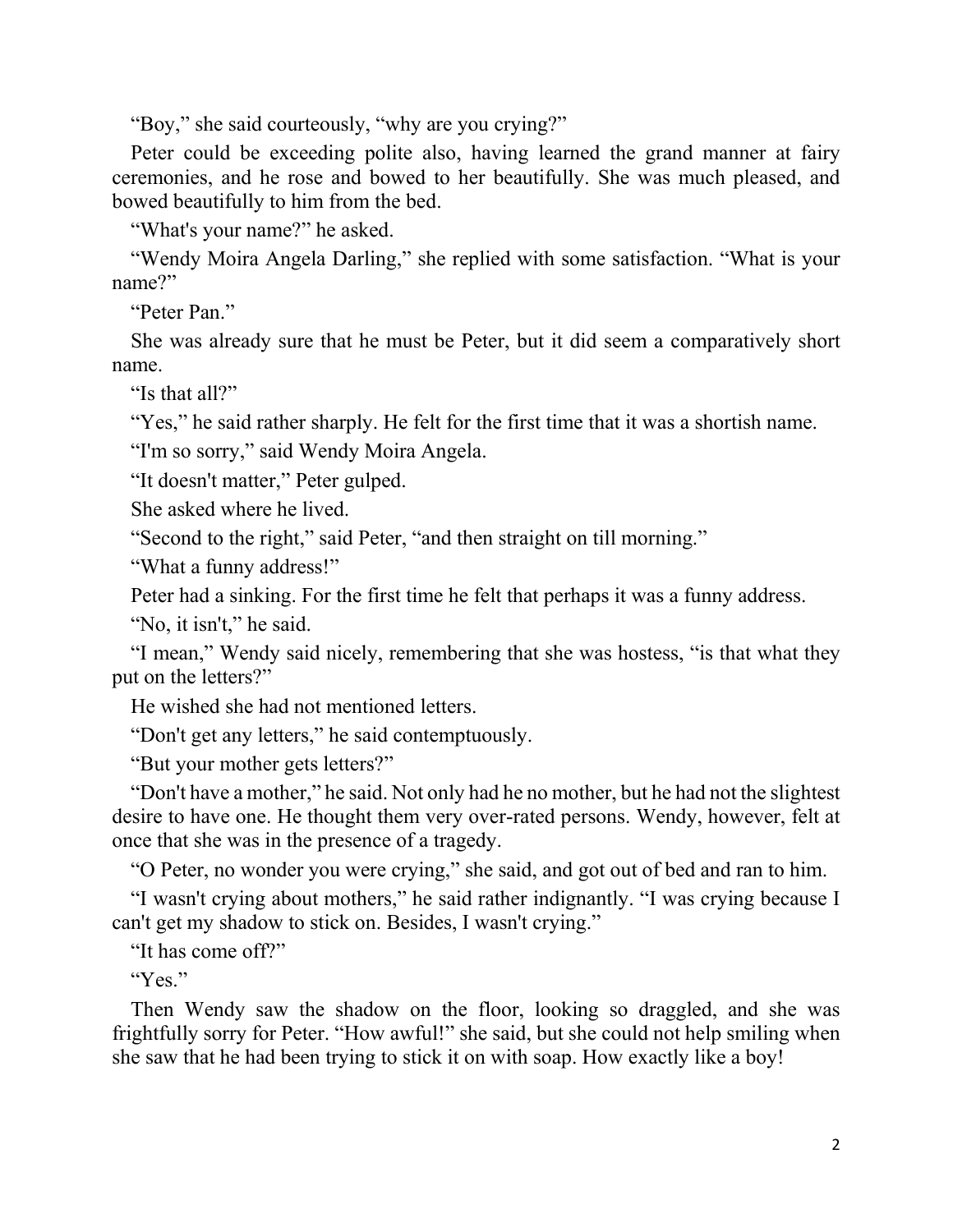Fortunately she knew at once what to do. "It must be sewn on," she said, just a little patronisingly.

"What's sewn?" he asked.

"You're dreadfully ignorant."

"No, I'm not."

But she was exulting in his ignorance. "I shall sew it on for you, my little man," she said, though he was tall as herself, and she got out her sewing bag, and sewed the shadow on to Peter's foot.

"I daresay it will hurt a little," she warned him.

"Oh, I shan't cry," said Peter, who was already of the opinion that he had never cried in his life. And he clenched his teeth and did not cry, and soon his shadow was behaving properly, though still a little creased.

"Perhaps I should have ironed it," Wendy said thoughtfully, but Peter, boylike, was indifferent to appearances, and he was now jumping about in the wildest glee. Alas, he had already forgotten that he owed his bliss to Wendy. He thought he had attached the shadow himself. "How clever I am!" he crowed rapturously, "oh, the cleverness of me!"

It is humiliating to have to confess that this conceit of Peter was one of his most fascinating qualities. To put it with brutal frankness, there never was a cockier boy.

But for the moment Wendy was shocked. "You conceit [braggart]," she exclaimed, with frightful sarcasm; "of course I did nothing!"

"You did a little," Peter said carelessly, and continued to dance.

"A little!" she replied with pride; "if I am no use I can at least withdraw," and she sprang in the most dignified way into bed and covered her face with the blankets.

To induce her to look up he pretended to be going away, and when this failed he sat on the end of the bed and tapped her gently with his foot. "Wendy," he said, "don't withdraw. I can't help crowing, Wendy, when I'm pleased with myself." Still she would not look up, though she was listening eagerly. "Wendy," he continued, in a voice that no woman has ever yet been able to resist, "Wendy, one girl is more use than twenty boys."

Now Wendy was every inch a woman, though there were not very many inches, and she peeped out of the bed-clothes.

"Do you really think so, Peter?"

"Yes, I do."

"I think it's perfectly sweet of you," she declared, "and I'll get up again," and she sat with him on the side of the bed. She also said she would give him a kiss if he liked, but Peter did not know what she meant, and he held out his hand expectantly.

"Surely you know what a kiss is?" she asked, aghast.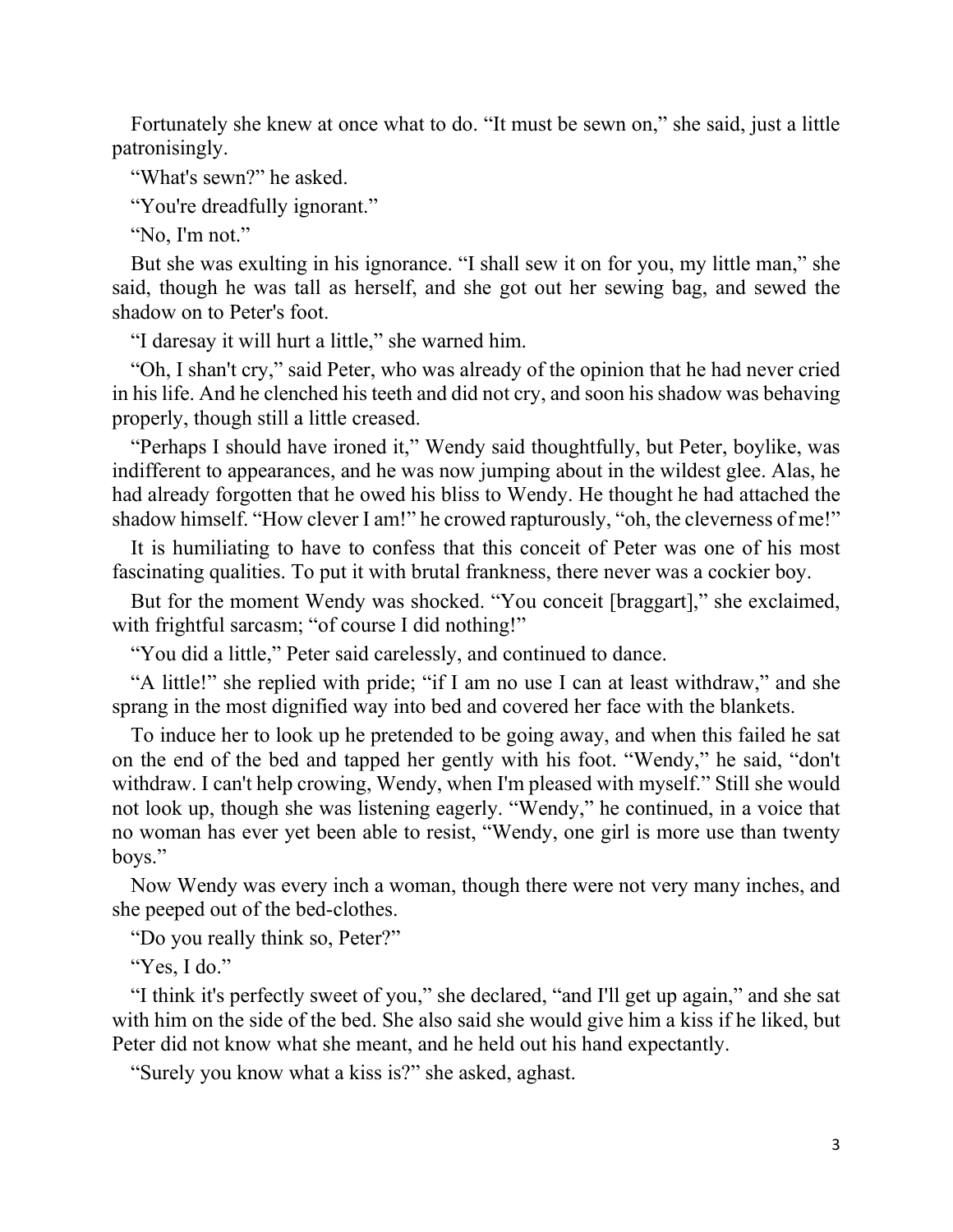"I shall know when you give it to me," he replied stiffly, and not to hurt his feeling she gave him a thimble.

"Now," said he, "shall I give you a kiss?" and she replied with a slight primness, "If you please." She made herself rather cheap by inclining her face toward him, but he merely dropped an acorn button into her hand, so she slowly returned her face to where it had been before, and said nicely that she would wear his kiss on the chain around her neck. It was lucky that she did put it on that chain, for it was afterwards to save her life.

When people in our set are introduced, it is customary for them to ask each other's age, and so Wendy, who always liked to do the correct thing, asked Peter how old he was. It was not really a happy question to ask him; it was like an examination paper that asks grammar, when what you want to be asked is Kings of England.

"I don't know," he replied uneasily, "but I am quite young." He really knew nothing about it, he had merely suspicions, but he said at a venture, "Wendy, I ran away the day I was born."

Wendy was quite surprised, but interested; and she indicated in the charming drawing-room manner, by a touch on her night-gown, that he could sit nearer her.

"It was because I heard father and mother," he explained in a low voice, "talking about what I was to be when I became a man." He was extraordinarily agitated now. "I don't want ever to be a man," he said with passion. "I want always to be a little boy and to have fun. So I ran away to Kensington Gardens and lived a long long time among the fairies."

She gave him a look of the most intense admiration, and he thought it was because he had run away, but it was really because he knew fairies. Wendy had lived such a home life that to know fairies struck her as quite delightful. She poured out questions about them, to his surprise, for they were rather a nuisance to him, getting in his way and so on, and indeed he sometimes had to give them a hiding [spanking]. Still, he liked them on the whole, and he told her about the beginning of fairies.

"You see, Wendy, when the first baby laughed for the first time, its laugh broke into a thousand pieces, and they all went skipping about, and that was the beginning of fairies."

Tedious talk this, but being a stay-at-home she liked it.

"And so," he went on good-naturedly, "there ought to be one fairy for every boy and girl."

"Ought to be? Isn't there?"

"No. You see children know such a lot now, they soon don't believe in fairies, and every time a child says, 'I don't believe in fairies,' there is a fairy somewhere that falls down dead."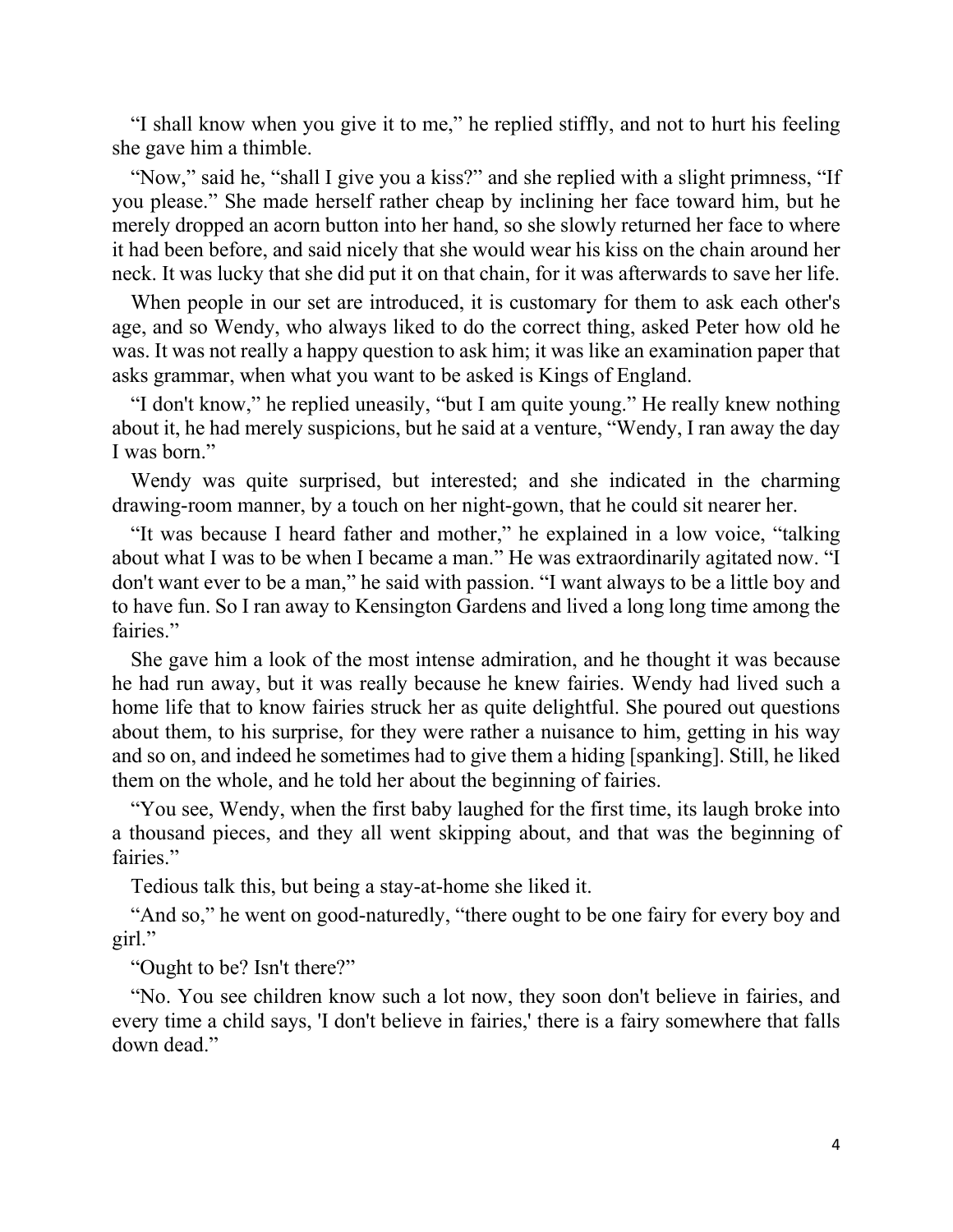Really, he thought they had now talked enough about fairies, and it struck him that Tinker Bell was keeping very quiet. "I can't think where she has gone to," he said, rising, and he called Tink by name. Wendy's heart went flutter with a sudden thrill.

"Peter," she cried, clutching him, "you don't mean to tell me that there is a fairy in this room!"

"She was here just now," he said a little impatiently. "You don't hear her, do you?" and they both listened.

"The only sound I hear," said Wendy, "is like a tinkle of bells."

"Well, that's Tink, that's the fairy language. I think I hear her too."

The sound came from the chest of drawers, and Peter made a merry face. No one could ever look quite so merry as Peter, and the loveliest of gurgles was his laugh. He had his first laugh still.

"Wendy," he whispered gleefully, "I do believe I shut her up in the drawer!"

He let poor Tink out of the drawer, and she flew about the nursery screaming with fury. "You shouldn't say such things," Peter retorted. "Of course I'm very sorry, but how could I know you were in the drawer?"

Wendy was not listening to him. "O Peter," she cried, "if she would only stand still and let me see her!"

"They hardly ever stand still," he said, but for one moment Wendy saw the romantic figure come to rest on the cuckoo clock. "O the lovely!" she cried, though Tink's face was still distorted with passion.

"Tink," said Peter amiably, "this lady says she wishes you were her fairy."

Tinker Bell answered insolently.

"What does she say, Peter?"

He had to translate. "She is not very polite. She says you are a great [huge] ugly girl, and that she is my fairy."

He tried to argue with Tink. "You know you can't be my fairy, Tink, because I am an gentleman and you are a lady."

To this Tink replied in these words, "You silly ass," and disappeared into the bathroom. "She is quite a common fairy," Peter explained apologetically, "she is called Tinker Bell because she mends the pots and kettles [tinker = tin worker]." [Similar to "cinder" plus "elle" to get Cinderella]

They were together in the armchair by this time, and Wendy plied him with more questions.

"If you don't live in Kensington Gardens now—"

"Sometimes I do still."

"But where do you live mostly now?"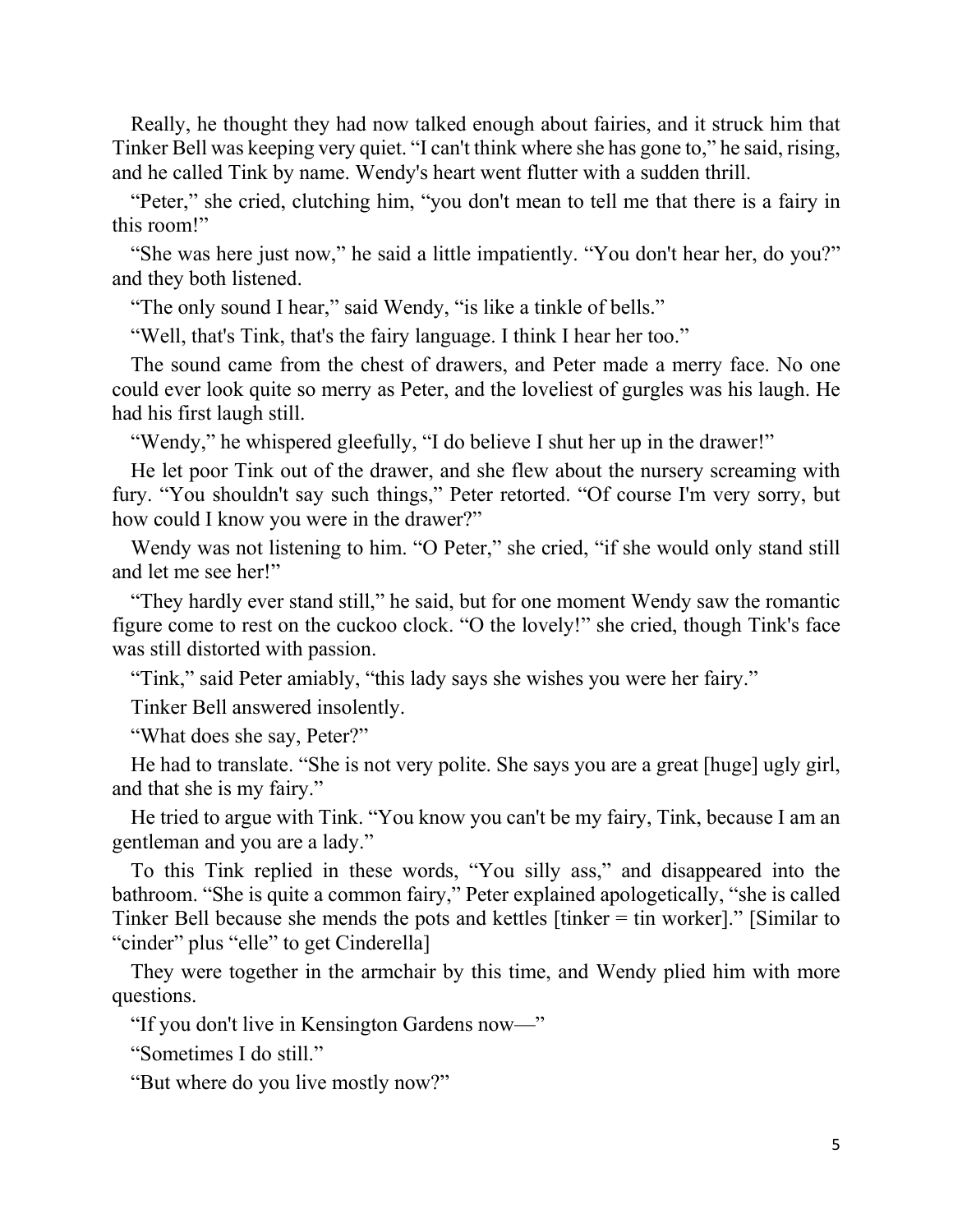"With the lost boys."

"Who are they?"

"They are the children who fall out of their perambulators when the nurse is looking the other way. If they are not claimed in seven days they are sent far away to the Neverland to defray expenses. I'm captain."

"What fun it must be!"

"Yes," said cunning Peter, "but we are rather lonely. You see we have no female companionship."

"Are none of the others girls?"

"Oh, no; girls, you know, are much too clever to fall out of their prams."

This flattered Wendy immensely. "I think," she said, "it is perfectly lovely the way you talk about girls; John there just despises us."

For reply Peter rose and kicked John out of bed, blankets and all; one kick. This seemed to Wendy rather forward for a first meeting, and she told him with spirit that he was not captain in her house. However, John continued to sleep so placidly on the floor that she allowed him to remain there. "And I know you meant to be kind," she said, relenting, "so you may give me a kiss."

For the moment she had forgotten his ignorance about kisses. "I thought you would want it back," he said a little bitterly, and offered to return her the thimble.

"Oh dear," said the nice Wendy, "I don't mean a kiss, I mean a thimble."

"What's that?"

"It's like this." She kissed him.

"Funny!" said Peter gravely. "Now shall I give you a thimble?"

"If you wish to," said Wendy, keeping her head erect this time.

Peter thimbled her, and almost immediately she screeched. "What is it, Wendy?"

"It was exactly as if someone were pulling my hair."

"That must have been Tink. I never knew her so naughty before."

And indeed Tink was darting about again, using offensive language.

"She says she will do that to you, Wendy, every time I give you a thimble."

"But why?"

"Why, Tink?"

Again Tink replied, "You silly ass." Peter could not understand why, but Wendy understood, and she was just slightly disappointed when he admitted that he came to the nursery window not to see her but to listen to stories.

"You see, I don't know any stories. None of the lost boys knows any stories."

"How perfectly awful," Wendy said.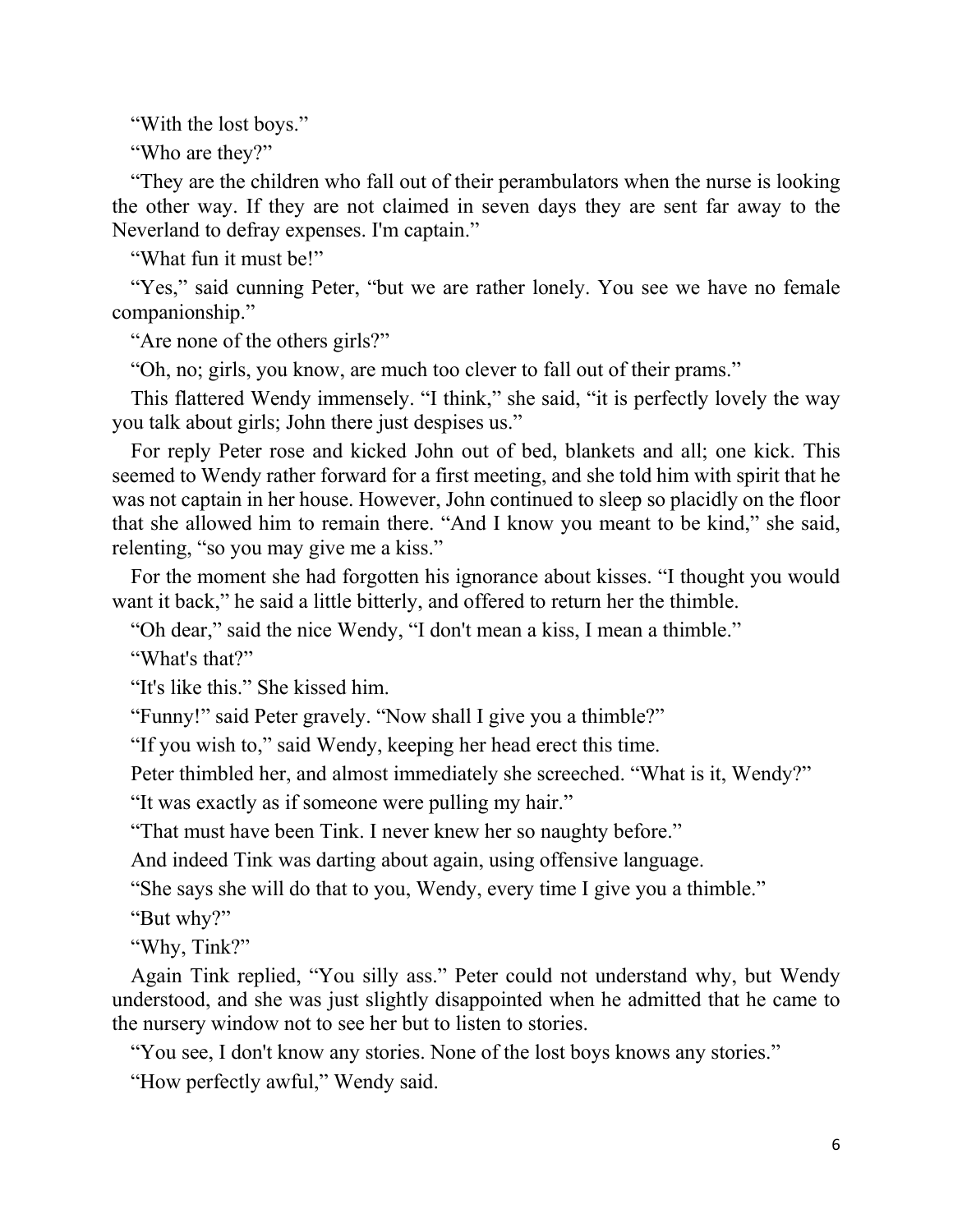"Do you know," Peter asked "why swallows build in the eaves of houses? It is to listen to the stories. O Wendy, your mother was telling you such a lovely story."

"Which story was it?"

"About the prince who couldn't find the lady who wore the glass slipper."

"Peter," said Wendy excitedly, "that was Cinderella, and he found her, and they lived happily ever after."

Peter was so glad that he rose from the floor, where they had been sitting, and hurried to the window.

"Where are you going?" she cried with misgiving.

"To tell the other boys."

"Don't go Peter," she entreated, "I know such lots of stories."

Those were her precise words, so there can be no denying that it was she who first tempted him.

He came back, and there was a greedy look in his eyes now which ought to have alarmed her, but did not.

"Oh, the stories I could tell to the boys!" she cried, and then Peter gripped her and began to draw her toward the window.

"Let me go!" she ordered him.

"Wendy, do come with me and tell the other boys."

Of course she was very pleased to be asked, but she said, "Oh dear, I can't. Think of mummy! Besides, I can't fly."

"I'll teach you."

"Oh, how lovely to fly."

"I'll teach you how to jump on the wind's back, and then away we go."

"Oo!" she exclaimed rapturously.

"Wendy, Wendy, when you are sleeping in your silly bed you might be flying about with me saying funny things to the stars."

" $O_0$ "

"And, Wendy, there are mermaids."

"Mermaids! With tails?"

"Such long tails."

"Oh," cried Wendy, "to see a mermaid!"

He had become frightfully cunning. "Wendy," he said, "how we should all respect you."

She was wriggling her body in distress. It was quite as if she were trying to remain on the nursery floor.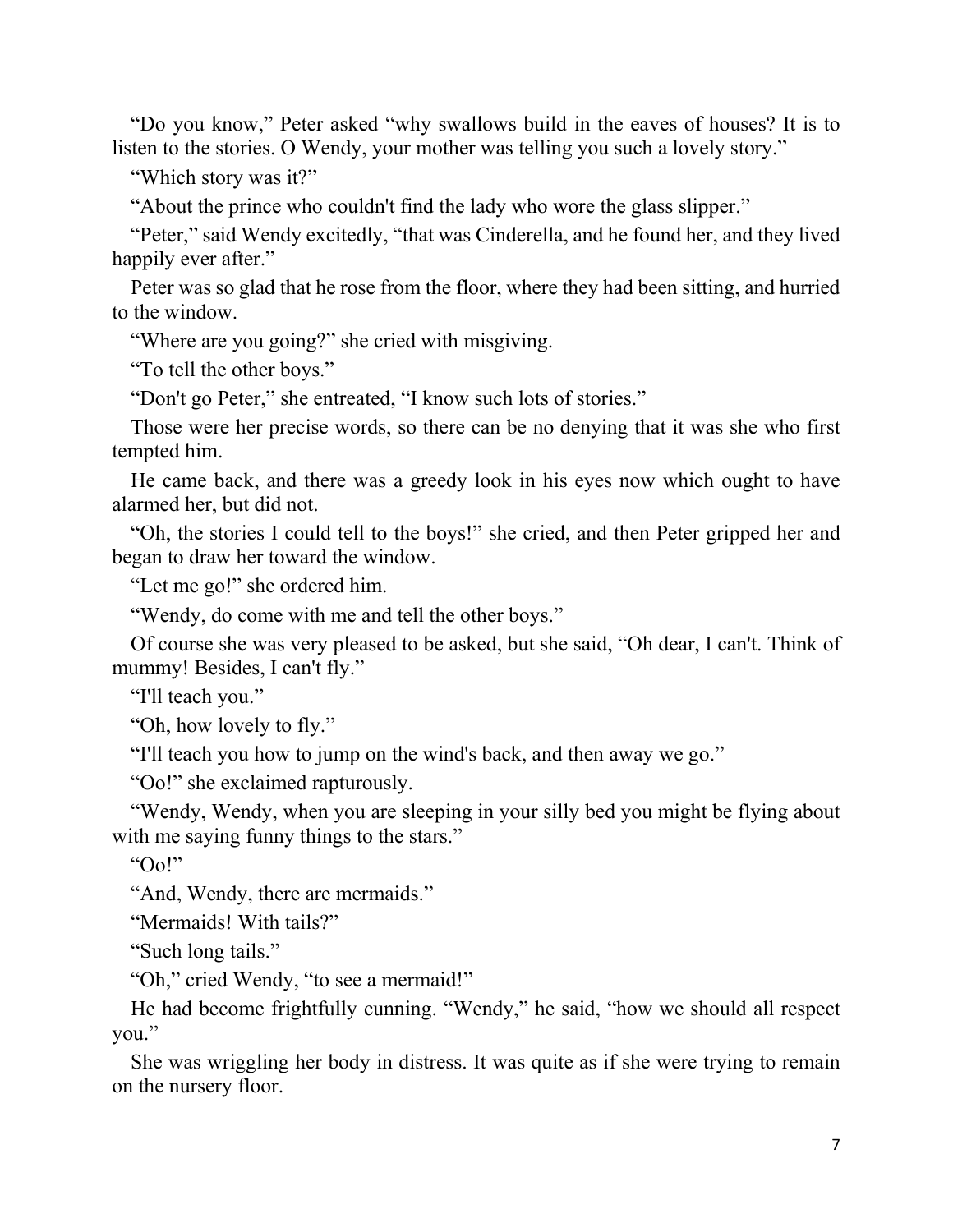But he had no pity for her.

"Wendy," he said, the sly one, "you could tuck us in at night."

" $O<sub>0</sub>$ "

"None of us has ever been tucked in at night."

"Oo," and her arms went out to him.

"And you could darn our clothes, and make pockets for us. None of us has any pockets."

How could she resist. "Of course it's awfully fascinating!" she cried. "Peter, would you teach John and Michael to fly too?"

"If you like," he said indifferently, and she ran to John and Michael and shook them. "Wake up," she cried, "Peter Pan has come and he is to teach us to fly."

John rubbed his eyes. "Then I shall get up," he said. Of course he was on the floor already. "Hallo," he said, "I am up!"

Michael was up by this time also, looking as sharp as a knife with six blades and a saw, but Peter suddenly signed silence. Their faces assumed the awful craftiness of children listening for sounds from the grown-up world. All was as still as salt. Then everything was right. No, stop! Everything was wrong. Nana, who had been barking distressfully all the evening, was quiet now. It was her silence they had heard.

"Out with the light! Hide! Quick!" cried John, taking command for the only time throughout the whole adventure. And thus when Liza entered, holding Nana, the nursery seemed quite its old self, very dark, and you would have sworn you heard its three wicked inmates breathing angelically as they slept. They were really doing it artfully from behind the window curtains.

Liza was in a bad temper, for she was mixing the Christmas puddings in the kitchen, and had been drawn from them, with a raisin still on her cheek, by Nana's absurd suspicions. She thought the best way of getting a little quiet was to take Nana to the nursery for a moment, but in custody of course.

"There, you suspicious brute," she said, not sorry that Nana was in disgrace. "They are perfectly safe, aren't they? Every one of the little angels sound asleep in bed. Listen to their gentle breathing."

Here Michael, encouraged by his success, breathed so loudly that they were nearly detected. Nana knew that kind of breathing, and she tried to drag herself out of Liza's clutches.

But Liza was dense. "No more of it, Nana," she said sternly, pulling her out of the room. "I warn you if you bark again I shall go straight for master and missus and bring them home from the party, and then, oh, won't master whip you, just."

She tied the unhappy dog up again, but do you think Nana ceased to bark? Bring master and missus home from the party! Why, that was just what she wanted. Do you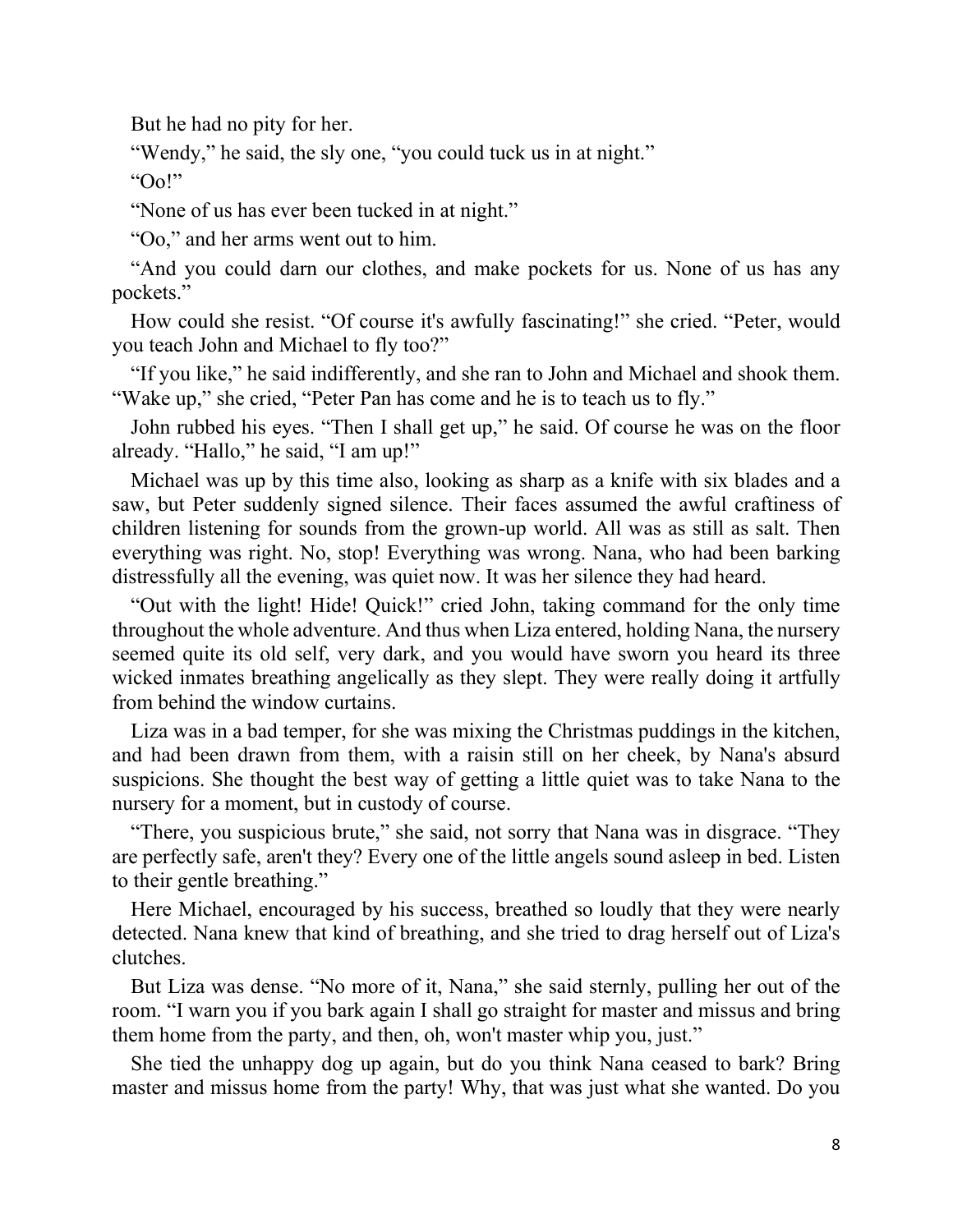think she cared whether she was whipped so long as her charges were safe? Unfortunately Liza returned to her puddings, and Nana, seeing that no help would come from her, strained and strained at the chain until at last she broke it. In another moment she had burst into the dining-room of 27 and flung up her paws to heaven, her most expressive way of making a communication. Mr. and Mrs. Darling knew at once that something terrible was happening in their nursery, and without a good-bye to their hostess they rushed into the street.

But it was now ten minutes since three scoundrels had been breathing behind the curtains, and Peter Pan can do a great deal in ten minutes.

We now return to the nursery.

"It's all right," John announced, emerging from his hiding-place. "I say, Peter, can you really fly?"

Instead of troubling to answer him Peter flew around the room, taking the mantelpiece on the way.

"How topping!" said John and Michael.

"How sweet!" cried Wendy.

"Yes, I'm sweet, oh, I am sweet!" said Peter, forgetting his manners again.

It looked delightfully easy, and they tried it first from the floor and then from the beds, but they always went down instead of up.

"I say, how do you do it?" asked John, rubbing his knee. He was quite a practical boy.

"You just think lovely wonderful thoughts," Peter explained, "and they lift you up in the air."

He showed them again.

"You're so nippy at it," John said, "couldn't you do it very slowly once?"

Peter did it both slowly and quickly. "I've got it now, Wendy!" cried John, but soon he found he had not. Not one of them could fly an inch, though even Michael was in words of two syllables, and Peter did not know A from Z.

Of course Peter had been trifling with them, for no one can fly unless the fairy dust has been blown on him. Fortunately, as we have mentioned, one of his hands was messy with it, and he blew some on each of them, with the most superb results.

"Now just wiggle your shoulders this way," he said, "and let go."

They were all on their beds, and gallant Michael let go first. He did not quite mean to let go, but he did it, and immediately he was borne across the room.

"I flewed!" he screamed while still in mid-air.

John let go and met Wendy near the bathroom.

(Wendy) "Oh, lovely!"

(John) "Oh, ripping!"